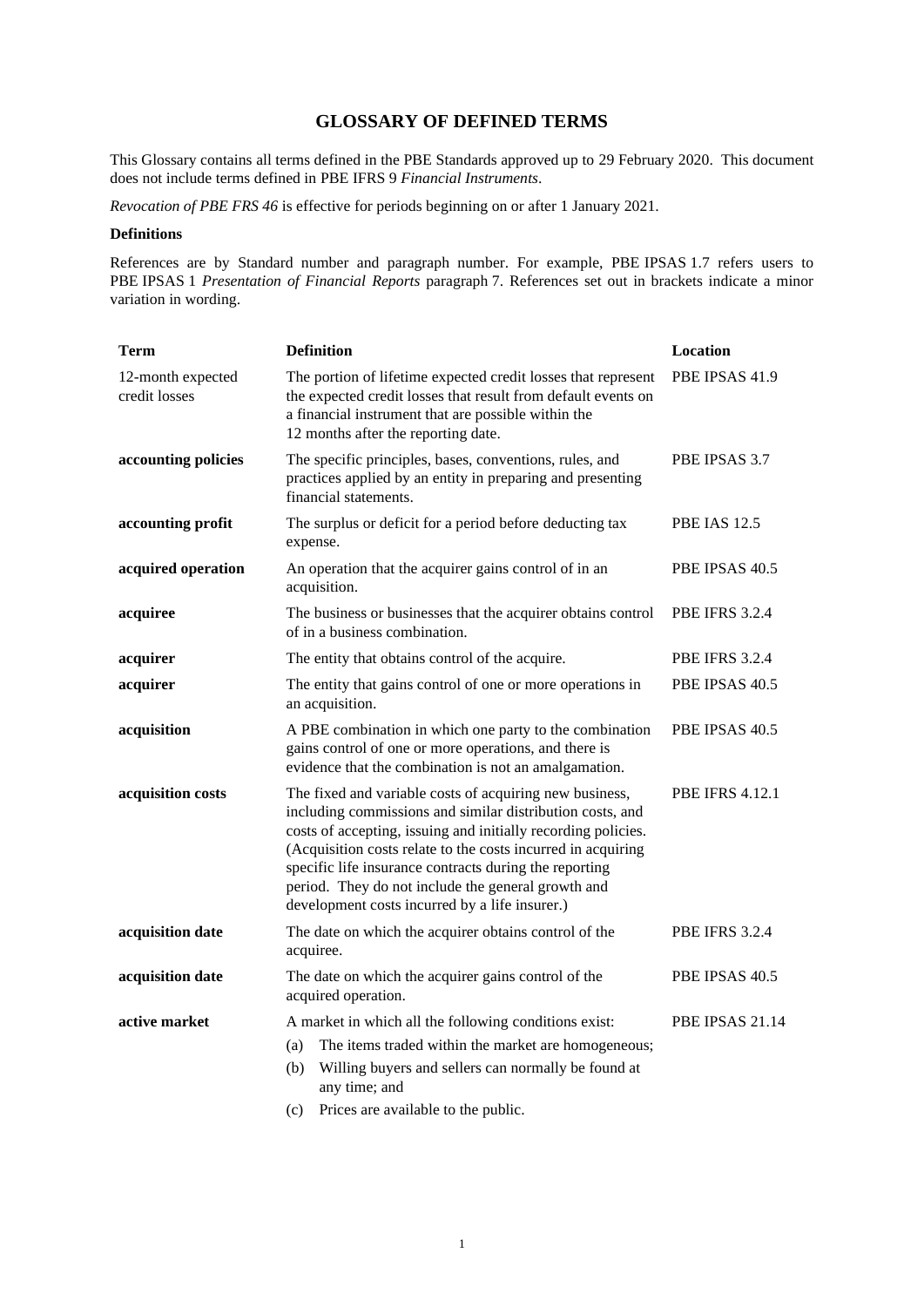| <b>Term</b>                                                      | <b>Definition</b>                                                                                                                                                                                                                                                                                                                                                                                                      | Location               |
|------------------------------------------------------------------|------------------------------------------------------------------------------------------------------------------------------------------------------------------------------------------------------------------------------------------------------------------------------------------------------------------------------------------------------------------------------------------------------------------------|------------------------|
| actuarial gains and<br>losses                                    | The changes in the present value of the defined benefit<br>obligation resulting from:                                                                                                                                                                                                                                                                                                                                  | PBE IPSAS 39.8         |
|                                                                  | Experience adjustments (the effects of differences<br>(a)<br>between the previous actuarial assumptions and what<br>has actually occurred); and                                                                                                                                                                                                                                                                        |                        |
|                                                                  | The effects of changes in actuarial assumptions.<br>(b)                                                                                                                                                                                                                                                                                                                                                                |                        |
| agricultural activity                                            | The management by an entity of the biological<br>transformation and harvest of biological assets for:                                                                                                                                                                                                                                                                                                                  | PBE IPSAS 27.9         |
|                                                                  | Sale:<br>$\bullet$                                                                                                                                                                                                                                                                                                                                                                                                     |                        |
|                                                                  | Distribution at no charge or for a nominal charge; or                                                                                                                                                                                                                                                                                                                                                                  |                        |
|                                                                  | Conversion into agricultural produce or into<br>$\bullet$<br>additional biological assets for sale or for distribution<br>at no charge or for a nominal charge.                                                                                                                                                                                                                                                        |                        |
| agricultural produce                                             | The harvested produce of the entity's biological assets.                                                                                                                                                                                                                                                                                                                                                               | PBE IPSAS 27.9         |
| amalgamation                                                     | An amalgamation gives rise to a resulting entity and is<br>either:                                                                                                                                                                                                                                                                                                                                                     | PBE IPSAS 40.5         |
|                                                                  | A PBE combination in which no party to the<br>(a)<br>combination gains control of one or more operations;<br><sub>or</sub>                                                                                                                                                                                                                                                                                             |                        |
|                                                                  | A PBE combination in which one party to the<br>(b)<br>combination gains control of one or more operations,<br>and in which there is evidence that the combination<br>has the economic substance of an amalgamation.                                                                                                                                                                                                    |                        |
| amalgamation date                                                | The date on which the resulting entity obtains control of<br>the combining operations.                                                                                                                                                                                                                                                                                                                                 | PBE IPSAS 40.5         |
| amortisation                                                     | The systematic allocation of the depreciable amount of an<br>intangible asset over its useful life.                                                                                                                                                                                                                                                                                                                    | <b>PBE IPSAS 31.16</b> |
| amortised cost of a<br>financial asset or<br>financial liability | The amount at which the financial asset or financial<br>liability is measured at initial recognition minus principal<br>repayments, plus or minus the cumulative amortisation<br>using the effective interest method of any difference<br>between that initial amount and the maturity amount, and<br>minus any reduction (directly or through the use of an<br>allowance account) for impairment or uncollectibility. | PBE IPSAS 29.10        |
| amortised cost of a<br>financial asset or<br>financial liability | The amount at which the financial asset or financial<br>liability is measured at initial recognition minus the<br>principal repayments, plus or minus the cumulative<br>amortisation using the effective interest method of any<br>difference between that initial amount and the maturity<br>amount and, for financial assets, adjusted for any loss<br>allowance.                                                    | PBE IPSAS 41.9         |
| asset ceiling                                                    | The present value of any economic benefits available in<br>the form of refunds from the plan or reductions in future<br>contributions to the plan.                                                                                                                                                                                                                                                                     | PBE IPSAS 39.8         |
| assets                                                           | Resources controlled by an entity as a result of past events<br>and from which future economic benefits or service<br>potential are expected to flow to the entity.                                                                                                                                                                                                                                                    | PBE IPSAS 1.7          |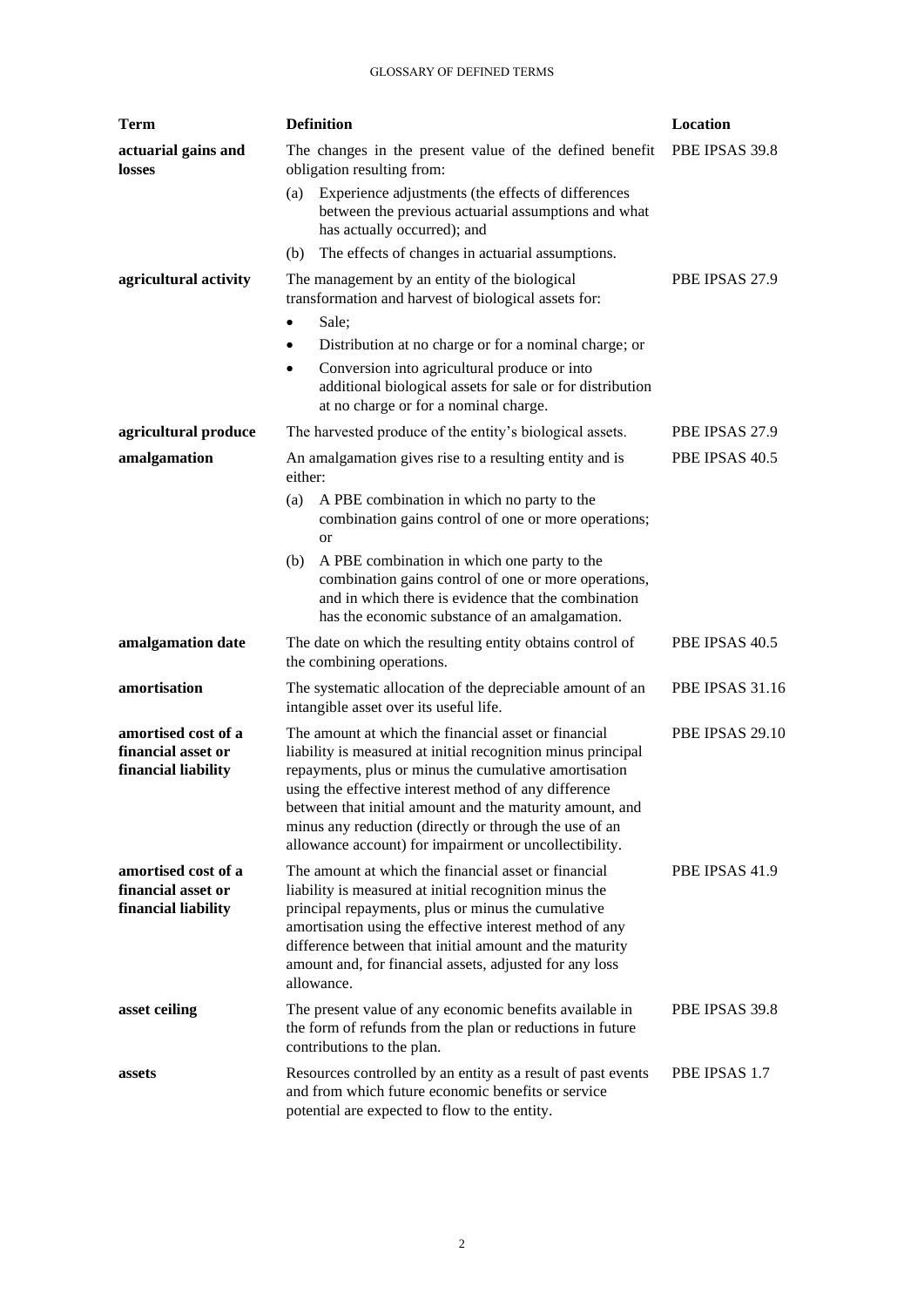| Term                                                                | <b>Definition</b>                                                                                                                                                                                                                                                                                                     | Location                                                              |  |  |
|---------------------------------------------------------------------|-----------------------------------------------------------------------------------------------------------------------------------------------------------------------------------------------------------------------------------------------------------------------------------------------------------------------|-----------------------------------------------------------------------|--|--|
| assets held by a long-<br>term employee benefit                     | Assets (other than non-transferable financial instruments<br>issued by the reporting entity) that:                                                                                                                                                                                                                    | PBE IPSAS 39.8                                                        |  |  |
| fund                                                                | Are held by an entity (a fund) that is legally separate<br>(a)<br>from the reporting entity and exists solely to pay or<br>fund employee benefits; and                                                                                                                                                                |                                                                       |  |  |
|                                                                     | Are available to be used only to pay or fund<br>(b)<br>employee benefits, are not available to the reporting<br>entity's own creditors (even in bankruptcy), and<br>cannot be returned to the reporting entity, unless<br>either:                                                                                     |                                                                       |  |  |
|                                                                     | (i)<br>The remaining assets of the fund are sufficient to<br>meet all the related employee benefit obligations<br>of the plan or the reporting entity; or                                                                                                                                                             |                                                                       |  |  |
|                                                                     | The assets are returned to the reporting entity to<br>(i)<br>reimburse it for employee benefits already paid.                                                                                                                                                                                                         |                                                                       |  |  |
| associate                                                           | An entity over which the investor has significant influence.                                                                                                                                                                                                                                                          | PBE IPSAS 36.8                                                        |  |  |
| attachment date                                                     | The date for a direct insurer from which the insurer accepts<br><b>PBE IFRS 4.12.1</b><br>risk from the insured under an insurance contract or<br>endorsement or, for a reinsurer, the date from which the<br>reinsurer accepts risk from the direct insurer or another<br>reinsurer under a reinsurance arrangement. |                                                                       |  |  |
| available-for-sale<br>financial assets                              | Those non-derivative financial assets that are designated as<br>available for sale or are not classified as (a) loans and<br>receivables, (b) held-to-maturity investments or (c)<br>financial assets at fair value through surplus or deficit.                                                                       | PBE IPSAS 29.10                                                       |  |  |
| bearer plant                                                        | A bearer plant is a living plant that:                                                                                                                                                                                                                                                                                | PBE IPSAS 17.13                                                       |  |  |
|                                                                     | Is used in the production or supply of agricultural<br>(a)<br>produce:                                                                                                                                                                                                                                                | PBE IPSAS 27.9                                                        |  |  |
|                                                                     | Is expected to bear produce for more than one period:<br>(b)<br>and                                                                                                                                                                                                                                                   |                                                                       |  |  |
|                                                                     | Has a remote likelihood of being sold as agricultural<br>(c)<br>produce, except for incidental scrap sales.                                                                                                                                                                                                           |                                                                       |  |  |
|                                                                     | (Paragraphs 9A-9C of PBE IPSAS 27 elaborate on this<br>definition of a bearer plant.)                                                                                                                                                                                                                                 |                                                                       |  |  |
| benefits                                                            | The advantages an entity obtains from its involvement with<br>other entities. Benefits may be financial or non-financial.<br>The actual impact of an entity's involvement with another<br>entity can have positive or negative aspects.                                                                               | PBE IPSAS 35.14                                                       |  |  |
| binding arrangement<br>(for interests in other<br>entities)         | An arrangement that confers enforceable rights and<br>obligations on the parties to it as if it were in the form of a<br>contract. It includes rights from contracts or other legal<br>rights.                                                                                                                        | PBE IPSAS 35.14<br>PBE IPSAS 36.8<br>PBE IPSAS 37.7<br>PBE IPSAS 38.7 |  |  |
| binding arrangement<br>(for a service<br>concession<br>arrangement) | Describes contracts and other arrangements that confer<br>similar rights and obligations on the parties to it as if they<br>were in the form of a contract.                                                                                                                                                           | PBE IPSAS 32.8                                                        |  |  |
| biological asset                                                    | A living animal or plant.                                                                                                                                                                                                                                                                                             | PBE IPSAS 27.9                                                        |  |  |
| biological<br>transformation                                        | Comprises the processes of growth, degeneration,<br>production, and procreation that cause qualitative or<br>quantitative changes in a biological asset.                                                                                                                                                              | PBE IPSAS 27.9                                                        |  |  |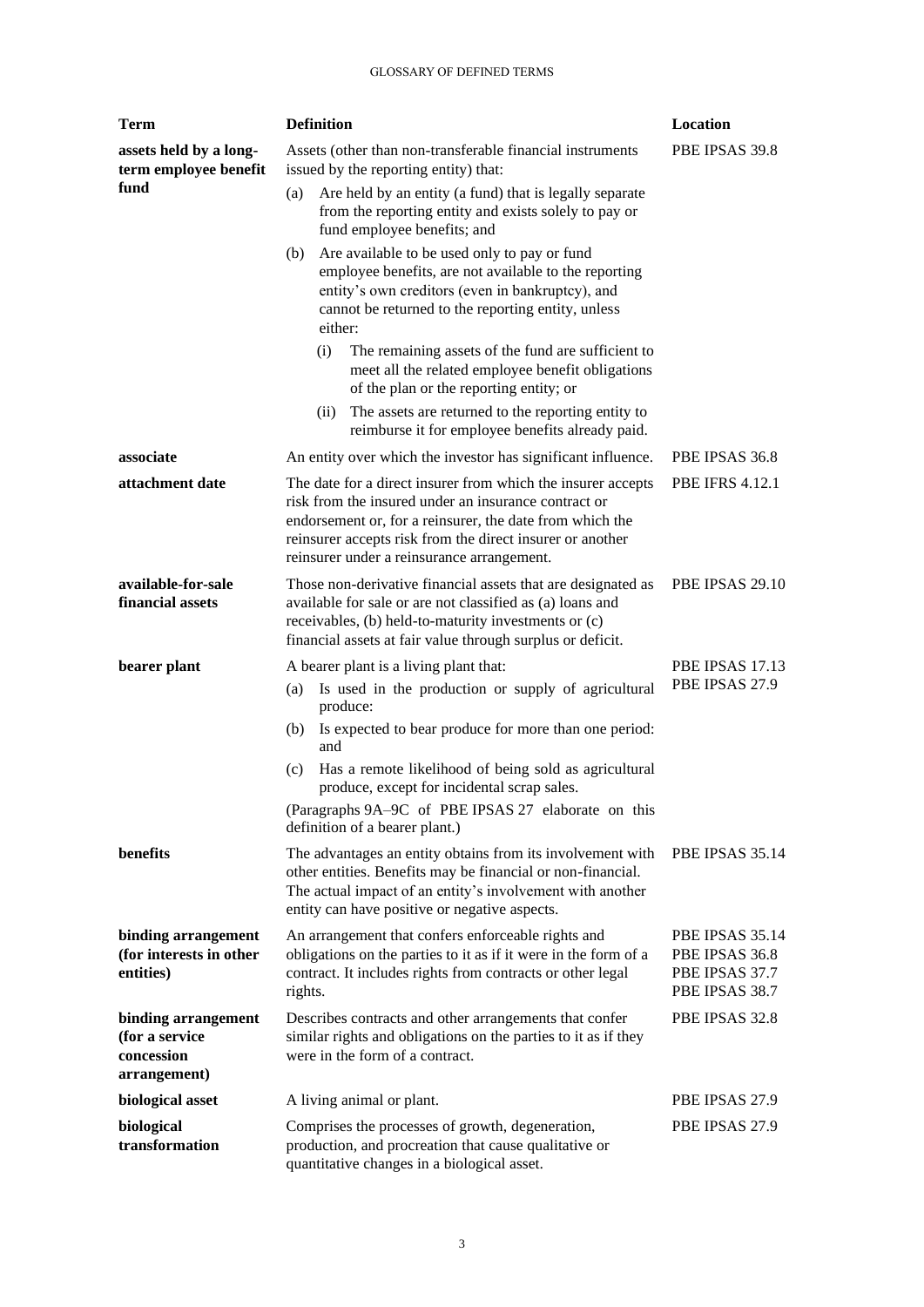| Term                                                      | <b>Definition</b>                                                                                                                                                                                                                                                                                                                                                                                                                                                                                                                                                               | Location                                  |
|-----------------------------------------------------------|---------------------------------------------------------------------------------------------------------------------------------------------------------------------------------------------------------------------------------------------------------------------------------------------------------------------------------------------------------------------------------------------------------------------------------------------------------------------------------------------------------------------------------------------------------------------------------|-------------------------------------------|
| borrowing costs                                           | Interest and other expenses incurred by an entity in<br>connection with the borrowing of funds.                                                                                                                                                                                                                                                                                                                                                                                                                                                                                 | PBE IPSAS 5.5                             |
| <b>business</b>                                           | An integrated set of activities and assets that is capable of<br>being conducted and managed for the purpose of providing<br>a return in the form of dividends, lower costs or other<br>economic benefits directly to investors or other owners,<br>members or participants. In the context of this Standard,<br>"business" also includes an integrated set of activities that<br>is capable of being conducted or managed for the primary<br>objective of providing goods or services for community or<br>social benefit, rather than a financial return to equity<br>holders. | <b>PBE IFRS 3.2.4</b>                     |
| business combination                                      | A transaction or other event in which an acquirer obtains<br>control of one or more businesses. Transactions sometimes<br>referred to as 'true mergers' or 'mergers of equals' are also<br>business combinations as that term is used in this Standard.                                                                                                                                                                                                                                                                                                                         | <b>PBE IFRS 3.2.4</b>                     |
| carrying amount (of<br>an intangible asset)               | The amount at which an asset is recognised after deducting<br>any accumulated amortisation and accumulated<br>impairment losses.                                                                                                                                                                                                                                                                                                                                                                                                                                                | <b>PBE IPSAS 31.16</b>                    |
| carrying amount (of<br>investment property)               | The amount at which an asset is recognised in the<br>statement of financial position.                                                                                                                                                                                                                                                                                                                                                                                                                                                                                           | PBE IPSAS 16.7                            |
| carrying amount (of<br>property, plant, and<br>equipment) | The amount at which an asset is recognised after deducting<br>any accumulated depreciation and accumulated<br>impairment losses.                                                                                                                                                                                                                                                                                                                                                                                                                                                | PBE IPSAS 17.13                           |
| carrying amount of a<br>liability                         | The amount at which a liability is recognised in the<br>statement of financial position.                                                                                                                                                                                                                                                                                                                                                                                                                                                                                        | PBE IPSAS 10.7                            |
| carrying amount of an<br>asset                            | The amount at which an asset is recognised in the<br>statement of financial position, after deducting any<br>accumulated depreciation and accumulated impairment<br>losses thereon.                                                                                                                                                                                                                                                                                                                                                                                             | PBE IPSAS 10.7                            |
| cash                                                      | Comprises cash on hand and demand deposits.                                                                                                                                                                                                                                                                                                                                                                                                                                                                                                                                     | PBE IPSAS 2.8                             |
| cash equivalents                                          | Short-term, highly liquid investments that are readily<br>convertible to known amounts of cash and which are<br>subject to an insignificant risk of changes in value.                                                                                                                                                                                                                                                                                                                                                                                                           | PBE IPSAS 2.8                             |
| cash flows                                                | Inflows and outflows of cash and cash equivalents.                                                                                                                                                                                                                                                                                                                                                                                                                                                                                                                              | PBE IPSAS 2.8                             |
| cash-generating assets                                    | Assets held with the primary objective of generating a<br>commercial return. For the purposes of impairment,<br>goodwill is considered a cash-generating asset.                                                                                                                                                                                                                                                                                                                                                                                                                 | PBE IPSAS 21.14                           |
| cash-generating unit                                      | The smallest identifiable group of assets held with the<br>primary objective of generating a commercial return that<br>generates cash inflows from continuing use that are largely<br>independent of the cash inflows from other assets or<br>groups of assets.                                                                                                                                                                                                                                                                                                                 | PBE IPSAS 26.13<br><b>PBE IFRS 5.5B.1</b> |
| cedant                                                    | The policyholder under a reinsurance contract.                                                                                                                                                                                                                                                                                                                                                                                                                                                                                                                                  | <b>PBE IFRS 4.12.1</b>                    |
| change in accounting<br>estimate                          | An adjustment of the carrying amount of an asset or a<br>liability, or the amount of the periodic consumption of an<br>asset, that results from the assessment of the present status<br>of, and expected future benefits and obligations associated<br>with, assets and liabilities. Changes in accounting<br>estimates result from new information or new                                                                                                                                                                                                                      | PBE IPSAS 3.7                             |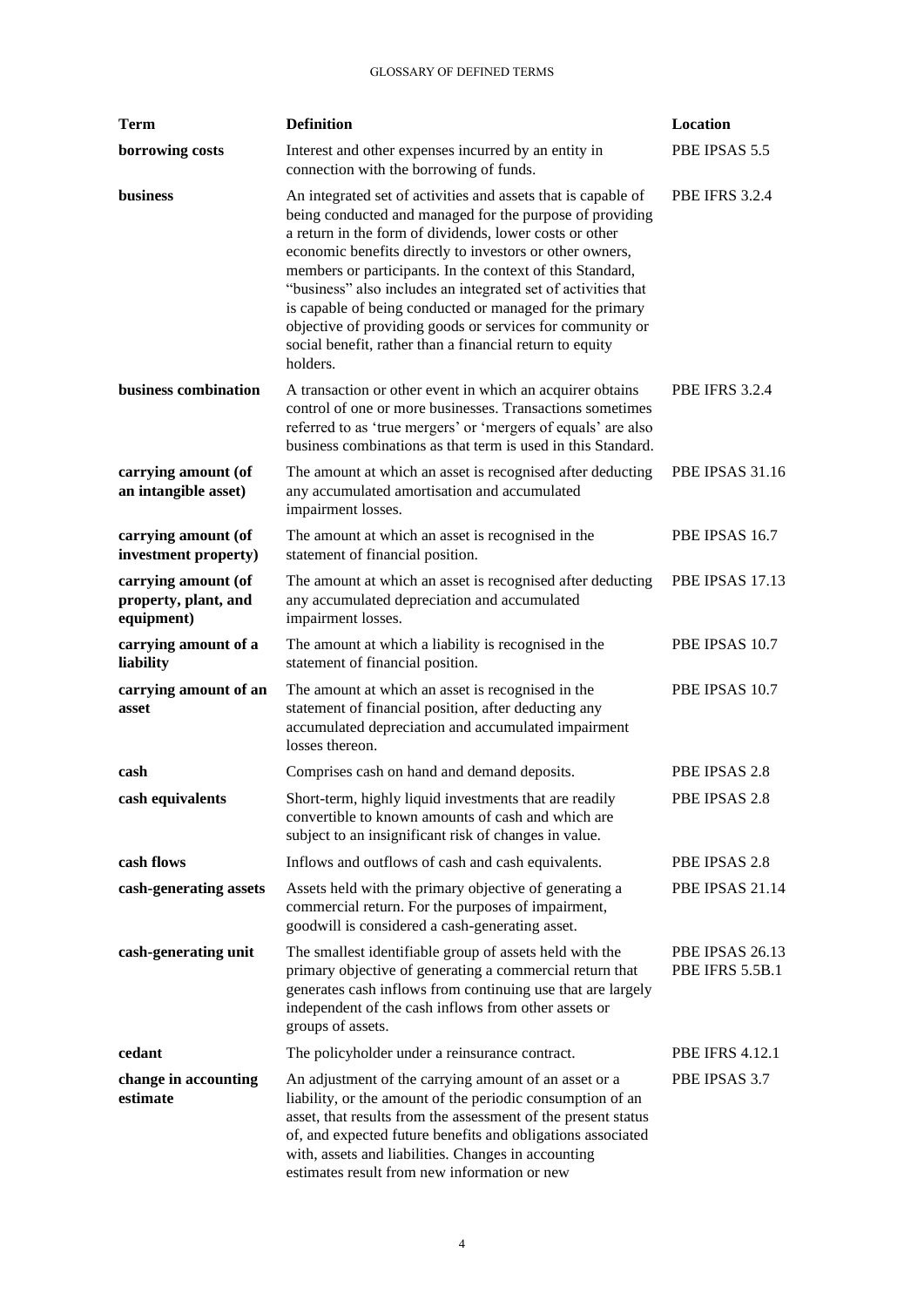| <b>Term</b>                                     | <b>Definition</b><br>developments and, accordingly, are not correction of<br>errors.                                                                                                                                                                                               | Location                                            |
|-------------------------------------------------|------------------------------------------------------------------------------------------------------------------------------------------------------------------------------------------------------------------------------------------------------------------------------------|-----------------------------------------------------|
| claim                                           | A demand by any party external to the entity for payment<br>by the insurer on account of an alleged loss resulting from<br>an insured event or events, that have occurred, alleged to<br>be covered by insurance.                                                                  | <b>PBE IFRS 4.12.1</b>                              |
| claims expense                                  | The charge to surplus or deficit for the reporting period<br>and represents the sum of claims settled and claims<br>management expenses relating to claims incurred in the<br>period and the movement in the gross outstanding claims<br>liability in the period.                  | <b>PBE IFRS 4.12.1</b>                              |
| claims incurred                                 | Claims that have occurred prior to the end of the reporting<br>period; the claims could be reported or unreported at the<br>end of the reporting period.                                                                                                                           | <b>PBE IFRS 4.12.1</b>                              |
| class of property,<br>plant, and equipment      | A grouping of assets of a similar nature or function in an<br>entity's operations that is shown as a single item for the<br>purpose of disclosure in the financial statements.                                                                                                     | <b>PBE IPSAS 17.13</b>                              |
| close members of the<br>family of an individual | Those family members who may be expected to influence,<br>or be influenced by, that person in their dealings with the<br>entity and include:                                                                                                                                       | <b>PBE IPSAS 20.4.1</b>                             |
|                                                 | That person's children and spouse or domestic partner;<br>(a)<br>Children of that person's spouse or domestic partner;<br>(b)<br>and                                                                                                                                               |                                                     |
|                                                 | Dependants of that person or that person's spouse or<br>(c)<br>domestic partner.                                                                                                                                                                                                   |                                                     |
| closing rate                                    | The spot exchange rate at the reporting date.                                                                                                                                                                                                                                      | PBE IPSAS 4.10                                      |
| combining operation                             | An operation that combines with one or more other<br>operations to form the resulting entity in an amalgamation.                                                                                                                                                                   | PBE IPSAS 40.5                                      |
| commencement of the<br>lease term               | The date from which the lessee is entitled to exercise its<br>right to use the leased asset. It is the date of initial<br>recognition of the lease (i.e., the recognition of the assets,<br>liabilities, revenue, or expenses resulting from the lease, as<br>appropriate).        | PBE IPSAS 13.8                                      |
| component of an<br>entity                       | Operations and cash flows that can be clearly<br>distinguished, operationally and for financial reporting<br>purposes, from the rest of the entity.                                                                                                                                | PBE IFRS 5.5B1                                      |
| conditions on<br>transferred assets             | Stipulations that specify that the future economic benefits<br>or service potential embodied in the asset is required to be<br>consumed by the recipient as specified or future economic<br>benefits or service potential must be returned to the<br>transferor.                   | PBE IPSAS 23.7                                      |
| consolidated financial<br>statements            | The financial statements of an economic entity in which<br>the assets, liabilities, net assets/equity, revenue, expenses<br>and cash flows of the controlling entity and its controlled<br>entities are presented as those of a single economic entity.                            | PBE IPSAS 34.6<br>PBE IPSAS 35.14<br>PBE IPSAS 36.8 |
| construction contract                           | A contract, or a similar binding arrangement, specifically<br>negotiated for the construction of an asset or a combination<br>of assets that are closely interrelated or interdependent in<br>terms of their design, technology, and function or their<br>ultimate purpose or use. | PBE IPSAS 11.4                                      |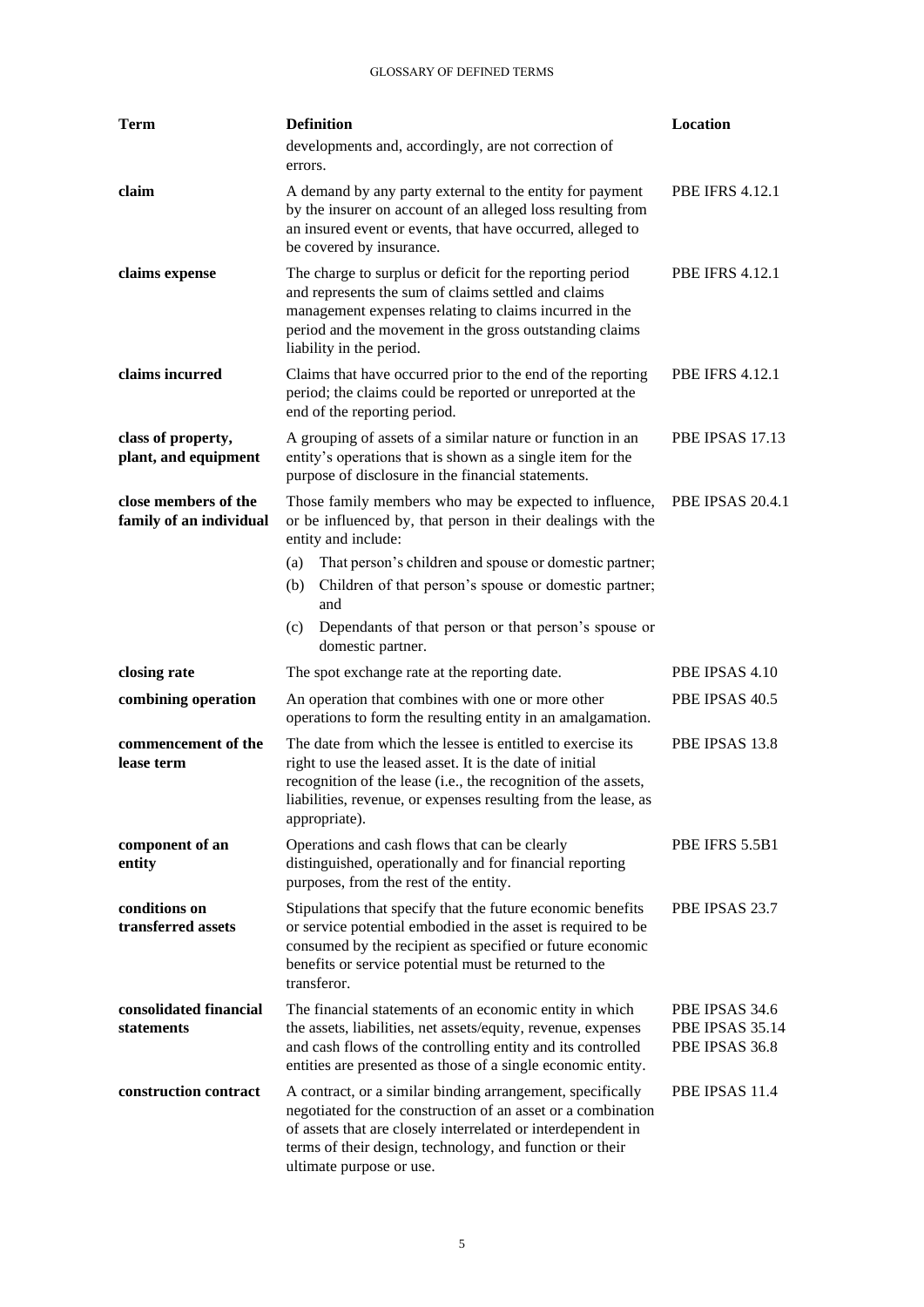| <b>Term</b>                   | <b>Definition</b>                                                                                                                                                                                                                                                                                                                                                                                                                           | Location                |  |
|-------------------------------|---------------------------------------------------------------------------------------------------------------------------------------------------------------------------------------------------------------------------------------------------------------------------------------------------------------------------------------------------------------------------------------------------------------------------------------------|-------------------------|--|
| constructive                  | PBE IPSAS 19.18<br>An obligation that derives from an entity's actions where:                                                                                                                                                                                                                                                                                                                                                               |                         |  |
| obligation                    | By an established pattern of past practice, published<br>(a)<br>policies, or a sufficiently specific current statement,<br>the entity has indicated to other parties that it will<br>accept certain responsibilities; and                                                                                                                                                                                                                   |                         |  |
|                               | As a result, the entity has created a valid expectation<br>(b)<br>on the part of those other parties that it will discharge<br>those responsibilities.                                                                                                                                                                                                                                                                                      |                         |  |
| contingent asset              | A possible asset that arises from past events, and whose<br>existence will be confirmed only by the occurrence or non-<br>occurrence of one or more uncertain future events not<br>wholly within the control of the entity.                                                                                                                                                                                                                 | PBE IPSAS 19.18         |  |
| contingent<br>consideration   | Usually, an obligation of the acquirer to transfer additional<br>assets or equity interests to the former owners of an<br>acquiree as part of the exchange for control of the acquiree<br>if specified future events occur or conditions are met.<br>However, contingent consideration also may give the<br>acquirer the right to the return of previously transferred<br>consideration if specified conditions are met.                    | <b>PBE IFRS 3.2.4</b>   |  |
| contingent<br>consideration   | Usually an obligation of the acquirer to transfer additional<br>assets or equity interests to the former owners of an<br>acquired operation as part of the exchange for control of<br>the acquired operation if specified future events occur or<br>conditions are met. However, contingent consideration also<br>may give the acquirer the right to the return of previously<br>transferred consideration if specified conditions are met. | PBE IPSAS 40.5          |  |
| contingent liability          | A possible obligation that arises from past events, and<br>(a)<br>whose existence will be confirmed only by the<br>occurrence or non-occurrence of one or more<br>uncertain future events not wholly within the control<br>of the entity; or                                                                                                                                                                                                | PBE IPSAS 19.18         |  |
|                               | A present obligation that arises from past events, but<br>(b)<br>is not recognised because:                                                                                                                                                                                                                                                                                                                                                 |                         |  |
|                               | It is not probable that an outflow of resources<br>(i)<br>embodying economic benefits or service<br>potential will be required to settle the obligation;<br><sub>or</sub>                                                                                                                                                                                                                                                                   |                         |  |
|                               | The amount of the obligation cannot be<br>(ii)<br>measured with sufficient reliability.                                                                                                                                                                                                                                                                                                                                                     |                         |  |
| contingent rent               | That portion of the lease payments that is not fixed in<br>amount, but is based on the future amount of a factor that<br>changes other than with the passage of time (e.g.,<br>percentage of future sales, amount of future use, future<br>price indices, future market rates of interest).                                                                                                                                                 | PBE IPSAS 13.8          |  |
| contractor                    | An entity that performs construction work pursuant to a<br>construction contract.                                                                                                                                                                                                                                                                                                                                                           | PBE IPSAS 11.4          |  |
| contractual service<br>margin | A component of the carrying amount of the asset or liability<br>for a group of insurance contracts representing the unearned<br>surplus the entity will recognise as it provides services<br>under the insurance contracts in the group.                                                                                                                                                                                                    | <b>PBE IFRS 17.13.1</b> |  |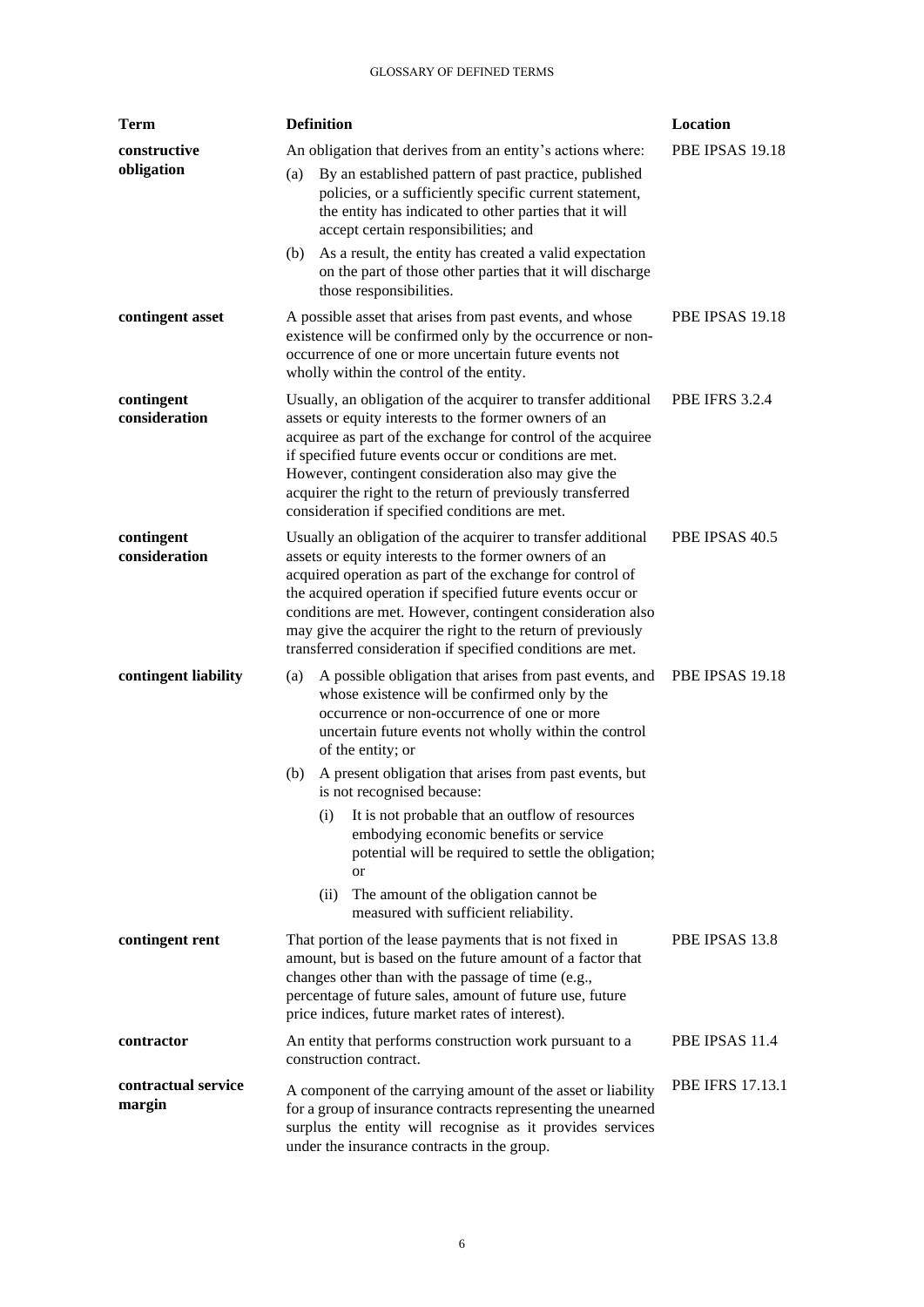| <b>Term</b>                          | <b>Definition</b>                                                                                                                                                                                                                                                                                                                                                                                                                                                                                                                                                                                                               | Location                         |
|--------------------------------------|---------------------------------------------------------------------------------------------------------------------------------------------------------------------------------------------------------------------------------------------------------------------------------------------------------------------------------------------------------------------------------------------------------------------------------------------------------------------------------------------------------------------------------------------------------------------------------------------------------------------------------|----------------------------------|
| contributions from<br>owners         | Future economic benefits or service potential that has been<br>contributed to the entity by parties external to the entity,<br>other than those that result in liabilities of the entity, that<br>establish a financial interest in the net assets/equity of the<br>entity, which:                                                                                                                                                                                                                                                                                                                                              | PBE IPSAS 1.7                    |
|                                      | Conveys entitlement both to (i) distributions of future<br>(a)<br>economic benefits or service potential by the entity<br>during its life, such distributions being at the<br>discretion of the owners or their representatives, and<br>to (ii) distributions of any excess of assets over<br>liabilities in the event of the entity being wound up;<br>and/or                                                                                                                                                                                                                                                                  |                                  |
|                                      | Can be sold, exchanged, transferred, or redeemed.<br>(b)                                                                                                                                                                                                                                                                                                                                                                                                                                                                                                                                                                        |                                  |
| control                              | An entity controls another entity when the entity is<br>exposed, or has rights, to variable benefits from its<br>involvement with the other entity and has the ability to<br>affect the nature or amount of those benefits through its<br>power over the other entity.                                                                                                                                                                                                                                                                                                                                                          | PBE IPSAS 2.8<br>PBE IPSAS 35.14 |
| control of an asset                  | Arises when the entity can use or otherwise benefit from<br>the asset in pursuit of its objectives, and can exclude or<br>otherwise regulate the access of others to that benefit.                                                                                                                                                                                                                                                                                                                                                                                                                                              | PBE IPSAS 23.7                   |
| controlled entity                    | An entity that is controlled by another entity.                                                                                                                                                                                                                                                                                                                                                                                                                                                                                                                                                                                 | PBE IPSAS 35.14                  |
| controlling entity                   | An entity that controls one or more entities.                                                                                                                                                                                                                                                                                                                                                                                                                                                                                                                                                                                   | PBE IPSAS 35.14                  |
| cost                                 | The amount of cash or cash equivalents paid or the fair<br>value of the other consideration given to acquire an asset at<br>the time of its acquisition or construction.                                                                                                                                                                                                                                                                                                                                                                                                                                                        | PBE IPSAS 16.7                   |
| cost plus or cost-<br>based contract | A construction contract in which the contractor is<br>reimbursed for allowable or otherwise defined costs and, in<br>the case of a commercially based contract, an additional<br>percentage of these costs or a fixed fee, if any.                                                                                                                                                                                                                                                                                                                                                                                              | PBE IPSAS 11.4                   |
| costs of disposal                    | Incremental costs directly attributable to the disposal of an<br>asset, excluding finance costs and income tax expense.                                                                                                                                                                                                                                                                                                                                                                                                                                                                                                         | <b>PBE IPSAS 21.14</b>           |
| costs of disposal                    | Incremental costs directly attributable to the disposal of an<br>asset (or disposal group), excluding finance costs and<br>income tax expense.                                                                                                                                                                                                                                                                                                                                                                                                                                                                                  | <b>PBE IFRS 5.5B.1</b>           |
| costs to sell                        | The incremental costs directly attributable to the disposal<br>of an asset, excluding finance costs and income taxes.<br>Disposal may occur through sale or through distribution at<br>no charge or for a nominal charge.                                                                                                                                                                                                                                                                                                                                                                                                       | PBE IPSAS 27.9                   |
| coverage period                      | For insurance contracts without direct participation<br>features, the is the period during which the entity provides<br>coverage for insured events. This period includes the<br>coverage that relates to all premiums within the boundary<br>of the insurance contract. For insurance contracts with<br>direct participation features, the period during which the<br>entity provides coverage for insured events or investment-<br>related services. This period includes the coverage for<br>insured events or investment-related services that relates to<br>all premiums within the boundary of the insurance<br>contract. | <b>PBE IFRS 17.13.1</b>          |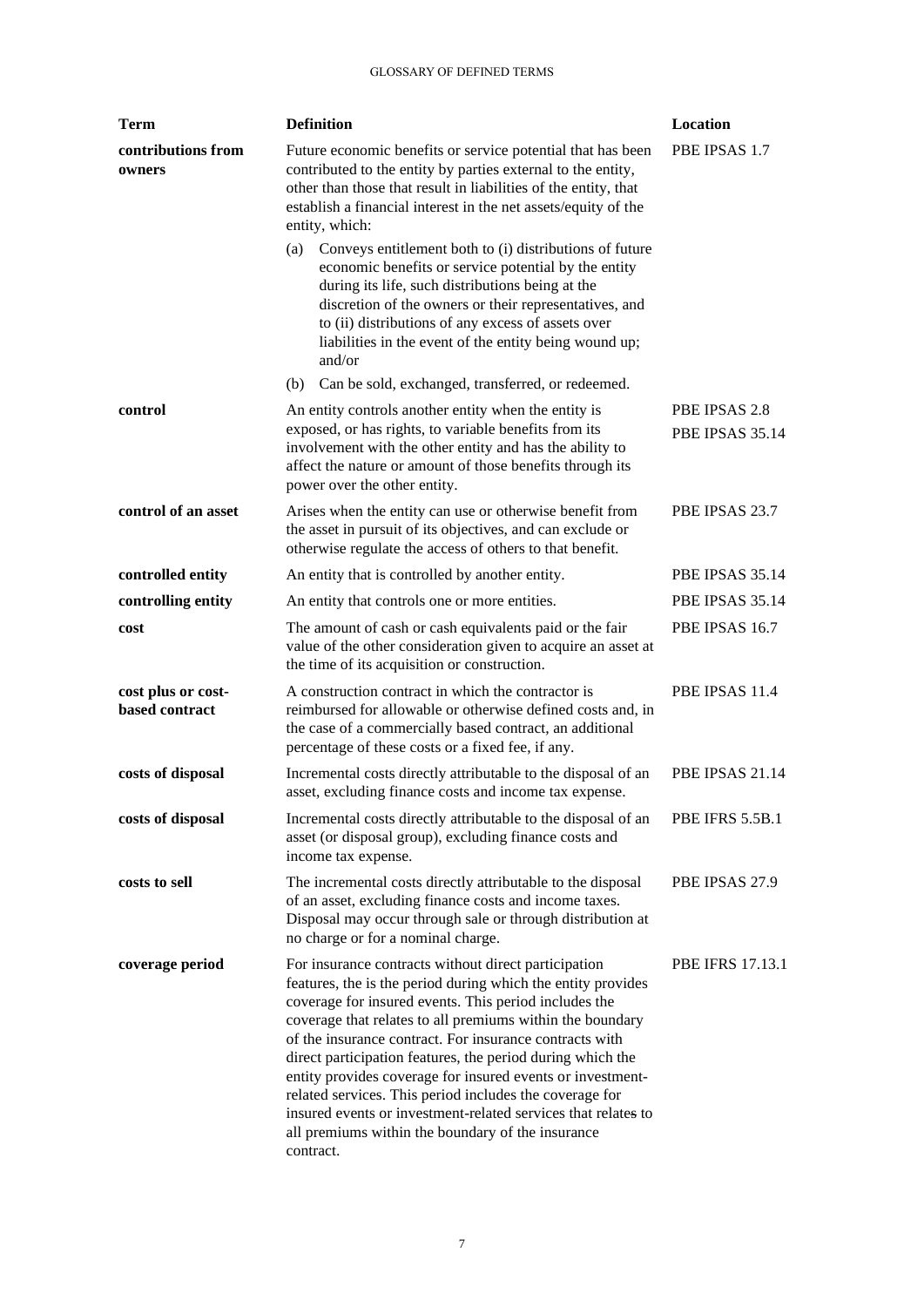| <b>Term</b>                                |     | <b>Definition</b>                                                                                                                                                                                                                                                                                                                                                                                                                                                                                                                                                                                                                                                                                                                                                                                                                                                                                                                                                                                                                                                                                                                                                                                                                                                                                  | Location       |
|--------------------------------------------|-----|----------------------------------------------------------------------------------------------------------------------------------------------------------------------------------------------------------------------------------------------------------------------------------------------------------------------------------------------------------------------------------------------------------------------------------------------------------------------------------------------------------------------------------------------------------------------------------------------------------------------------------------------------------------------------------------------------------------------------------------------------------------------------------------------------------------------------------------------------------------------------------------------------------------------------------------------------------------------------------------------------------------------------------------------------------------------------------------------------------------------------------------------------------------------------------------------------------------------------------------------------------------------------------------------------|----------------|
| credit-adjusted<br>effective interest rate |     | The rate that exactly discounts the estimated future cash<br>payments or receipts through the expected life of the<br>financial asset to the amortised cost of a financial asset that<br>is a purchased or originated credit-impaired financial asset.<br>When calculating the credit-adjusted effective interest rate,<br>an entity shall estimate the expected cash flows by<br>considering all contractual terms of the financial asset (for<br>example, prepayment, extension, call and similar options)<br>and expected credit losses. The calculation includes all<br>fees and points paid or received between parties to the<br>contract that are an integral part of the effective interest<br>rate (see paragraphs AG156-AG158), transaction costs,<br>and all other premiums or discounts. There is a<br>presumption that the cash flows and the expected life of a<br>group of similar financial instruments can be estimated<br>reliably. However, in those rare cases when it is not<br>possible to reliably estimate the cash flows or the<br>remaining life of a financial instrument (or group of<br>financial instruments), the entity shall use the contractual<br>cash flows over the full contractual term of the financial<br>instrument (or group of financial instruments). | PBE IPSAS 41.9 |
| credit-impaired<br>financial asset         |     | A financial asset is credit-impaired when one or more<br>events that have a detrimental impact on the estimated<br>future cash flows of that financial asset have occurred.<br>Evidence that a financial asset is credit-impaired include<br>observable data about the following events:                                                                                                                                                                                                                                                                                                                                                                                                                                                                                                                                                                                                                                                                                                                                                                                                                                                                                                                                                                                                           | PBE IPSAS 41.9 |
|                                            | (a) | Significant financial difficulty of the issuer or the<br>borrower;                                                                                                                                                                                                                                                                                                                                                                                                                                                                                                                                                                                                                                                                                                                                                                                                                                                                                                                                                                                                                                                                                                                                                                                                                                 |                |
|                                            | (b) | A breach of contract, such as a default or past due<br>event;                                                                                                                                                                                                                                                                                                                                                                                                                                                                                                                                                                                                                                                                                                                                                                                                                                                                                                                                                                                                                                                                                                                                                                                                                                      |                |
|                                            | (c) | The lender(s) of the borrower, for economic or<br>contractual reasons relating to the borrower's<br>financial difficulty, having granted to the borrower a<br>concession(s) that the lender(s) would not otherwise<br>consider;                                                                                                                                                                                                                                                                                                                                                                                                                                                                                                                                                                                                                                                                                                                                                                                                                                                                                                                                                                                                                                                                    |                |
|                                            | (d) | It is becoming probable that the borrower will enter<br>bankruptcy or other financial reorganisation;                                                                                                                                                                                                                                                                                                                                                                                                                                                                                                                                                                                                                                                                                                                                                                                                                                                                                                                                                                                                                                                                                                                                                                                              |                |
|                                            | (e) | The disappearance of an active market for that<br>financial asset because of financial difficulties; or                                                                                                                                                                                                                                                                                                                                                                                                                                                                                                                                                                                                                                                                                                                                                                                                                                                                                                                                                                                                                                                                                                                                                                                            |                |
|                                            | (f) | The purchase or origination of a financial asset at a<br>deep discount that reflects the incurred credit losses.                                                                                                                                                                                                                                                                                                                                                                                                                                                                                                                                                                                                                                                                                                                                                                                                                                                                                                                                                                                                                                                                                                                                                                                   |                |
|                                            |     | It may not be possible to identify a single discrete event—<br>instead, the combined effect of several events may have<br>caused financial assets to become credit-impaired.                                                                                                                                                                                                                                                                                                                                                                                                                                                                                                                                                                                                                                                                                                                                                                                                                                                                                                                                                                                                                                                                                                                       |                |
| credit loss                                |     | The difference between all contractual cash flows that are<br>due to an entity in accordance with the contract and all the<br>cash flows that the entity expects to receive (i.e., all cash<br>shortfalls), discounted at the original effective interest rate<br>(or credit-adjusted effective interest rate for purchased or<br>originated credit-impaired financial assets). An entity shall<br>estimate cash flows by considering all contractual terms of<br>the financial instrument (for example, prepayment,<br>extension, call and similar options) through the expected<br>life of that financial instrument. The cash flows that are                                                                                                                                                                                                                                                                                                                                                                                                                                                                                                                                                                                                                                                    | PBE IPSAS 41.9 |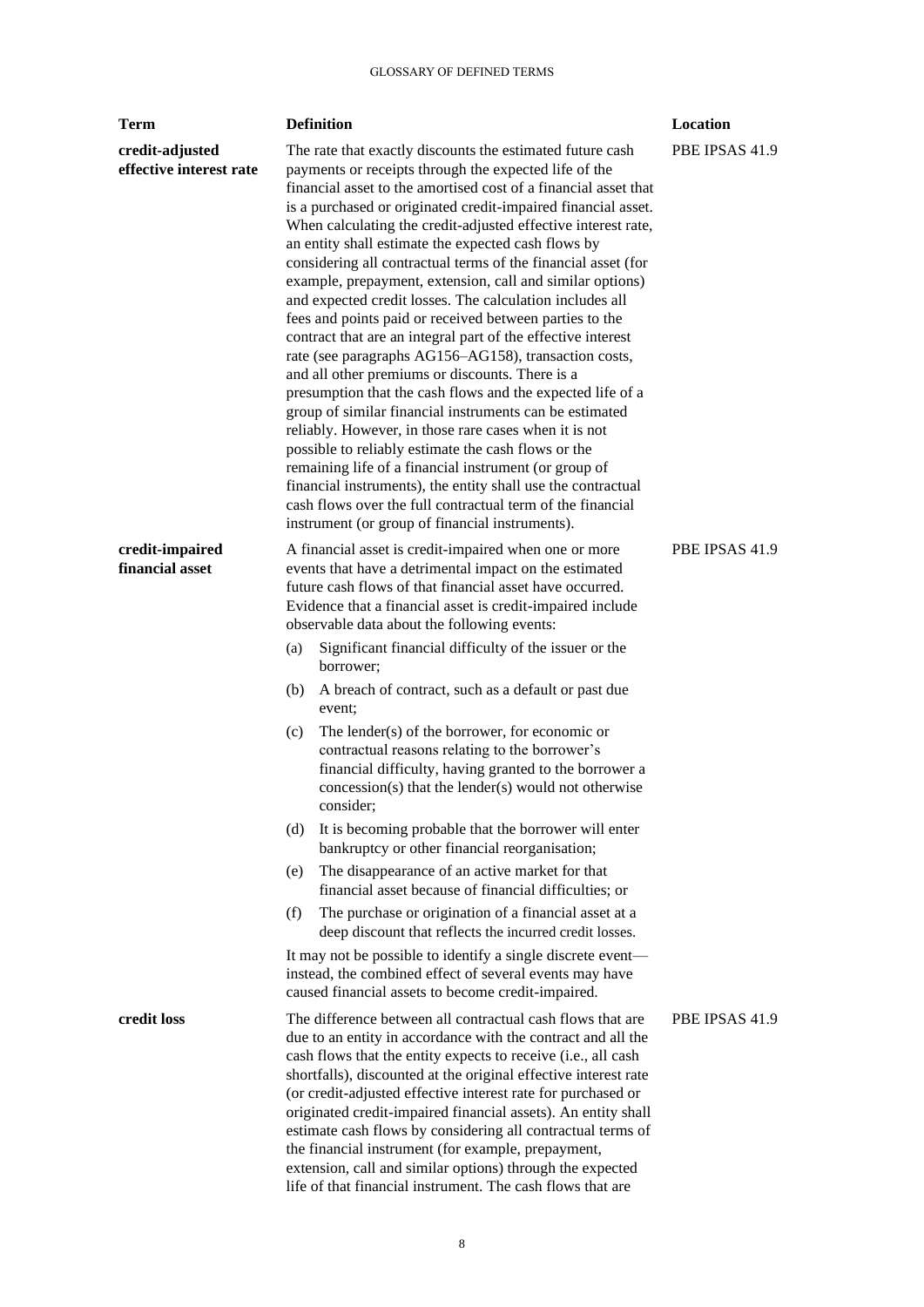| <b>Term</b>                                   |         | <b>Definition</b>                                                                                                                                                                                                                                                                                                                                                                                                                                                             | Location               |
|-----------------------------------------------|---------|-------------------------------------------------------------------------------------------------------------------------------------------------------------------------------------------------------------------------------------------------------------------------------------------------------------------------------------------------------------------------------------------------------------------------------------------------------------------------------|------------------------|
|                                               |         | considered shall include cash flows from the sale of<br>collateral held or other credit enhancements that are<br>integral to the contractual terms. There is a presumption<br>that the expected life of a financial instrument can be<br>estimated reliably. However, in those rare cases when it is<br>not possible to reliably estimate the expected life of a<br>financial instrument, the entity shall use the remaining<br>contractual term of the financial instrument. |                        |
| credit risk                                   |         | The risk that one party to a financial instrument will cause<br>a financial loss for the other party by failing to discharge<br>an obligation.                                                                                                                                                                                                                                                                                                                                | PBE IPSAS 30.8         |
| currency risk                                 |         | The risk that the fair value or future cash flows of a<br>financial instrument will fluctuate because of changes in<br>foreign exchange rates.                                                                                                                                                                                                                                                                                                                                | PBE IPSAS 30.8         |
| current asset                                 |         | An entity shall classify an asset as a current asset when:                                                                                                                                                                                                                                                                                                                                                                                                                    | <b>PBE IFRS 5.5B.1</b> |
|                                               | (a)     | It expects to realise the asset, or intends to sell or<br>consume it, in its normal operating cycle;                                                                                                                                                                                                                                                                                                                                                                          |                        |
|                                               | (b)     | It holds the asset primarily for the purpose of trading<br>it;                                                                                                                                                                                                                                                                                                                                                                                                                |                        |
|                                               | (c)     | It expects to realise the asset within twelve months<br>after the reporting period; or                                                                                                                                                                                                                                                                                                                                                                                        |                        |
|                                               | (d)     | The asset is cash or a cash equivalent (as defined in<br>PBE IPSAS 2) unless the asset is restricted from being<br>exchanged or used to settle a liability for at least twelve<br>months after the reporting period.                                                                                                                                                                                                                                                          |                        |
| current replacement<br>cost                   |         | The cost the entity would incur to acquire the asset on the<br>reporting date.                                                                                                                                                                                                                                                                                                                                                                                                | PBE IPSAS 12.9         |
| current service cost                          | period. | The increase in the present value of the defined benefit<br>obligation resulting from employee service in the current                                                                                                                                                                                                                                                                                                                                                         | PBE IPSAS 39.8         |
| current tax                                   |         | The amount of income taxes payable (recoverable) in<br>respect of the taxable profit (tax loss) for a period.                                                                                                                                                                                                                                                                                                                                                                 | <b>PBE IAS 12.5</b>    |
| date of transition to<br><b>PBE Standards</b> |         | The beginning of the earliest period for which an entity<br>presents full comparative information in its first set of<br>financial statements under PBE Standards.                                                                                                                                                                                                                                                                                                            | <b>PBE FRS 46.9</b>    |
| date of transition to<br><b>PBE Standards</b> |         | The beginning of the earliest period for which an entity<br>presents full comparative information in its first set of<br>financial statements under PBE Standards; or                                                                                                                                                                                                                                                                                                         | <b>PBE FRS 47.9</b>    |
|                                               |         | The beginning of the current period for a Tier 2 not-for-<br>profit entity that does not provide full comparative<br>information in its first set of financial statements under<br>PBE Standards.                                                                                                                                                                                                                                                                             |                        |
| decision-maker                                |         | An entity with decision-making rights that is either a<br>principal or an agent for other parties.                                                                                                                                                                                                                                                                                                                                                                            | PBE IPSAS 35.14        |
| deductible temporary<br>differences           |         | Temporary differences that will result in amounts that are<br>deductible in determining taxable profit (tax loss) of future<br>periods when the carrying amount of the asset or liability is<br>recovered or settled.                                                                                                                                                                                                                                                         | <b>PBE IAS 12.5</b>    |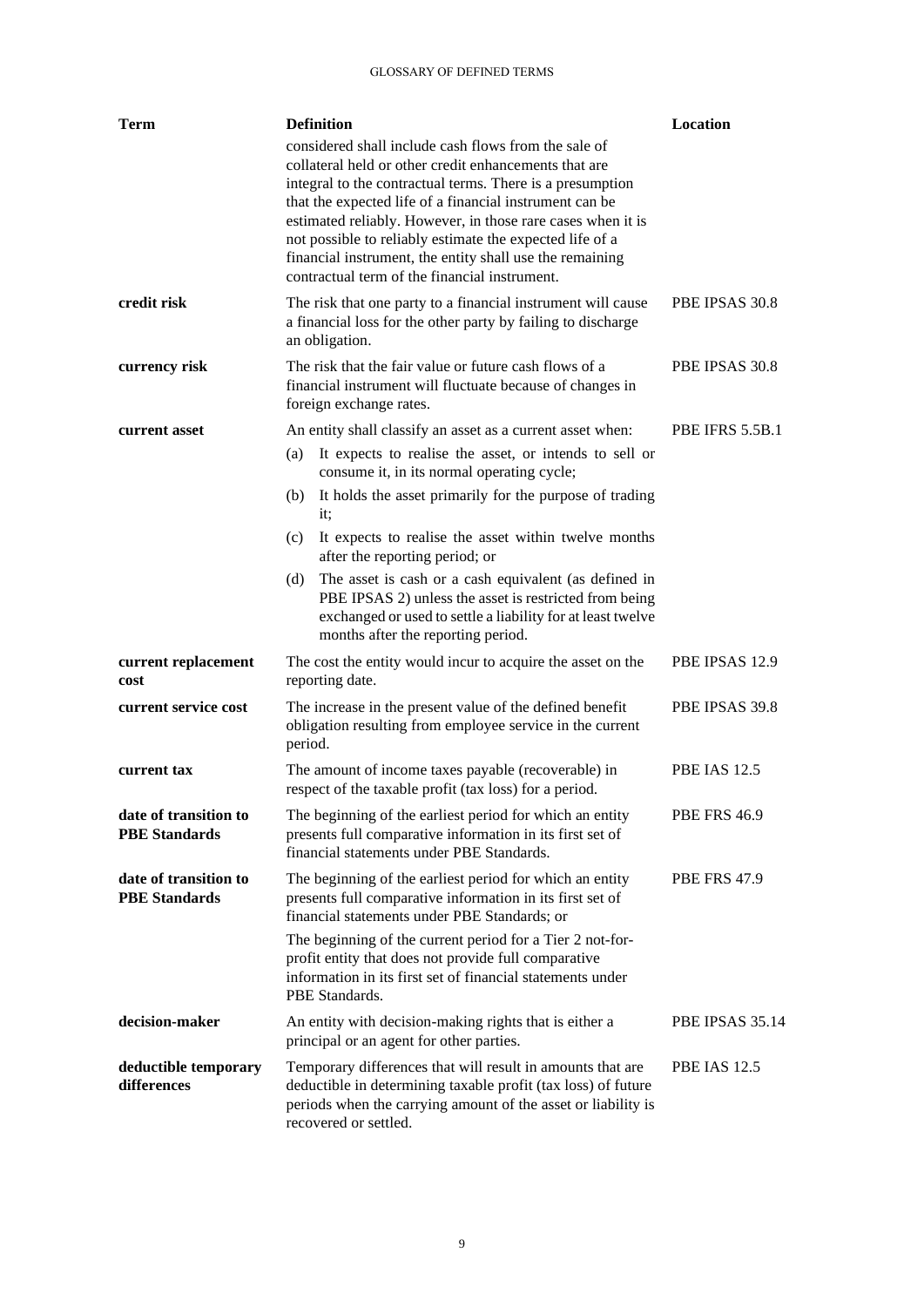| <b>Term</b>                                                     | <b>Definition</b>                                                                                                                                                                                                                                                                                                                                                                                                                                                                                                                                                | Location                                   |
|-----------------------------------------------------------------|------------------------------------------------------------------------------------------------------------------------------------------------------------------------------------------------------------------------------------------------------------------------------------------------------------------------------------------------------------------------------------------------------------------------------------------------------------------------------------------------------------------------------------------------------------------|--------------------------------------------|
| deemed cost                                                     | An amount used as a surrogate for cost or depreciated cost<br>at a given date. Subsequent depreciation or amortisation<br>assumes that the entity had initially recognised the asset or<br>liability at the given date and that its cost was equal to the<br>deemed cost.                                                                                                                                                                                                                                                                                        | <b>PBE FRS 46.9</b><br><b>PBE FRS 47.9</b> |
| deferred tax assets                                             | The amounts of income taxes recoverable in future periods<br>in respect of:<br>Deductible temporary differences;<br>(a)<br>The carryforward of unused tax losses; and<br>(b)<br>The carryforward of unused tax credits.<br>(c)                                                                                                                                                                                                                                                                                                                                   | <b>PBE IAS 12.5</b>                        |
| deferred tax liabilities                                        | The amounts of income taxes payable in future periods in<br>respect of taxable temporary differences.                                                                                                                                                                                                                                                                                                                                                                                                                                                            | <b>PBE IAS 12.5</b>                        |
| deficit or surplus (of<br>defined benefit<br>liability (asset)) | The deficit or surplus is:<br>The present value of the defined benefit obligation less<br>(a)<br>The fair value of plan assets (if any).<br>(b)                                                                                                                                                                                                                                                                                                                                                                                                                  | PBE IPSAS 39.8                             |
| defined benefit plans                                           | Post-employment benefit plans other than defined<br>contribution plans.                                                                                                                                                                                                                                                                                                                                                                                                                                                                                          | PBE IPSAS 39.8                             |
| defined contribution<br>plans                                   | Post-employment benefit plans under which an entity pays<br>fixed contributions into a separate entity (a fund) and will<br>have no legal or constructive obligation to pay further<br>contributions if the fund does not hold sufficient assets to<br>pay all employee benefits relating to employee service in<br>the current and prior periods.                                                                                                                                                                                                               | PBE IPSAS 39.8                             |
| deposit component                                               | A contractual component that is not accounted for as a<br>derivative under PBE IPSAS 28 and would be within the<br>scope of PBE IPSAS 28 if it were a separate instrument.                                                                                                                                                                                                                                                                                                                                                                                       | <b>PBE IFRS4.12.1</b>                      |
| deposit premium                                                 | The premium charged by the insurer at the inception of a<br>contract under which the final premium depends on<br>conditions prevailing over the contract period and so is not<br>determined until the expiry of that period. Direct insurance<br>contract means an insurance contract that is not a<br>reinsurance contract.                                                                                                                                                                                                                                     | <b>PBE IFRS 4.12.1</b>                     |
| depreciable amount                                              | The cost of an asset, or other amount substituted for cost,<br>less its residual value.                                                                                                                                                                                                                                                                                                                                                                                                                                                                          | PBE IPSAS 17.13                            |
| depreciation                                                    | The systematic allocation of the depreciable amount of an<br>asset over its useful life.                                                                                                                                                                                                                                                                                                                                                                                                                                                                         | <b>PBE IPSAS 17.13</b>                     |
| derecognition                                                   | The removal of a previously recognised financial asset or<br>financial liability from an entity's statement of financial<br>position.                                                                                                                                                                                                                                                                                                                                                                                                                            | PBE IPSAS 29.10<br>PBE IPSAS 41.9          |
| derivative                                                      | A financial instrument or other contract within the scope of<br>[PBE IPSAS 29] (see paragraphs 2-6) with all three of the<br>following characteristics:<br>Its value changes in response to the change in a<br>(a)<br>specified interest rate, financial instrument price,<br>commodity price, foreign exchange rate, index of<br>prices or rates, credit rating or credit index, or other<br>variable, provided in the case of a non-financial<br>variable that the variable is not specific to a party to<br>the contract (sometimes called the "underlying"); | PBE IPSAS 29.10                            |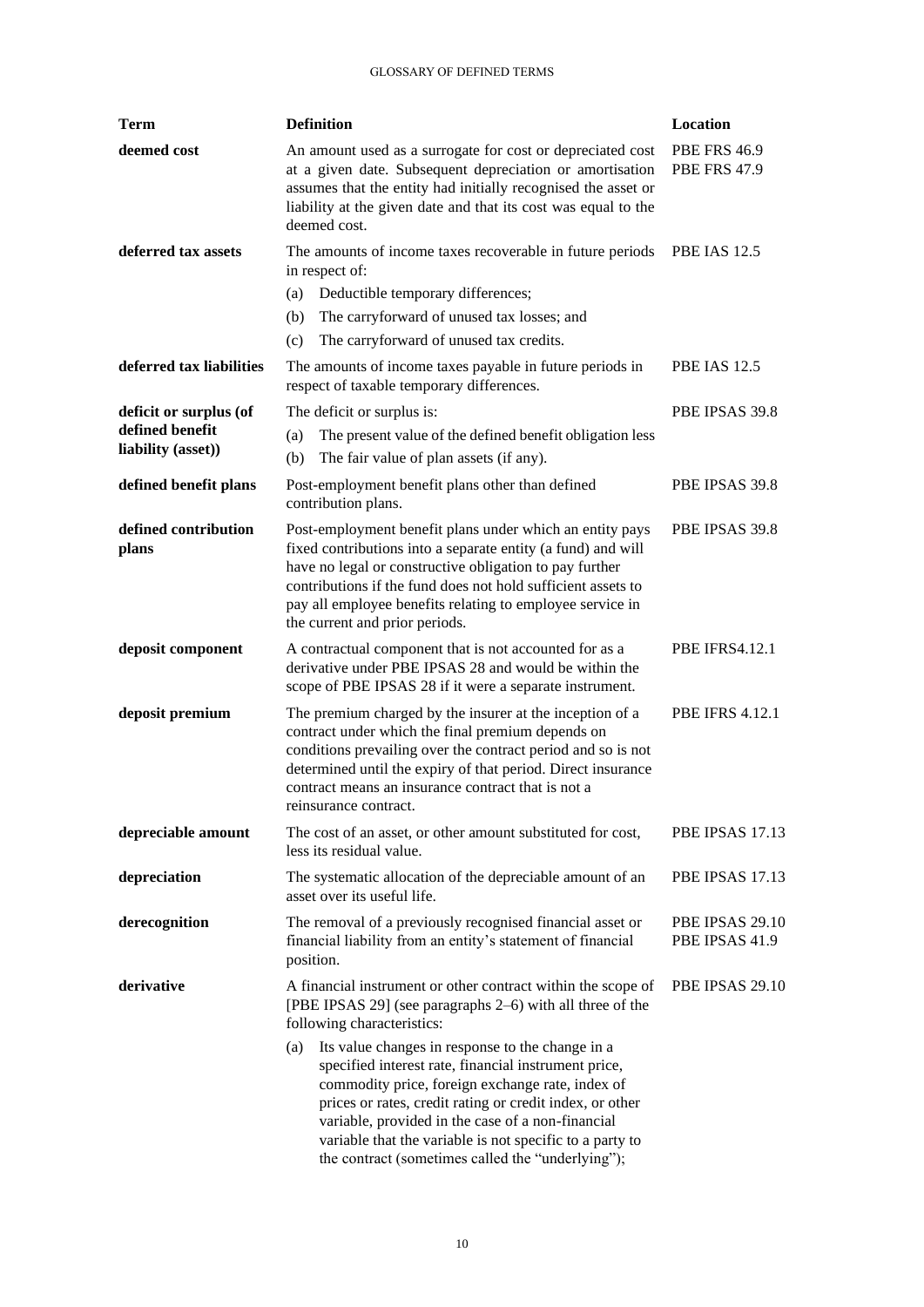| <b>Term</b>                            |      | <b>Definition</b>                                                                                                                                                                                                                                                                                                                                                                              | Location               |
|----------------------------------------|------|------------------------------------------------------------------------------------------------------------------------------------------------------------------------------------------------------------------------------------------------------------------------------------------------------------------------------------------------------------------------------------------------|------------------------|
|                                        | (b)  | It requires no initial net investment or an initial net<br>investment that is smaller than would be required for<br>other types of contracts that would be expected to<br>have a similar response to changes in market factors;<br>and                                                                                                                                                         |                        |
|                                        | (c)  | It is settled at a future date.                                                                                                                                                                                                                                                                                                                                                                |                        |
| derivative                             |      | A financial instrument or other contract within the scope of<br>this Standard with all three of the following characteristics.                                                                                                                                                                                                                                                                 | PBE IPSAS 41.9         |
|                                        | (a)  | Its value changes in response to the change in a<br>specified interest rate, financial instrument price,<br>commodity price, foreign exchange rate, index of<br>prices or rates, credit rating or credit index, or other<br>variable, provided in the case of a non-financial<br>variable that the variable is not specific to a party to<br>the contract (sometimes called the 'underlying'). |                        |
|                                        | (b)  | It requires no initial net investment or an initial net<br>investment that is smaller than would be required for<br>other types of contracts that would be expected to<br>have a similar response to changes in market factors.                                                                                                                                                                |                        |
|                                        | (c)  | It is settled at a future date.                                                                                                                                                                                                                                                                                                                                                                |                        |
| development                            | use. | The application of research findings or other knowledge to<br>a plan or design for the production of new or substantially<br>improved materials, devices, products, processes, systems<br>or services before the start of commercial production or                                                                                                                                             | <b>PBE IPSAS 31.16</b> |
| discontinued<br>operation              | and: | A discontinued operation is a component of an entity that<br>either has been disposed of or is classified as held for sale                                                                                                                                                                                                                                                                     | PBE IFRS 5.5B.1        |
|                                        | (a)  | Represents a separate major activity or geographical<br>area of operations,                                                                                                                                                                                                                                                                                                                    |                        |
|                                        | (b)  | Is part of a single co-ordinated plan to dispose of a<br>separate major activity or geographical area of<br>operations or                                                                                                                                                                                                                                                                      |                        |
|                                        | (c)  | Is a controlled entity acquired exclusively with a<br>view to resale.                                                                                                                                                                                                                                                                                                                          |                        |
| discretionary<br>participation feature |      | A contractual right to receive, as a supplement<br>to guaranteed benefits, additional benefits:                                                                                                                                                                                                                                                                                                | <b>PBE IFRS 4.12.1</b> |
|                                        | (a)  | That are likely to be a significant portion of the total<br>contractual benefits;                                                                                                                                                                                                                                                                                                              |                        |
|                                        | (b)  | Whose amount or timing is contractually at the<br>discretion of the issuer; and                                                                                                                                                                                                                                                                                                                |                        |
|                                        | (c)  | That are contractually based on:                                                                                                                                                                                                                                                                                                                                                               |                        |
|                                        |      | The performance of a specified pool of contracts<br>(i)<br>or a specified type of contract;                                                                                                                                                                                                                                                                                                    |                        |
|                                        |      | Realised and/or unrealised investment returns on<br>(ii)<br>a specified pool of assets held by the issuer; or                                                                                                                                                                                                                                                                                  |                        |
|                                        |      | (iii) The surplus or deficit of the company, fund or<br>other entity that issues the contract.                                                                                                                                                                                                                                                                                                 |                        |
| disposal group                         |      | A group of assets to be disposed of, by sale or otherwise,<br>together as a group in a single transaction, and liabilities<br>directly associated with those assets that will be transferred                                                                                                                                                                                                   | <b>PBE IFRS 5.5B.1</b> |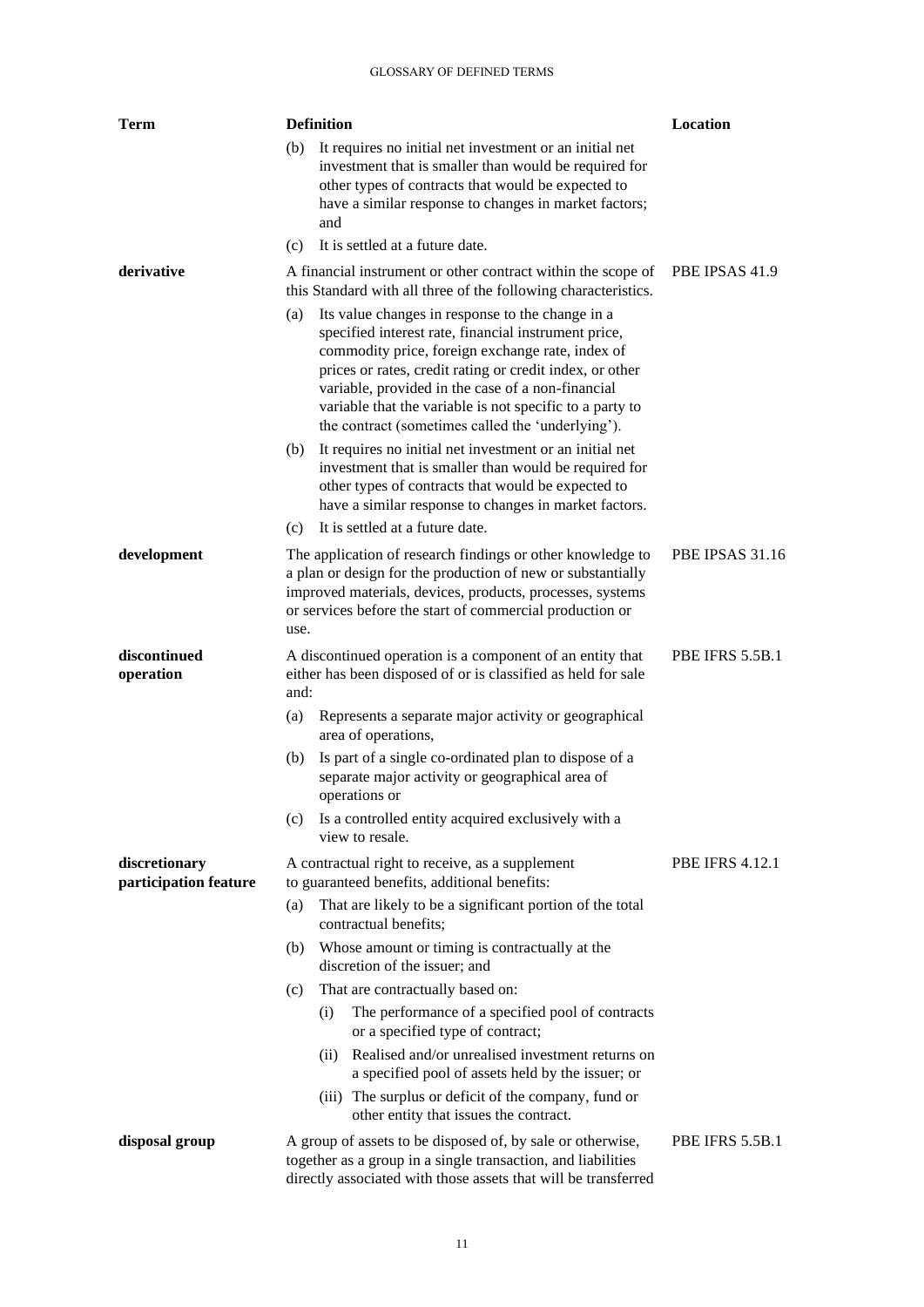| <b>Term</b>                           | <b>Definition</b><br>in the transaction. The group includes goodwill acquired in<br>a PBE combination if the group is a cash-generating unit<br>to which goodwill has been allocated or if it is an operation<br>within such a cash-generating unit.                                                                                                                                                                                                                                                                                                                                                                                                                                                                                                                                                                                                                                                                                                                                                                                                                                                                                                                                                                                                                                                                                                                                                                                                                                                                                                                               | Location                         |
|---------------------------------------|------------------------------------------------------------------------------------------------------------------------------------------------------------------------------------------------------------------------------------------------------------------------------------------------------------------------------------------------------------------------------------------------------------------------------------------------------------------------------------------------------------------------------------------------------------------------------------------------------------------------------------------------------------------------------------------------------------------------------------------------------------------------------------------------------------------------------------------------------------------------------------------------------------------------------------------------------------------------------------------------------------------------------------------------------------------------------------------------------------------------------------------------------------------------------------------------------------------------------------------------------------------------------------------------------------------------------------------------------------------------------------------------------------------------------------------------------------------------------------------------------------------------------------------------------------------------------------|----------------------------------|
| distributions to<br>owners            | Future economic benefits or service potential distributed<br>by the entity to all or some of its owners, either as a return<br>on investment or as a return of investment.                                                                                                                                                                                                                                                                                                                                                                                                                                                                                                                                                                                                                                                                                                                                                                                                                                                                                                                                                                                                                                                                                                                                                                                                                                                                                                                                                                                                         | PBE IPSAS 1.7                    |
| dividends or similar<br>distributions | Distributions to holders of equity instruments in proportion<br>to their holdings of a particular class of capital.                                                                                                                                                                                                                                                                                                                                                                                                                                                                                                                                                                                                                                                                                                                                                                                                                                                                                                                                                                                                                                                                                                                                                                                                                                                                                                                                                                                                                                                                | PBE IPSAS 41.9                   |
| economic entity                       | A controlling entity and its controlled entities.                                                                                                                                                                                                                                                                                                                                                                                                                                                                                                                                                                                                                                                                                                                                                                                                                                                                                                                                                                                                                                                                                                                                                                                                                                                                                                                                                                                                                                                                                                                                  | PBE IPSAS 1.7<br>PBE IPSAS 35.14 |
| economic life                         | Either:                                                                                                                                                                                                                                                                                                                                                                                                                                                                                                                                                                                                                                                                                                                                                                                                                                                                                                                                                                                                                                                                                                                                                                                                                                                                                                                                                                                                                                                                                                                                                                            | PBE IPSAS 13.8                   |
|                                       | (a)<br>The period over which an asset is expected to yield<br>economic benefits or service potential to one or more<br>users; or                                                                                                                                                                                                                                                                                                                                                                                                                                                                                                                                                                                                                                                                                                                                                                                                                                                                                                                                                                                                                                                                                                                                                                                                                                                                                                                                                                                                                                                   |                                  |
|                                       | The number of production or similar units expected<br>(b)<br>to be obtained from the asset by one or more users.                                                                                                                                                                                                                                                                                                                                                                                                                                                                                                                                                                                                                                                                                                                                                                                                                                                                                                                                                                                                                                                                                                                                                                                                                                                                                                                                                                                                                                                                   |                                  |
| effective interest<br>method          | A method of calculating the amortised cost of a financial<br>asset or a financial liability (or group of financial assets or<br>financial liabilities) and of allocating the interest revenue<br>or interest expense over the relevant period. The effective<br>interest rate is the rate that exactly discounts estimated<br>future cash payments or receipts through the expected life<br>of the financial instrument or, when appropriate, a shorter<br>period to the net carrying amount of the financial asset or<br>financial liability. When calculating the effective interest<br>rate, an entity shall estimate cash flows considering all<br>contractual terms of the financial instrument (e.g.,<br>prepayment, call and similar options) but shall not consider<br>future credit losses. The calculation includes all fees and<br>points paid or received between parties to the contract that<br>are an integral part of the effective interest rate (see PBE<br>IPSAS 9 Revenue from Exchange Transactions),<br>transaction costs, and all other premiums or discounts.<br>There is a presumption that the cash flows and the<br>expected life of a group of similar financial instruments<br>can be estimated reliably. However, in those rare cases<br>when it is not possible to estimate reliably the cash flows<br>or the expected life of a financial instrument (or group of<br>financial instruments), the entity shall use the contractual<br>cash flows over the full contractual term of the financial<br>instrument (or group of financial instruments). | <b>PBE IPSAS 29.10</b>           |
| effective interest<br>method          | The method that is used in the calculation of the amortised<br>cost of a financial asset or a financial liability and in the<br>allocation and recognition of the interest revenue or<br>interest expense in surplus or deficit over the relevant<br>period.                                                                                                                                                                                                                                                                                                                                                                                                                                                                                                                                                                                                                                                                                                                                                                                                                                                                                                                                                                                                                                                                                                                                                                                                                                                                                                                       | PBE IPSAS 41.9                   |
| effective interest rate               | The rate that exactly discounts estimated future cash<br>payments or receipts through the expected life of the<br>financial asset or financial liability to the gross carrying<br>amount of a financial asset or to the amortised cost of a<br>financial liability. When calculating the effective interest<br>rate, an entity shall estimate the expected cash flows by                                                                                                                                                                                                                                                                                                                                                                                                                                                                                                                                                                                                                                                                                                                                                                                                                                                                                                                                                                                                                                                                                                                                                                                                           | PBE IPSAS 41.9                   |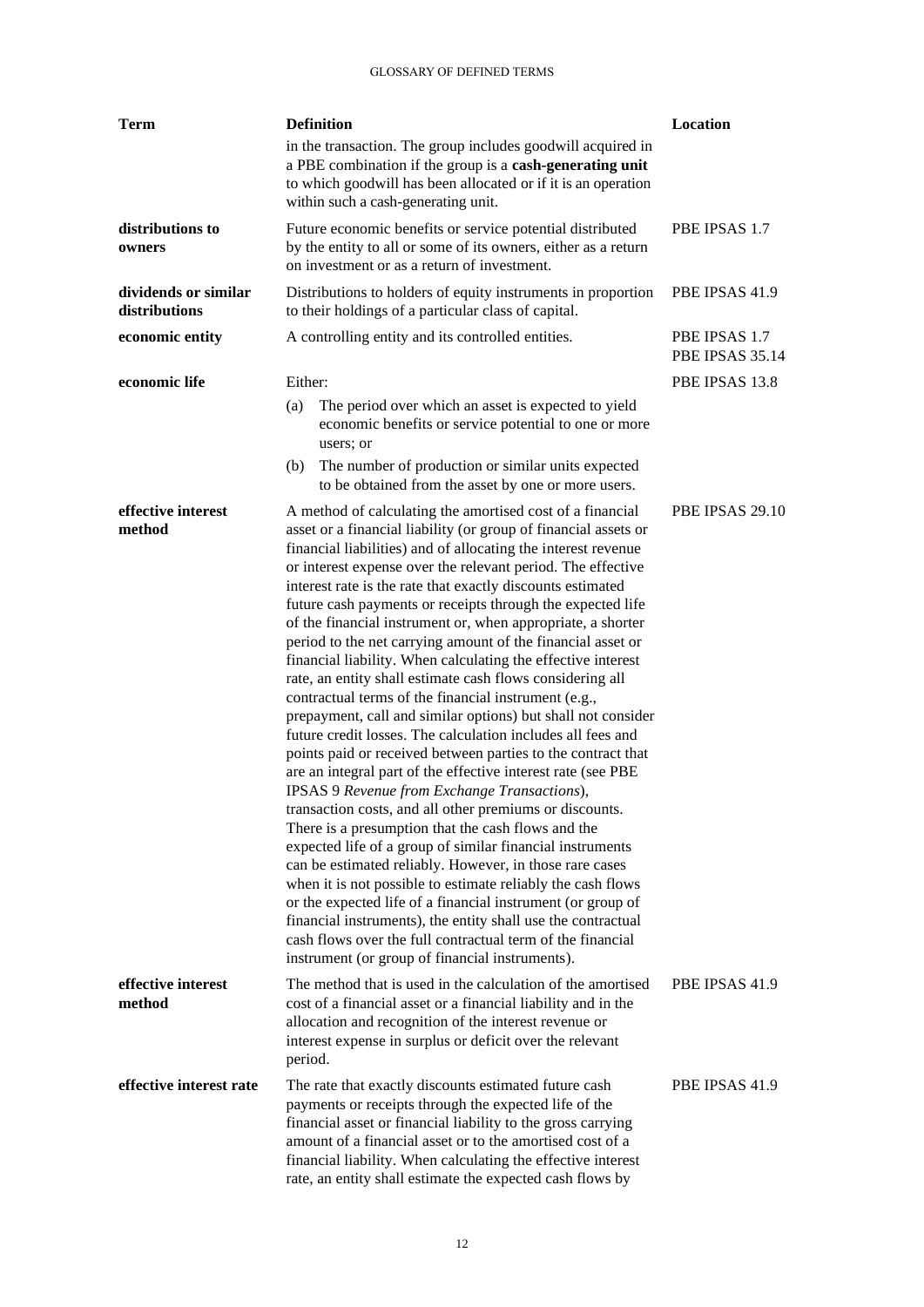| <b>Term</b>                                                                          | <b>Definition</b>                                                                                                                                                                                                                                                                                                                                                                                                                                                                                                                                                                                                                                                                                                                                                                                                                                                                                                                                                   | Location               |
|--------------------------------------------------------------------------------------|---------------------------------------------------------------------------------------------------------------------------------------------------------------------------------------------------------------------------------------------------------------------------------------------------------------------------------------------------------------------------------------------------------------------------------------------------------------------------------------------------------------------------------------------------------------------------------------------------------------------------------------------------------------------------------------------------------------------------------------------------------------------------------------------------------------------------------------------------------------------------------------------------------------------------------------------------------------------|------------------------|
|                                                                                      | considering all the contractual terms of the financial<br>instrument (for example, prepayment, extension, call and<br>similar options) but shall not consider the expected credit<br>losses. The calculation includes all fees and points paid or<br>received between parties to the contract that are an integral<br>part of the effective interest rate (see paragraphs AG156–<br>AG158 of PBE IPSAS 41), transaction costs, and all other<br>premiums or discounts. There is a presumption that the<br>cash flows and the expected life of a group of similar<br>financial instruments can be estimated reliably. However,<br>in those rare cases when it is not possible to reliably<br>estimate the cash flows or the expected life of a financial<br>instrument (or group of financial instruments), the entity<br>shall use the contractual cash flows over the full<br>contractual term of the financial instrument (or group of<br>financial instruments). |                        |
| employee benefits                                                                    | All forms of consideration given by an entity in exchange<br>for service rendered by employees or for the termination of<br>employment.                                                                                                                                                                                                                                                                                                                                                                                                                                                                                                                                                                                                                                                                                                                                                                                                                             | PBE IPSAS 39.8         |
| entity-specific value                                                                | The present value of the cash flows an entity expects to<br>arise from the continuing use of an asset and from its<br>disposal at the end of its useful life or expects to incur<br>when settling a liability.                                                                                                                                                                                                                                                                                                                                                                                                                                                                                                                                                                                                                                                                                                                                                      | <b>PBE IPSAS 17.13</b> |
| equity instrument                                                                    | Any contract that evidences a residual interest in the assets<br>of an entity after deducting all of its liabilities.                                                                                                                                                                                                                                                                                                                                                                                                                                                                                                                                                                                                                                                                                                                                                                                                                                               | PBE IPSAS 28.9         |
| equity interests                                                                     | For the purposes of PBE IFRS 3, is used broadly to mean<br>ownership interests of investor-owned entities and owner,<br>member or participant interests of mutual entities. In the<br>context of this Standard "equity interests" may also mean<br>ownership interests established by other mechanisms such<br>as deed or statute.                                                                                                                                                                                                                                                                                                                                                                                                                                                                                                                                                                                                                                  | <b>PBE IFRS 3.2.4</b>  |
| equity interests                                                                     | For the purposes of PBE IPSAS 40, is used broadly to<br>mean ownership interests of investor-owned entities and<br>owner, member or participant interests of mutual entities.<br>In the context of this Standard equity interests may also<br>mean ownership interests established by other mechanisms<br>such as deed or statute.                                                                                                                                                                                                                                                                                                                                                                                                                                                                                                                                                                                                                                  | PBE IPSAS 40.5         |
| equity method<br>(relating to<br>investments in<br>associates and joint<br>ventures) | A method of accounting whereby the investment is initially<br>recognised at cost and adjusted thereafter for the post-<br>acquisition change in the investor's share of the investee's<br>net assets/equity of the associate or joint venture. The<br>investor's surplus or deficit includes its share of the<br>investee's surplus or deficit and the investor's other<br>comprehensive revenue and expense includes its share of<br>the investee's other comprehensive revenue and expense.                                                                                                                                                                                                                                                                                                                                                                                                                                                                       | PBE IPSAS 36.8         |
| events after the<br>reporting date                                                   | Those events, both favourable and unfavourable, that occur<br>between the reporting date and the date when the financial<br>statements are authorised for issue. Two types of events<br>can be identified:                                                                                                                                                                                                                                                                                                                                                                                                                                                                                                                                                                                                                                                                                                                                                          | PBE IPSAS 14.5         |
|                                                                                      | Those that provide evidence of conditions that existed<br>(a)<br>at the reporting date (adjusting events after the<br>reporting date); and                                                                                                                                                                                                                                                                                                                                                                                                                                                                                                                                                                                                                                                                                                                                                                                                                          |                        |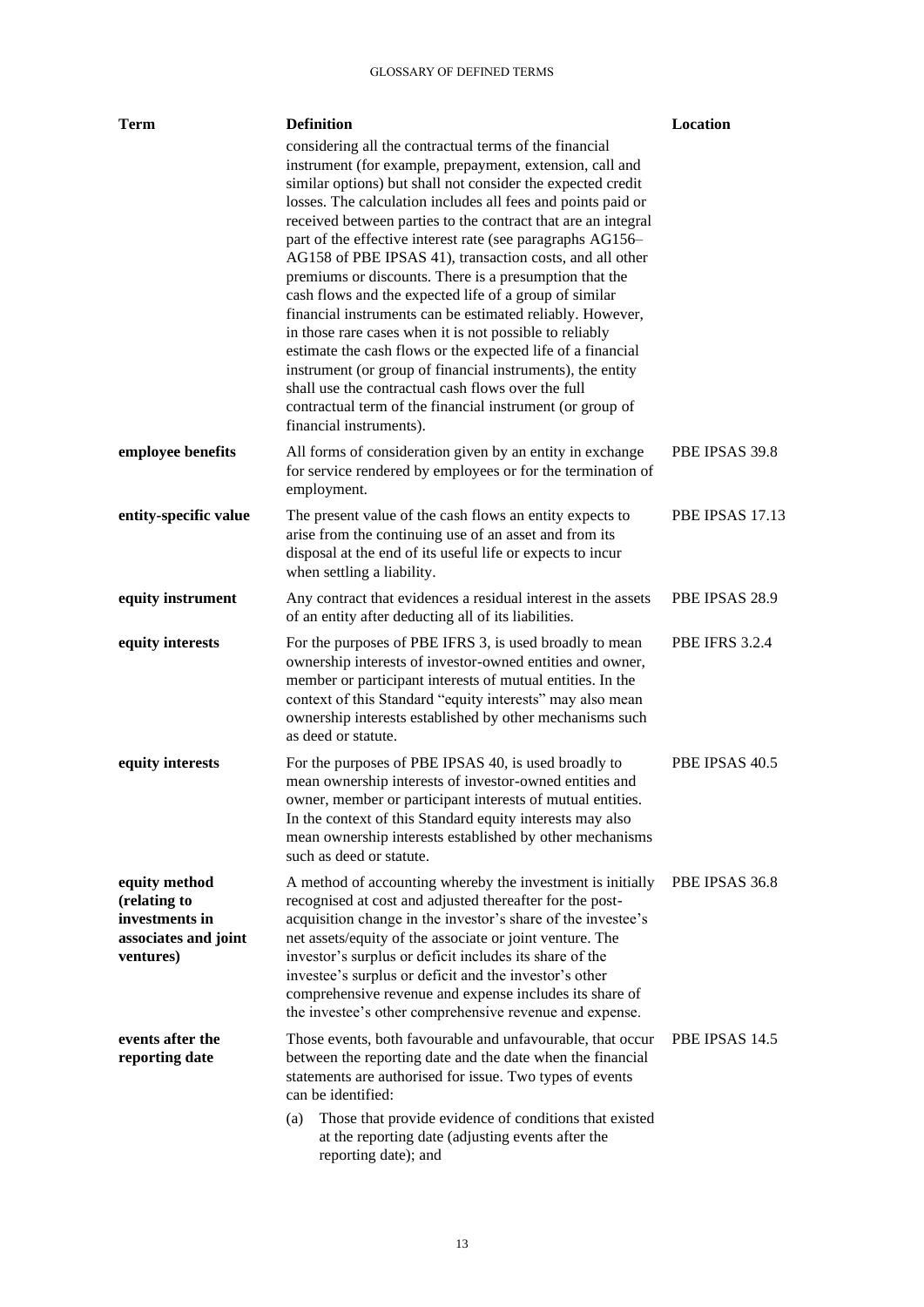| <b>Term</b>                             |            | <b>Definition</b>                                                                                                                                                                                                                                                               | <b>Location</b>                                                                                                 |
|-----------------------------------------|------------|---------------------------------------------------------------------------------------------------------------------------------------------------------------------------------------------------------------------------------------------------------------------------------|-----------------------------------------------------------------------------------------------------------------|
|                                         | (b)        | Those that are indicative of conditions that arose after<br>the reporting date (non-adjusting events after the<br>reporting date).                                                                                                                                              |                                                                                                                 |
| exchange difference                     |            | The difference resulting from translating a given number<br>of units of one currency into another currency at different<br>exchange rates.                                                                                                                                      | PBE IPSAS 4.10                                                                                                  |
| exchange rate                           |            | The ratio of exchange for two currencies.                                                                                                                                                                                                                                       | PBE IPSAS 4.10                                                                                                  |
| exchange transactions                   |            | Transactions in which one entity receives assets or<br>services, or has liabilities extinguished, and directly gives<br>approximately equal value (primarily in the form of cash,<br>goods, services, or use of assets) to another entity in<br>exchange.                       | PBE IPSAS 9.11                                                                                                  |
| executory contracts                     |            | Contracts under which neither party has performed any of<br>its obligations, or both parties have partially performed<br>their obligations to an equal extent.                                                                                                                  | PBE IPSAS 19.18                                                                                                 |
| expected credit loss                    |            | The weighted average of credit losses with the respective<br>risks of a default occurring as the weights.                                                                                                                                                                       | PBE IPSAS 41.9                                                                                                  |
| expenses                                |            | Decreases in economic benefits or service potential during<br>the reporting period in the form of outflows or<br>consumption of assets or incurrences of liabilities that<br>result in decreases in net assets/equity, other than those<br>relating to distributions to owners. | PBE IPSAS 1.7                                                                                                   |
| expenses paid through<br>the tax system |            | Amounts that are available to beneficiaries regardless of<br>whether or not they pay taxes.                                                                                                                                                                                     | PBE IPSAS 23.7                                                                                                  |
| experience adjustment                   |            | A difference between:                                                                                                                                                                                                                                                           | <b>PBE IFRS 17.13.1</b>                                                                                         |
|                                         | (a)        | For premium receipts (and any related cash flows<br>such as insurance acquisition cash flows and<br>insurance premium taxes)—the estimate at the<br>beginning of the period of the amounts expected in<br>the period and the actual cash flows in the period; or                |                                                                                                                 |
|                                         | (b)        | For insurance service expenses (excluding insurance<br>acquisition expenses)—the estimate at the beginning<br>of the period of the amounts expected to be incurred<br>in the period and the actual amounts incurred in the<br>period.                                           |                                                                                                                 |
| fair value                              |            | The amount for which an asset could be exchanged, or a<br>liability settled, between knowledgeable, willing parties in<br>an arm's length transaction.                                                                                                                          | PBE IPSAS 9.11<br><b>PBE IFRS 3.2.4</b><br><b>PBE IFRS 5.5B.1</b><br><b>PBE FRS 46.9</b><br><b>PBE FRS 47.9</b> |
| fair value less costs to<br>sell        |            | The amount obtainable from the sale of an asset in an<br>arm's length transaction between knowledgeable, willing<br>parties, less the costs of disposal.                                                                                                                        | <b>PBE IPSAS 21.14</b>                                                                                          |
| finance lease                           |            | A lease that transfers substantially all the risks and rewards<br>incidental to ownership of an asset. Title may or may not<br>eventually be transferred.                                                                                                                       | PBE IPSAS 13.8                                                                                                  |
| financial asset                         | (a)<br>(b) | Any asset that is:<br>Cash;<br>An equity instrument of another entity;                                                                                                                                                                                                          | PBE IPSAS 28.9                                                                                                  |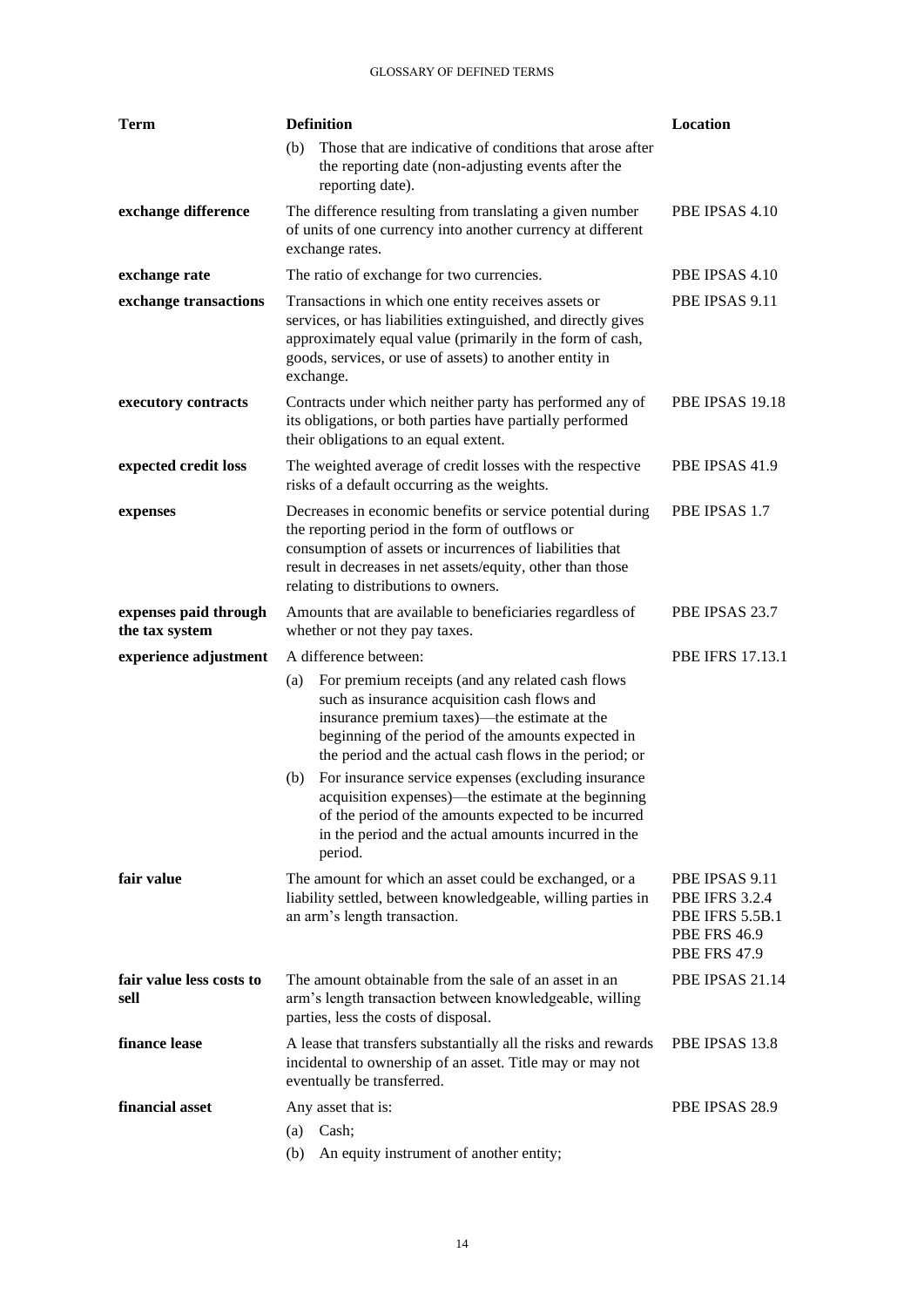| Term               | <b>Definition</b> |                                                                                                                                                                                                                                                                                                                                                                                                                                                                                                                                                                                                                                                                                                                                                                | Location        |
|--------------------|-------------------|----------------------------------------------------------------------------------------------------------------------------------------------------------------------------------------------------------------------------------------------------------------------------------------------------------------------------------------------------------------------------------------------------------------------------------------------------------------------------------------------------------------------------------------------------------------------------------------------------------------------------------------------------------------------------------------------------------------------------------------------------------------|-----------------|
|                    | (c)               | A contractual right:                                                                                                                                                                                                                                                                                                                                                                                                                                                                                                                                                                                                                                                                                                                                           |                 |
|                    | (i)               | To receive cash or another financial asset from<br>another entity; or                                                                                                                                                                                                                                                                                                                                                                                                                                                                                                                                                                                                                                                                                          |                 |
|                    | (ii)              | To exchange financial assets or financial<br>liabilities with another entity under conditions<br>that are potentially favourable to the entity; or                                                                                                                                                                                                                                                                                                                                                                                                                                                                                                                                                                                                             |                 |
|                    | (d)               | A contract that will or may be settled in the entity's<br>own equity instruments and is:                                                                                                                                                                                                                                                                                                                                                                                                                                                                                                                                                                                                                                                                       |                 |
|                    | (i)               | A non-derivative for which the entity is or may<br>be obliged to receive a variable number of the<br>entity's own equity instruments; or                                                                                                                                                                                                                                                                                                                                                                                                                                                                                                                                                                                                                       |                 |
|                    | (ii)              | A derivative that will or may be settled other<br>than by the exchange of a fixed amount of cash<br>or another financial asset for a fixed number of<br>the entity's own equity instruments. For this<br>purpose the entity's own equity instruments do<br>not include puttable financial instruments<br>classified as equity instruments in accordance<br>with paragraphs 15 and 16, instruments that<br>impose on the entity an obligation to deliver to<br>another party a pro rata share of the net assets<br>of the entity only on liquidation and are<br>classified as equity instruments in accordance<br>with paragraphs 17 and 18, or instruments that<br>are contracts for the future receipt or delivery<br>of the entity's own equity instruments. |                 |
| financial asset or |                   | A financial asset or financial liability that meets any of the                                                                                                                                                                                                                                                                                                                                                                                                                                                                                                                                                                                                                                                                                                 | PBE IPSAS 29.10 |

A financial asset or financial liability that meets any of the following conditions:

- (a) It is classified as held for trading. A financial asset or financial liability is held for trading if:
	- (i) It is acquired or incurred principally for the purpose of selling or repurchasing it in the near term;
	- (ii) On initial recognition it is part of a portfolio of identified financial instruments that are managed together and for which there is evidence of a recent actual pattern of short-term profit-making; or
	- (i) It is a derivative (except for a derivative that is a financial guarantee contract or a designated and effective hedging instrument).
- (aa) It is contingent consideration of an acquirer in a PBE combination to which PBE IPSAS 40 *PBE Combinations* applies.
- (b) Upon initial recognition it is designated by the entity as at fair value through surplus or deficit. An entity may use this designation only when permitted by paragraph 13 or when doing so results in more relevant information, because either;
	- (i) It eliminates or significantly reduces a measurement or recognition inconsistency (sometimes referred to as "an accounting mismatch") that would otherwise arise from

**financial asset or financial liability at fair value through surplus or deficit**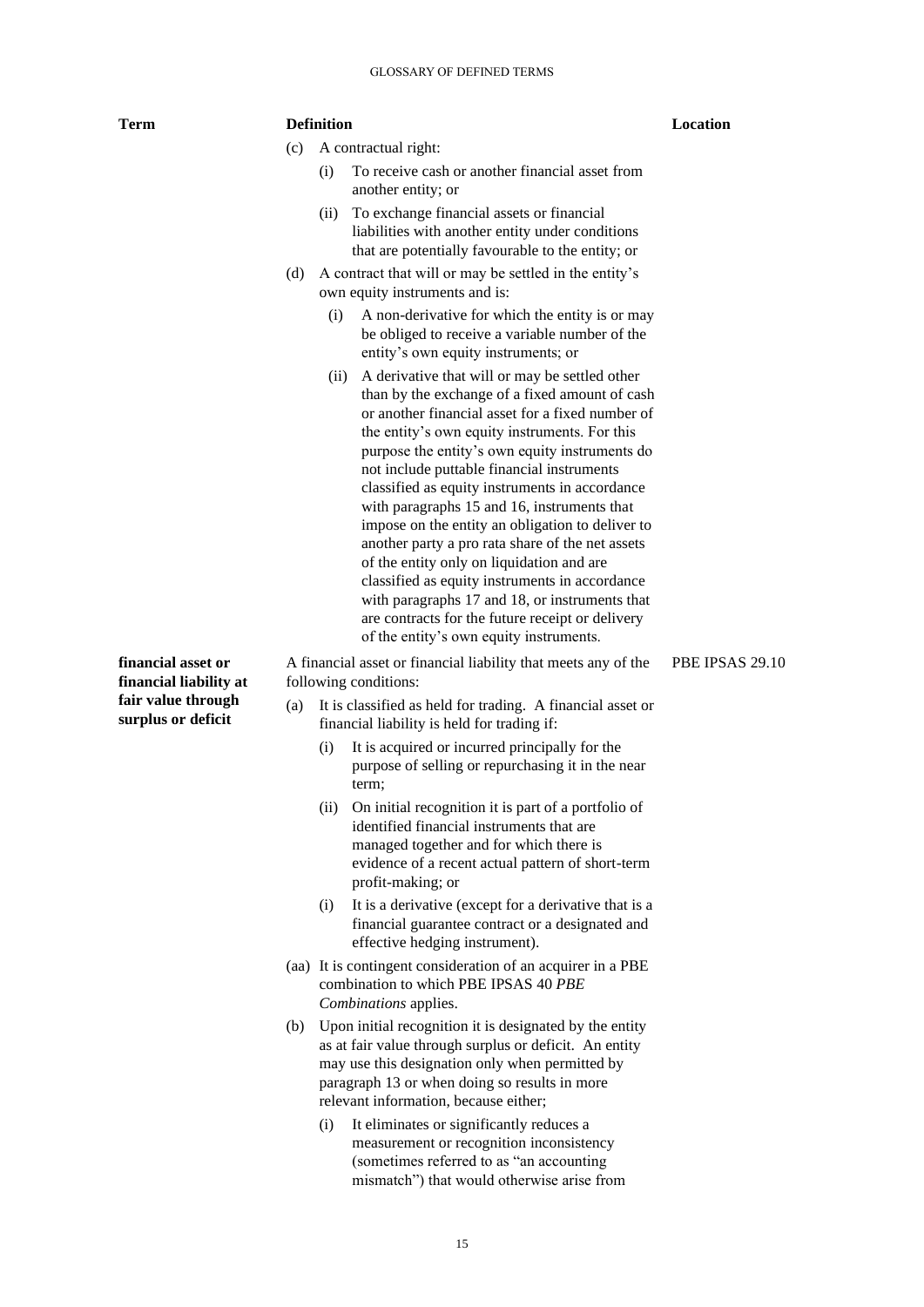| Term                            | <b>Definition</b> |                 |                                                                                                                                                                                                                                                                                                                                                                                                                                                                                                                                                                                                                                                                                                                                                                | Location                          |
|---------------------------------|-------------------|-----------------|----------------------------------------------------------------------------------------------------------------------------------------------------------------------------------------------------------------------------------------------------------------------------------------------------------------------------------------------------------------------------------------------------------------------------------------------------------------------------------------------------------------------------------------------------------------------------------------------------------------------------------------------------------------------------------------------------------------------------------------------------------------|-----------------------------------|
|                                 |                   | (ii)            | measuring assets or liabilities or recognising the<br>gains and losses on them on difference bases; or<br>A group of financial assets, financial liabilities<br>or both is managed and its performance is<br>evaluated on a fair value basis, in accordance<br>with a documented risk management or<br>investment strategy, and information about the<br>group is provided internally on that basis to the<br>entity's key management personnel (as defined<br>in PBE IPSAS 20 Related Party Disclosures),<br>for example the entity's governing body and<br>chief executive officer.                                                                                                                                                                          |                                   |
| financial guarantee<br>contract |                   | instrument.     | A contract that requires the issuer to make specified<br>payments to reimburse the holder for a loss it incurs<br>because a specified debtor fails to make payment when due<br>in accordance with the original or modified terms of a debt                                                                                                                                                                                                                                                                                                                                                                                                                                                                                                                     | PBE IPSAS 29.10<br>PBE IPSAS 41.9 |
| financial instrument            |                   | another entity. | Any contract that gives rise to both a financial asset of one<br>entity and a financial liability or equity instrument of                                                                                                                                                                                                                                                                                                                                                                                                                                                                                                                                                                                                                                      | PBE IPSAS 28.9                    |
| financial liability             |                   |                 | Any liability that is:                                                                                                                                                                                                                                                                                                                                                                                                                                                                                                                                                                                                                                                                                                                                         | PBE IPSAS 28.9                    |
|                                 | (a)               |                 | A contractual obligation:                                                                                                                                                                                                                                                                                                                                                                                                                                                                                                                                                                                                                                                                                                                                      |                                   |
|                                 |                   | (i)             | To deliver cash or another financial asset to<br>another entity; or                                                                                                                                                                                                                                                                                                                                                                                                                                                                                                                                                                                                                                                                                            |                                   |
|                                 |                   | (ii)            | To exchange financial assets or financial<br>liabilities with another entity under conditions<br>that are potentially unfavourable to the entity; or                                                                                                                                                                                                                                                                                                                                                                                                                                                                                                                                                                                                           |                                   |
|                                 | (b)               |                 | A contract that will or may be settled in the entity's<br>own equity instruments and is:                                                                                                                                                                                                                                                                                                                                                                                                                                                                                                                                                                                                                                                                       |                                   |
|                                 |                   | (i)             | A non-derivative for which the entity is or may<br>be obliged to deliver a variable number of the<br>entity's own equity instruments; or                                                                                                                                                                                                                                                                                                                                                                                                                                                                                                                                                                                                                       |                                   |
|                                 |                   | (ii)            | A derivative that will or may be settled other<br>than by the exchange of a fixed amount of cash<br>or another financial asset for a fixed number of<br>the entity's own equity instruments. For this<br>purpose the entity's own equity instruments do<br>not include puttable financial instruments<br>classified as equity instruments in accordance<br>with paragraphs 15 and 16, instruments that<br>impose on the entity an obligation to deliver to<br>another party a pro rata share of the net assets of<br>the entity only on liquidation and are classified<br>as equity instruments in accordance with<br>paragraphs 17 and 18, or instruments that are<br>contracts for the future receipt or delivery of the<br>entity's own equity instruments. |                                   |
|                                 |                   |                 | As an exception, an instrument that meets the definition of<br>a financial liability is classified as an equity instrument if it<br>has all the features and meets the conditions in                                                                                                                                                                                                                                                                                                                                                                                                                                                                                                                                                                           |                                   |

paragraph 15 and 16 or paragraphs 17 and 18.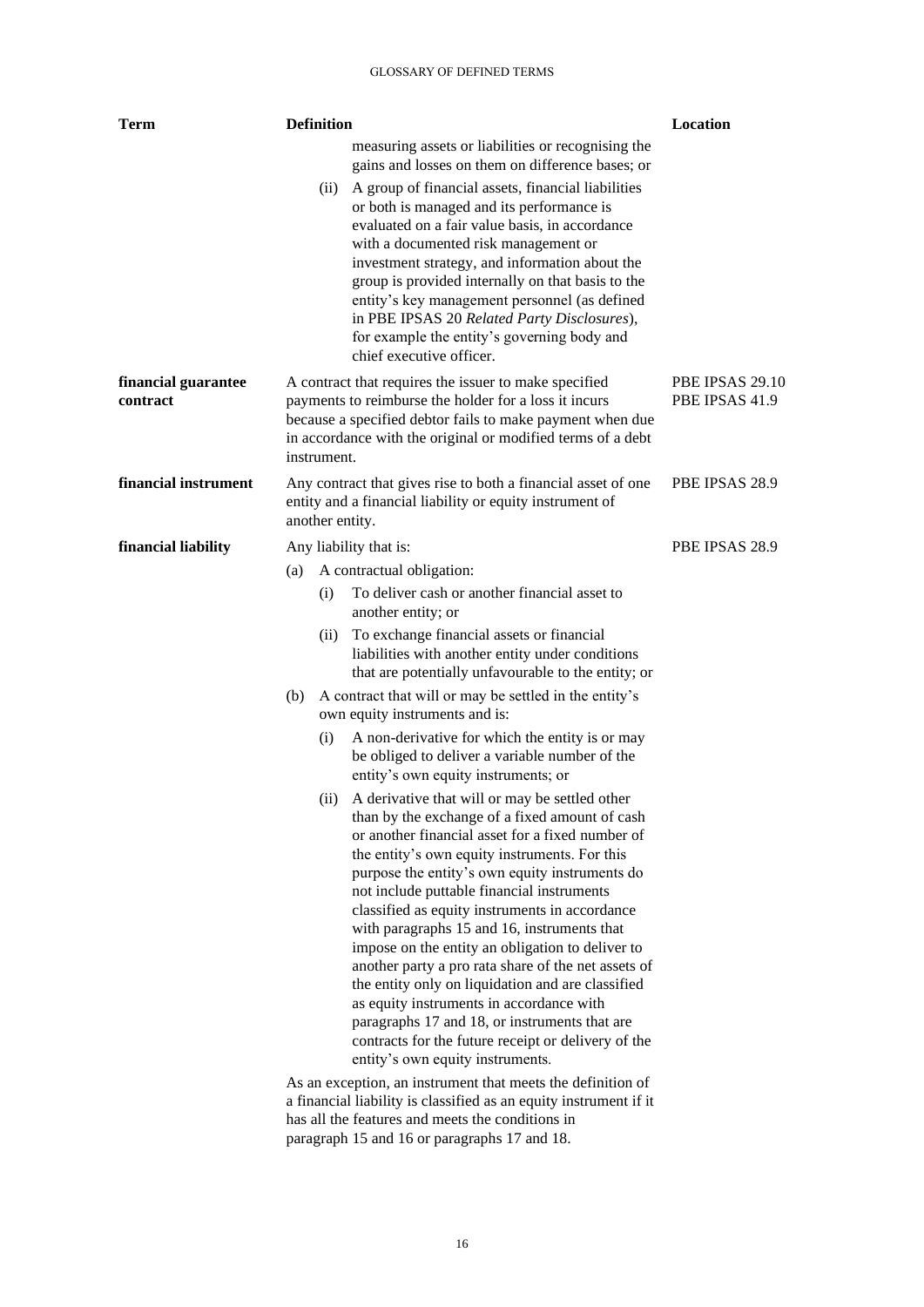| Term                                                                   | <b>Definition</b>                                                                                                                                                                                                                                                                                                                                               | Location                                   |
|------------------------------------------------------------------------|-----------------------------------------------------------------------------------------------------------------------------------------------------------------------------------------------------------------------------------------------------------------------------------------------------------------------------------------------------------------|--------------------------------------------|
| financial liability at<br>fair value through                           | A financial liability that meets one of the following<br>conditions.                                                                                                                                                                                                                                                                                            | PBE IPSAS 41.9                             |
| surplus or deficit                                                     | It meets the definition of held for trading.<br>(a)                                                                                                                                                                                                                                                                                                             |                                            |
|                                                                        | Upon initial recognition it is designated by the entity<br>(b)<br>as at fair value through surplus or deficit in<br>accordance with paragraph 46 or 51.                                                                                                                                                                                                         |                                            |
|                                                                        | It is designated either upon initial recognition or<br>(c)<br>subsequently as at fair value through surplus or<br>deficit in accordance with paragraph 152.                                                                                                                                                                                                     |                                            |
| financial risk                                                         | The risk of a possible future change in one or more of a<br>specified interest rate, financial instrument price,<br>commodity price, foreign exchange rate, index of prices or<br>rates, credit rating or credit index or other variable,<br>provided in the case of a non-financial variable that the<br>variable is not specific to a party to the contract.  | <b>PBE IFRS 4.12.1</b>                     |
| financial risk                                                         | The risk of a possible future change in one or more of a<br>specified interest rate, financial instrument price,<br>commodity price, currency exchange rate, index of prices<br>or rates, credit rating or credit index or other variable,<br>provided in the case of a non-financial variable that the<br>variable is not specific to a party to the contract. | <b>PBE IFRS 17.13.1</b>                    |
| financing activities                                                   | Activities that result in changes in the size and<br>composition of the contributed capital and borrowings of<br>the entity.                                                                                                                                                                                                                                    | PBE IPSAS 2.8                              |
| fines                                                                  | Economic benefits or service potential received or<br>receivable by public sector entities, as determined by a<br>court or other law enforcement body, as a consequence of<br>the breach of laws or regulations.                                                                                                                                                | PBE IPSAS 23.7                             |
| firm commitment                                                        | A binding agreement for the exchange of a specified<br>quantity of resources at a specified price on a specified<br>future date or dates.                                                                                                                                                                                                                       | <b>PBE IPSAS 29.10</b><br>PBE IPSAS 41.9   |
| firm purchase<br>commitment                                            | An agreement with an unrelated party, binding on both<br>parties and usually legally enforceable, that (a) specifies all<br>significant terms, including the price and timing of the<br>transactions, and (b) includes a disincentive for non-<br>performance that is sufficiently large to make performance<br>highly probable.                                | <b>PBE IFRS 5.5B.1</b>                     |
| first reporting period<br>under PBE Standards                          | The latest reporting period covered by an entity's first set<br>of financial statements under PBE Standards.                                                                                                                                                                                                                                                    | <b>PBE FRS 46.9</b><br><b>PBE FRS 47.9</b> |
| first set of financial<br>statements under PBE<br><b>Standards</b>     | The first annual financial statements in which an entity<br>applies PBE Standards.                                                                                                                                                                                                                                                                              | <b>PBE FRS 46.9</b>                        |
| first set of financial<br>statements under PBE<br><b>Standards</b>     | The first annual financial statements in which an entity<br>adopts PBE Standards.                                                                                                                                                                                                                                                                               | <b>PBE FRS 47.9</b>                        |
| first set of financial<br>statements under PBE<br><b>Standards RDR</b> | The first annual financial statements in which an entity<br>adopts PBE Standards RDR.                                                                                                                                                                                                                                                                           | <b>PBE FRS 47.9</b>                        |
| first-time adopter                                                     | An entity that presents its financial statements under PBE<br>Standards for the first time.                                                                                                                                                                                                                                                                     | <b>PBE FRS 46.9</b><br><b>PBE FRS 47.9</b> |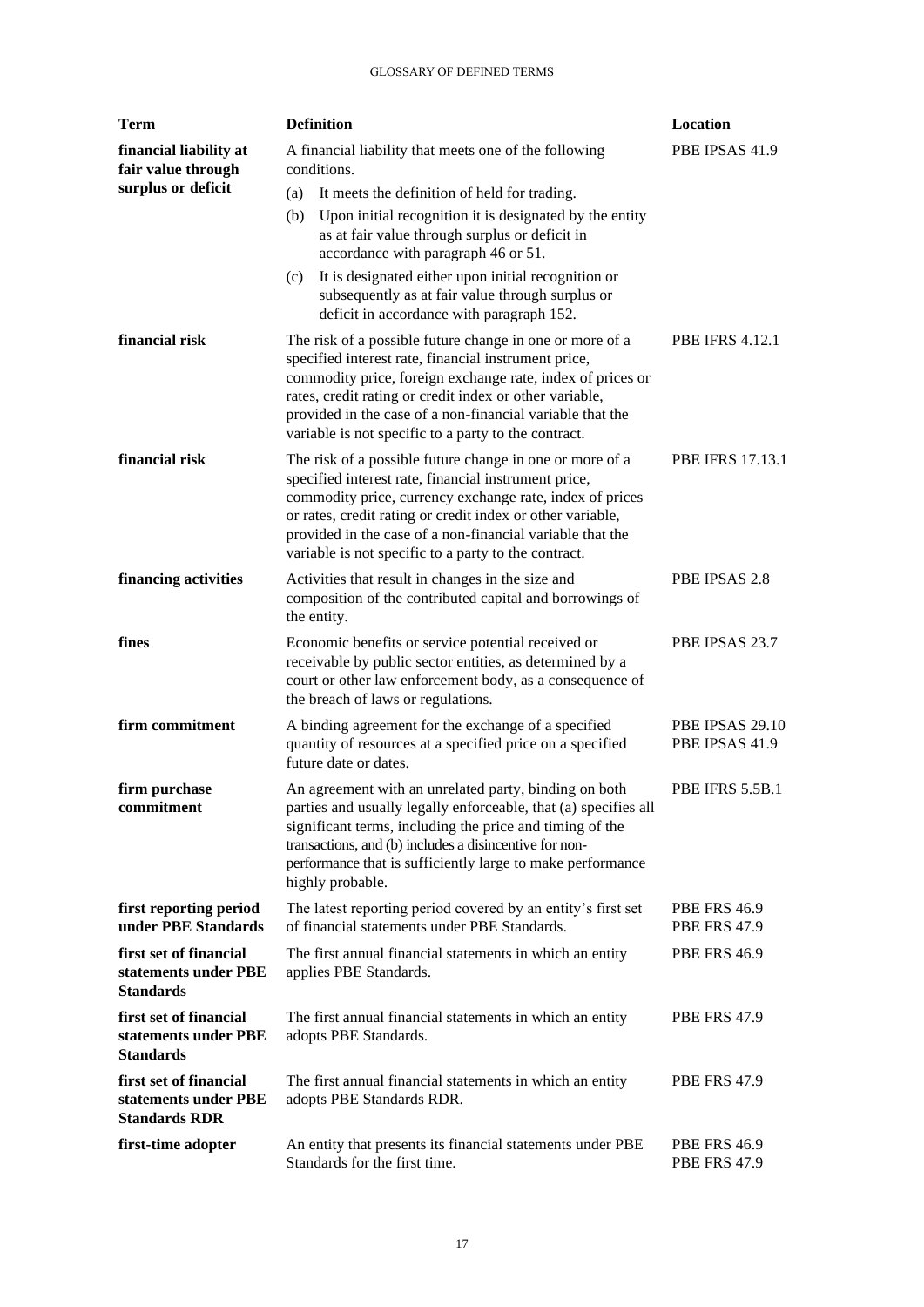| <b>Term</b>                                             | <b>Definition</b>                                                                                                                                                                                                                                                                                             | Location                          |
|---------------------------------------------------------|---------------------------------------------------------------------------------------------------------------------------------------------------------------------------------------------------------------------------------------------------------------------------------------------------------------|-----------------------------------|
| fixed price contract                                    | A construction contract in which the contractor agrees to a<br>fixed contract price, or a fixed rate per unit of output,<br>which in some cases is subject to cost escalation clauses.                                                                                                                        | PBE IPSAS 11.4                    |
| forecast transaction                                    | An uncommitted but anticipated future transaction.                                                                                                                                                                                                                                                            | PBE IPSAS 29.10<br>PBE IPSAS 41.9 |
| foreign currency                                        | A currency other than the functional currency of the entity.                                                                                                                                                                                                                                                  | PBE IPSAS 4.10                    |
| foreign operation                                       | An entity that is a controlled entity, associate, joint<br>arrangement, or branch of a reporting entity, the activities<br>of which are based or conducted in a country or currency<br>other than those of the reporting entity.                                                                              | PBE IPSAS 4.10                    |
| fulfilment cash flows                                   | An explicit, unbiased and probability-weighted estimate<br>(i.e., expected value) of the present value of the future cash<br>outflows minus the present value of the future cash inflows<br>that will arise as the entity fulfils insurance contracts,<br>including a risk adjustment for non-financial risk. | <b>PBE IFRS 17.13.1</b>           |
| full financial<br>statements                            | The annual general purpose financial statements of an<br>entity that are required to comply with all the requirements<br>under PBE Standards.                                                                                                                                                                 | <b>PBE FRS 43.8.1</b>             |
| functional currency                                     | The currency of the primary economic environment in<br>which the entity operates.                                                                                                                                                                                                                             | PBE IPSAS 4.10                    |
| future claims                                           | Claims in respect of insured events that are expected to<br>occur in future reporting periods under policies where the<br>attachment date is prior to the end of the reporting period.                                                                                                                        | <b>PBE IFRS 4.12.1</b>            |
| general government<br>sector                            | Comprises all organisational entities of the general<br>government as defined in statistical bases of financial<br>reporting                                                                                                                                                                                  | <b>PBE IPSAS 22.15</b>            |
| general insurance<br>contract                           | An insurance contract that is not a life insurance contract.                                                                                                                                                                                                                                                  | <b>PBE IFRS 4.12.1</b>            |
| general insurer                                         | An insurer that writes general insurance contracts.                                                                                                                                                                                                                                                           | <b>PBE IFRS 4.12.1</b>            |
| general purpose<br>financial statements                 | Statements provide to meet the information needs of<br>external users who are unable to require, or contract for,<br>the preparation of special reports to meet their specific<br>information needs.                                                                                                          | <b>PBE FRS 43.8.1</b>             |
| general purpose<br>prospective financial<br>information | One or more future-oriented financial statements prepared<br>for external users who are unable to require, or contract<br>for, the preparation of special reports to meet their specific<br>information needs.                                                                                                | PBE FRS 42.11.1                   |
| general purpose<br>prospective financial<br>statements  | Future-oriented financial statements prepared for external<br>users who are unable to require, or contract for, the<br>preparation of special reports to meet their specific<br>information needs.                                                                                                            | PBE FRS 42.11.1                   |
| general reinsurance<br>contract                         | A reinsurance contract that is not a life reinsurance<br>contract.                                                                                                                                                                                                                                            | PBE IFRS 4.12.1                   |
| goodwill                                                | An asset representing the future economic benefits arising<br>from other assets acquired in a business combination that<br>are not individually identified and separately recognised.                                                                                                                         | <b>PBE IFRS 3.2.4</b>             |
| goodwill                                                | An asset representing the future economic benefits arising<br>from other assets acquired in an acquisition that are not<br>individually identified and separately recognised.                                                                                                                                 | PBE IPSAS 40.5                    |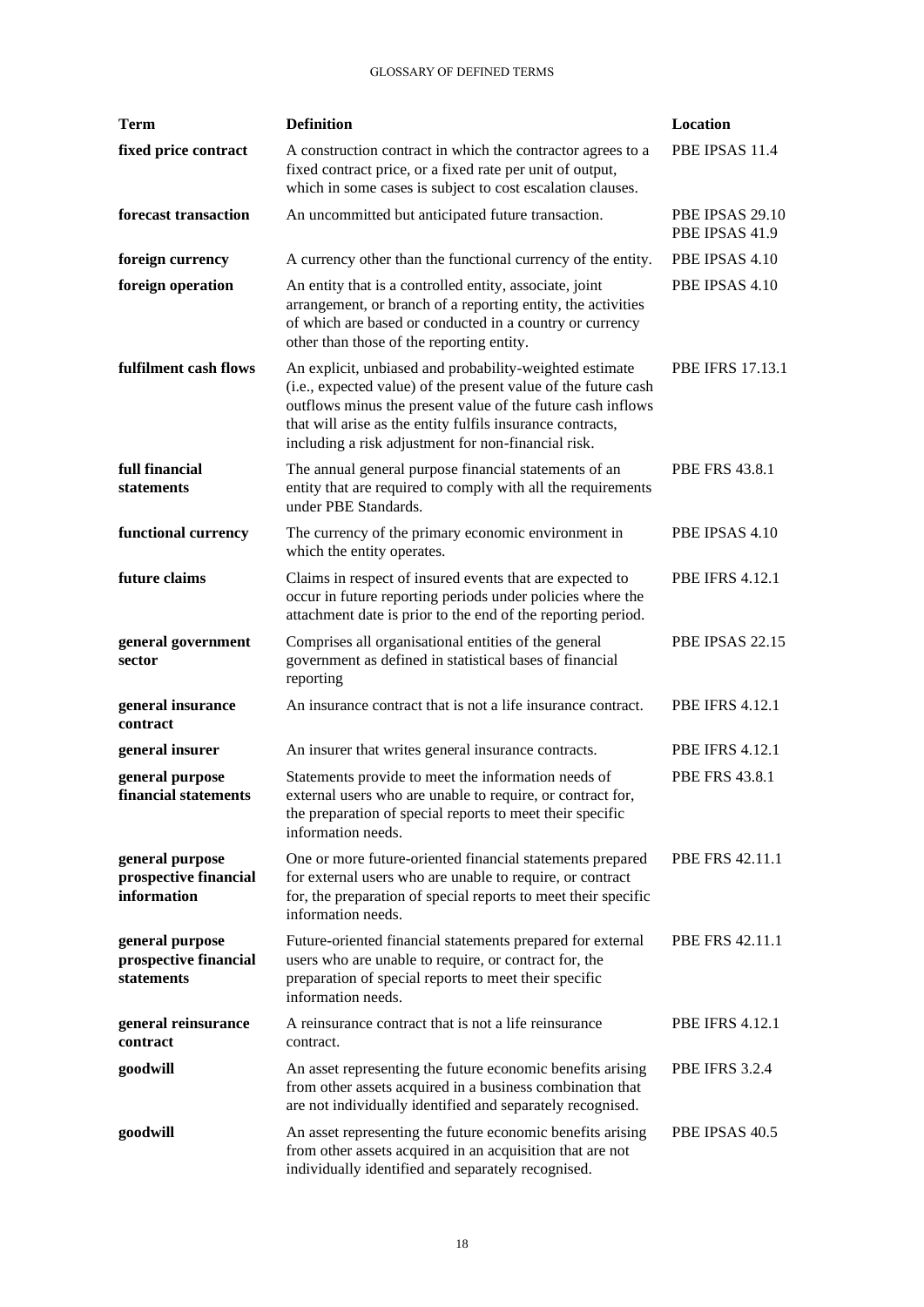| Term                                                |     | <b>Definition</b>                                                                                                                                                                                                                                                         | Location                |
|-----------------------------------------------------|-----|---------------------------------------------------------------------------------------------------------------------------------------------------------------------------------------------------------------------------------------------------------------------------|-------------------------|
| grantor (in a service<br>concession<br>arrangement) |     | The entity that grants the right to use the service<br>concession asset to the operator.                                                                                                                                                                                  | PBE IPSAS 32.8          |
| gross carrying amount<br>of a financial asset       |     | The amortised cost of a financial asset, before adjusting for<br>any loss allowance.                                                                                                                                                                                      | PBE IPSAS 41.9          |
| gross investment in                                 |     | The aggregate of:                                                                                                                                                                                                                                                         | PBE IPSAS 13.8          |
| the lease                                           | (a) | The minimum lease payments receivable by the<br>lessor under a finance lease; and                                                                                                                                                                                         |                         |
|                                                     | (b) | Any unguaranteed residual value accruing to the<br>lessor.                                                                                                                                                                                                                |                         |
| group of biological<br>assets                       |     | An aggregation of similar living animals or plants.                                                                                                                                                                                                                       | PBE IPSAS 27.9          |
| group of insurance<br>contracts                     |     | A set of insurance contracts resulting from the division of a<br>portfolio of insurance contracts into, at a minimum,<br>contracts written within a period of no longer than one year<br>and that, at initial recognition:                                                | <b>PBE IFRS 17.13.1</b> |
|                                                     | (a) | Are onerous, if any;                                                                                                                                                                                                                                                      |                         |
|                                                     |     | (b) Have no significant possibility of becoming onerous<br>subsequently, if any; or                                                                                                                                                                                       |                         |
|                                                     | (c) | Do not fall into either (a) or (b), if any.                                                                                                                                                                                                                               |                         |
| guaranteed benefits                                 |     | Payments or other benefits to which a particular<br>policyholder or investor has an unconditional right that is<br>not subject to the contractual discretion of the issuer.                                                                                               | <b>PBE IFRS 4.12.1</b>  |
| guaranteed element                                  |     | An obligation to pay guaranteed benefits, included in a<br>contract that contains a discretionary participation feature.                                                                                                                                                  | <b>PBE IFRS 4.12.1</b>  |
| guaranteed residual<br>value                        | (a) | For a lessee, that part of the residual value that is<br>guaranteed by the lessee or by a party related to the<br>lessee (the amount of the guarantee being the<br>maximum amount that could, in any event, become<br>payable); and                                       | PBE IPSAS 13.8          |
|                                                     |     | (b) For a lessor, that part of the residual value that is<br>guaranteed by the lessee, or by a third party unrelated<br>to the lessor, that is financially capable of discharging<br>the obligations under the guarantee.                                                 |                         |
| harvest                                             |     | The detachment of produce from a biological asset or the<br>cessation of a biological asset's life processes.                                                                                                                                                             | PBE IPSAS 27.9          |
| hedge effectiveness                                 |     | The degree to which changes in the fair value or cash<br>flows of the hedged item that are attributable to a hedged<br>risk are offset by changes in the fair value or cash flows of<br>the hedging instrument (see [PBE IPSAS 29] Appendix A<br>paragraphs AG145-AG156). | PBE IPSAS 29.10         |
| hedge ratio                                         |     | The relationship between the quantity of the hedging<br>instrument and the quantity of the hedged item in terms of<br>their relative weighting.                                                                                                                           | PBE IPSAS 41.9          |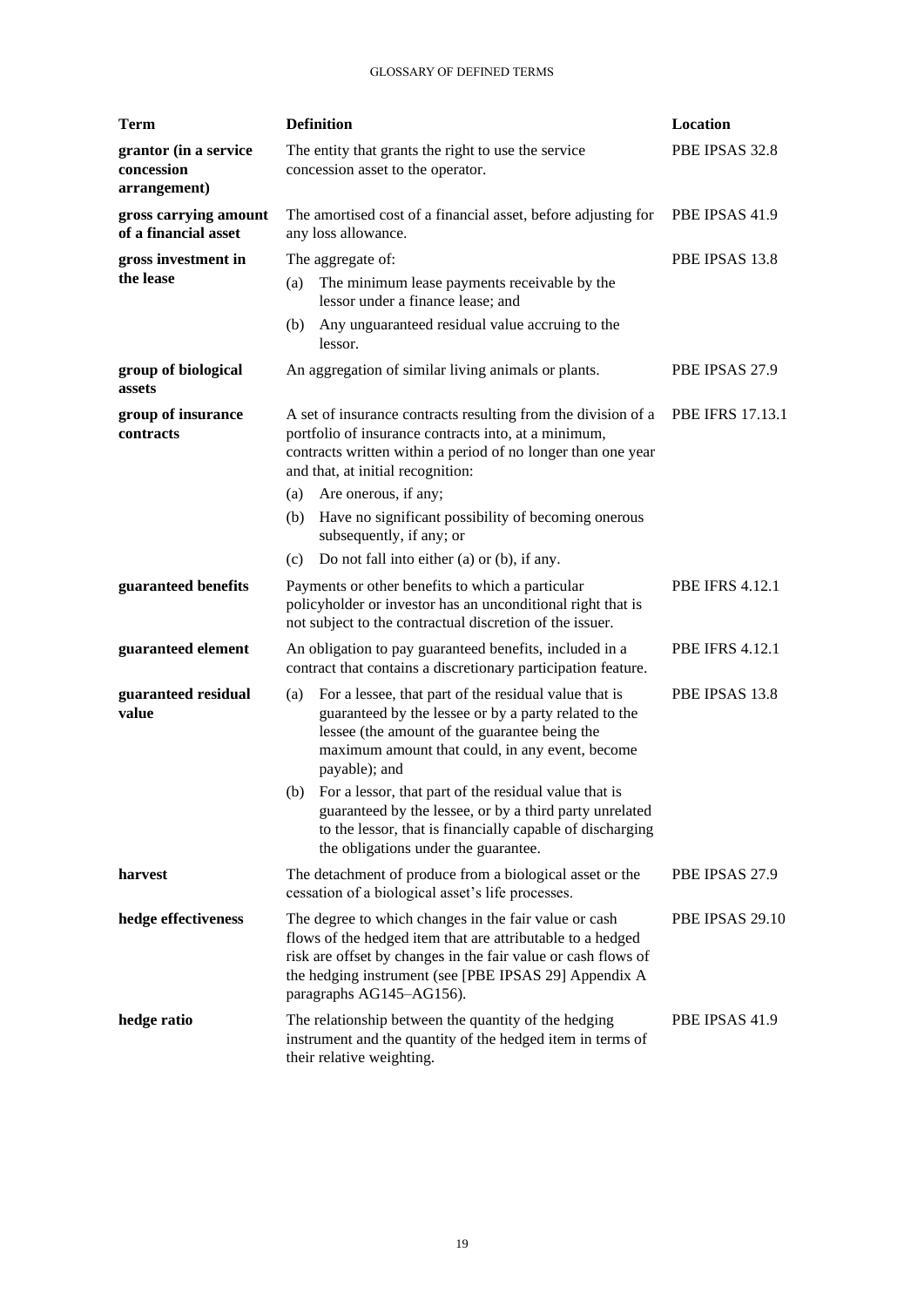| Term                            |       | <b>Definition</b>                                                                                                                                                                                                                                                                                                                                                                                                                                                     | Location        |  |  |
|---------------------------------|-------|-----------------------------------------------------------------------------------------------------------------------------------------------------------------------------------------------------------------------------------------------------------------------------------------------------------------------------------------------------------------------------------------------------------------------------------------------------------------------|-----------------|--|--|
| hedged item                     |       | An asset, liability, firm commitment, highly probable<br>forecast transaction or net investment in a foreign<br>operation that (a) exposes the entity to risk of changes in<br>fair value or future cash flows and (b) is designated as<br>being hedged ([PBE IPSAS 29] paragraphs 87-94 and<br>Appendix A paragraphs AG131-AG141 elaborate on the<br>definition of hedged items).                                                                                    | PBE IPSAS 29.10 |  |  |
| hedging instrument              |       | A designated derivative or (for a hedge of the risk of<br>changes in foreign currency exchange rates only) a<br>designated non-derivative financial asset or non-derivative<br>financial liability whose fair value or cash flows are<br>expected to offset changes in the fair value or cash flows<br>of a designated hedged item ([PBE IPSAS 29] paragraphs<br>81-86 and Appendix A paragraphs AG127-AG130<br>elaborate on the definition of a hedging instrument). | PBE IPSAS 29.10 |  |  |
| held for trading                |       | A financial asset or financial liability that:                                                                                                                                                                                                                                                                                                                                                                                                                        | PBE IPSAS 41.9  |  |  |
|                                 | (a)   | Is acquired or incurred principally for the purpose of<br>selling or repurchasing it in the near term;                                                                                                                                                                                                                                                                                                                                                                |                 |  |  |
|                                 | (b)   | On initial recognition is part of a portfolio of<br>identified financial instruments that are managed<br>together and for which there is evidence of a recent<br>actual pattern of short-term profit-taking; or                                                                                                                                                                                                                                                       |                 |  |  |
|                                 | (c)   | Is a derivative (except for a derivative that is a<br>financial guarantee contract or a designated and<br>effective hedging instrument).                                                                                                                                                                                                                                                                                                                              |                 |  |  |
| held-to-maturity<br>investments |       | Non-derivative financial assets with fixed or determinable<br>PBE IPSAS 29.10<br>payments and fixed maturity that an entity has the positive<br>intention and ability to hold to maturity (see<br>[PBE IPSAS 29] Appendix A paragraphs AG29-AG38)<br>other than:                                                                                                                                                                                                      |                 |  |  |
|                                 | (a)   | Those that the entity upon initial recognition<br>designates as at fair value through surplus or deficit;                                                                                                                                                                                                                                                                                                                                                             |                 |  |  |
|                                 | (b)   | Those that the entity designates as available for sale;<br>and                                                                                                                                                                                                                                                                                                                                                                                                        |                 |  |  |
|                                 | (c)   | Those that meet the definition of loans and<br>receivables.                                                                                                                                                                                                                                                                                                                                                                                                           |                 |  |  |
|                                 | that: | An entity shall not classify any financial assets as held to<br>maturity if the entity has, during the current financial year<br>or during the two preceding financial years, sold or<br>reclassified more than an insignificant amount of held-to-<br>maturity investments before maturity (more than<br>insignificant in relation to the total amount of held-to-<br>maturity investments) other than sales or reclassifications                                    |                 |  |  |
|                                 | (a)   | Are so close to maturity or the financial asset's call<br>date (e.g., less than three months before maturity) that<br>changes in the market rate of interest would not have<br>a significant effect on the financial asset's fair value;                                                                                                                                                                                                                              |                 |  |  |
|                                 | (b)   | Occur after the entity has collected substantially all of<br>the financial asset's original principal through<br>scheduled payments or prepayments; or                                                                                                                                                                                                                                                                                                                |                 |  |  |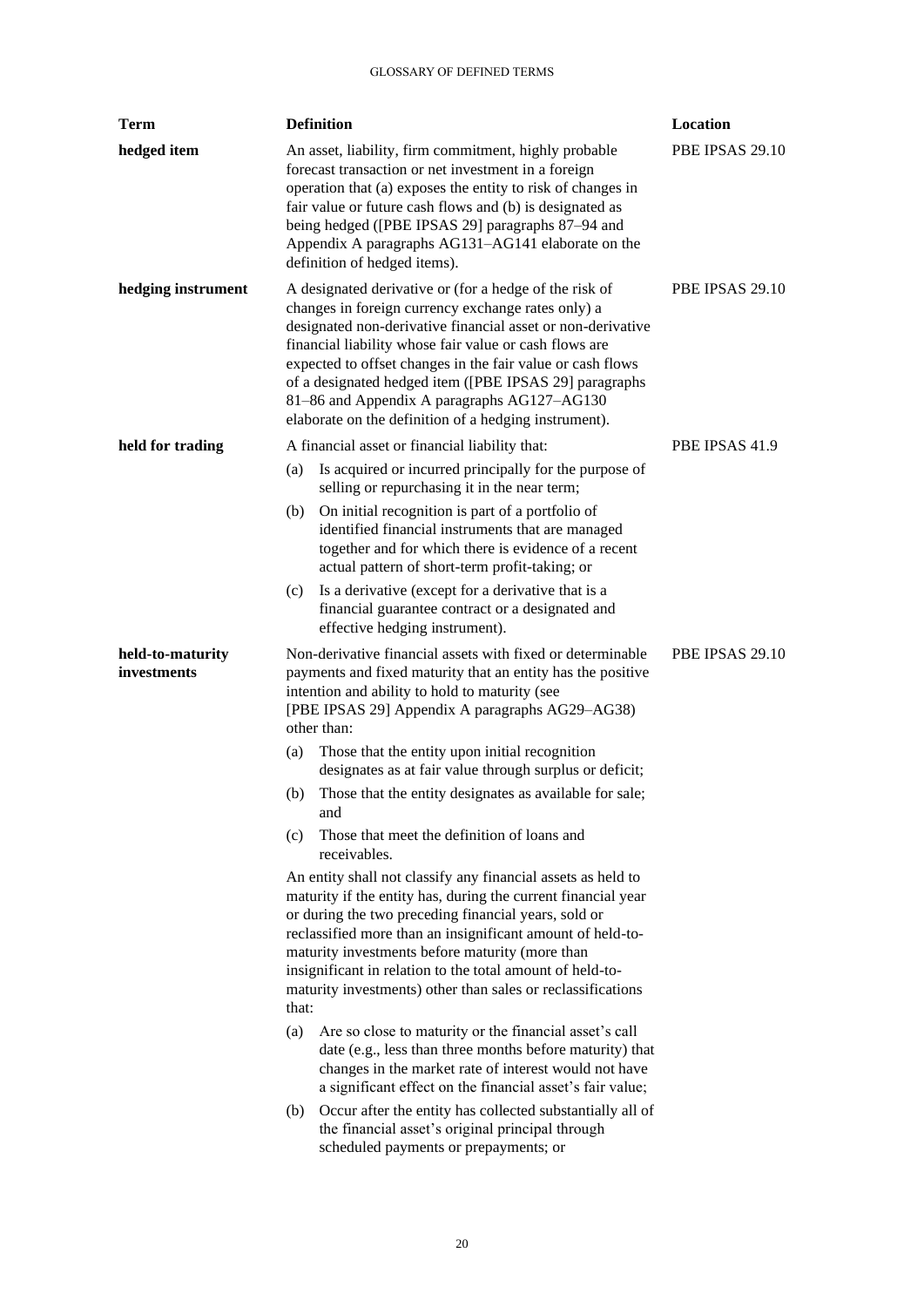| <b>Term</b>                                          |     | <b>Definition</b>                                                                                                                                                                                                                                                                                              | Location               |
|------------------------------------------------------|-----|----------------------------------------------------------------------------------------------------------------------------------------------------------------------------------------------------------------------------------------------------------------------------------------------------------------|------------------------|
|                                                      | (c) | Are attributable to an isolated event that is beyond the<br>entity's control, is non-recurring and could not have<br>been reasonably anticipated by the entity.                                                                                                                                                |                        |
| highly probable                                      |     | Significantly more likely than probable.                                                                                                                                                                                                                                                                       | <b>PBE IFRS 5.5B.1</b> |
| identifiable                                         |     | An asset is identifiable if it either:                                                                                                                                                                                                                                                                         | <b>PBE IFRS 3.2.4</b>  |
|                                                      | (a) | Is separable, i.e., capable of being separated or<br>divided from the entity and sold, transferred,<br>licensed, rented or exchanged, either individually or<br>together with a related contract, identifiable asset or<br>liability, regardless of whether the entity intends to do<br>so; or                 |                        |
|                                                      | (b) | Arises from contractual or other legal rights,<br>regardless of whether those rights are transferable or<br>separable from the entity or from other rights and<br>obligations.                                                                                                                                 |                        |
| impairment                                           |     | A loss in the future economic benefits or service potential<br>of an asset, over and above the systematic recognition of<br>the loss of the asset's future economic benefits or service<br>potential through depreciation.                                                                                     | PBE IPSAS 21.14        |
| impairment gain or<br>loss                           |     | A gain or loss recognised in surplus or deficit in<br>accordance with paragraph 80 and that arises from<br>applying the impairment requirements in<br>paragraphs 73-93.                                                                                                                                        | PBE IPSAS 41.9         |
| impairment loss of a<br>cash-generating asset        |     | The amount by which the carrying amount of an asset<br>exceeds its recoverable amount.                                                                                                                                                                                                                         | PBE IPSAS 17.13        |
| impairment loss of a<br>non-cash-generating<br>asset |     | The amount by which the carrying amount of an asset<br>exceeds its recoverable service amount.                                                                                                                                                                                                                 | PBE IPSAS 17.13        |
| impracticable (1)                                    | SO. | Applying a requirement is impracticable when the entity<br>cannot apply it after making every reasonable effort to do                                                                                                                                                                                          | PBE IPSAS 1.7          |
| impracticable (2)                                    |     | Applying a requirement is impracticable when the entity<br>cannot apply it after making every reasonable effort to do<br>so. For a particular prior period, it is impracticable to apply<br>a change in an accounting policy retrospectively or to make<br>a retrospective restatement to correct an error if: | PBE IPSAS 3.7          |
|                                                      | (a) | The effects of the retrospective application or<br>retrospective restatement are not determinable;                                                                                                                                                                                                             |                        |
|                                                      | (b) | The retrospective application or retrospective<br>restatement requires assumptions about what<br>management's intent would have been in that period;<br><b>or</b>                                                                                                                                              |                        |
|                                                      | (c) | The retrospective application or retrospective<br>restatement requires significant estimates of amounts<br>and it is impossible to distinguish objectively<br>information about those estimates that:                                                                                                          |                        |
|                                                      |     | Provides evidence of circumstances that existed<br>(i)<br>on the date(s) as at which those amounts are to<br>be recognised, measured, or disclosed; and                                                                                                                                                        |                        |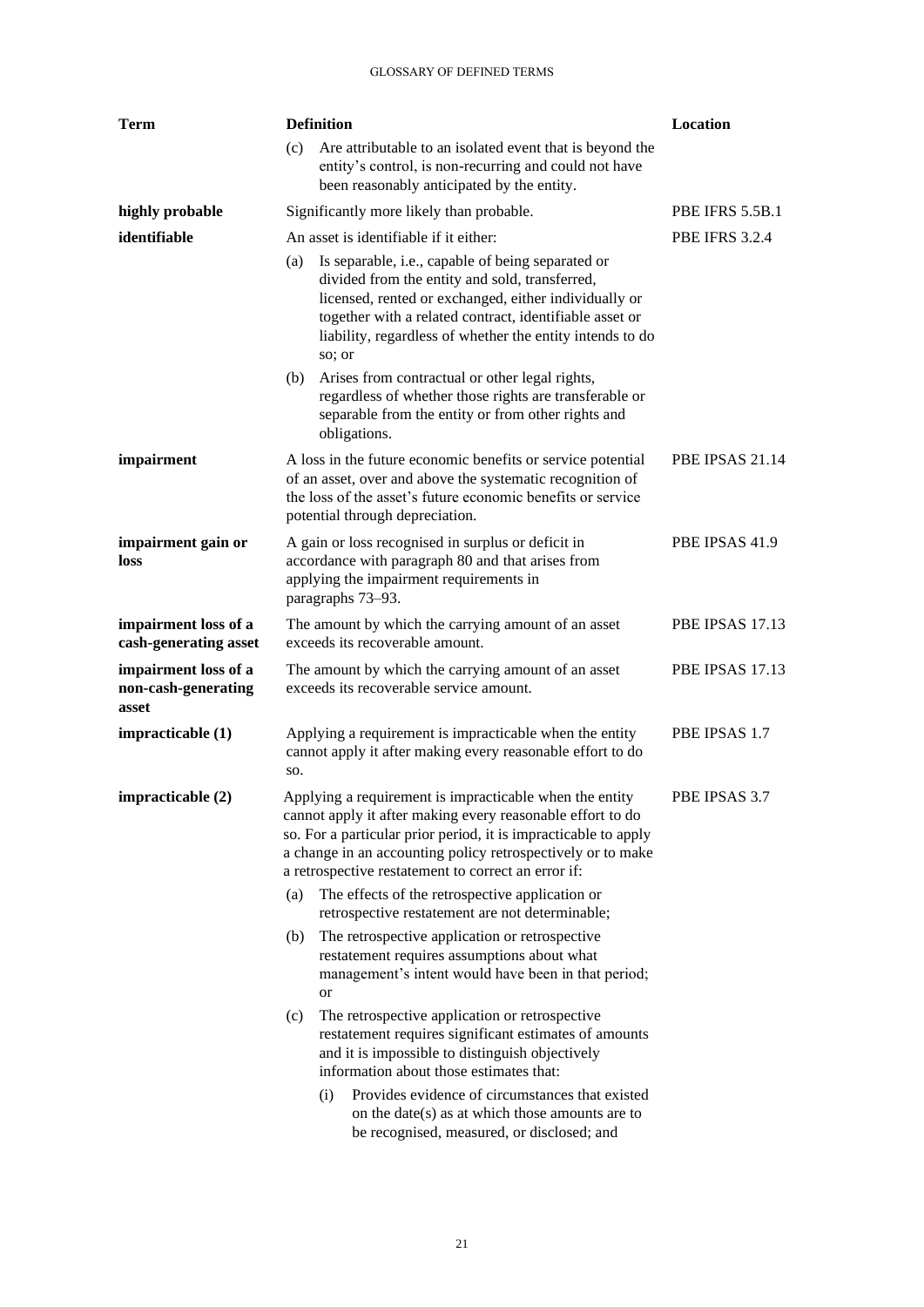| <b>Term</b>                           | <b>Definition</b>                                                                                                                                                                                                                                                                                                                                                             | Location                                     |
|---------------------------------------|-------------------------------------------------------------------------------------------------------------------------------------------------------------------------------------------------------------------------------------------------------------------------------------------------------------------------------------------------------------------------------|----------------------------------------------|
|                                       | Would have been available when the financial<br>(ii)<br>statements for that prior period were authorised<br>for issue;<br>from other information.                                                                                                                                                                                                                             |                                              |
| inception of the lease                | The earlier of the date of the lease agreement and the date<br>of commitment by the parties to the principal provisions of<br>the lease. As at this date:                                                                                                                                                                                                                     | PBE IPSAS 13.8                               |
|                                       | A lease is classified as either an operating or a<br>(a)<br>finance lease; and                                                                                                                                                                                                                                                                                                |                                              |
|                                       | In the case of a finance lease, the amounts to be<br>(b)<br>recognised at the commencement of the lease term<br>are determined.                                                                                                                                                                                                                                               |                                              |
| identifiable                          | An asset is identifiable if it either:                                                                                                                                                                                                                                                                                                                                        | PBE IPSAS 40.5                               |
|                                       | Is separable, i.e., is capable of being separated or<br>(a)<br>divided from the entity and sold, transferred,<br>licensed, rented, or exchanged, either individually or<br>together with a related binding arrangement,<br>identifiable asset or liability, regardless of whether<br>the entity intends to do so; or                                                          |                                              |
|                                       | Arises from binding arrangements (including rights<br>(b)<br>from contracts or other legal rights), regardless of<br>whether those rights are transferable or separable<br>from the entity or from other rights and obligations.                                                                                                                                              |                                              |
| initial direct costs                  | Incremental costs that are directly attributable to<br>negotiating and arranging a lease, except for such costs<br>incurred by manufacturer or trader lessors.                                                                                                                                                                                                                | PBE IPSAS 13.8                               |
| insurance acquisition<br>cash flows   | Cash flows arising from the costs of selling, underwriting<br>and starting a group of insurance contracts that are directly<br>attributable to the portfolio of insurance contracts to which<br>the group belongs. Such cash flows include cash flows that<br>are not directly attributable to individual contracts or<br>groups of insurance contracts within the portfolio. | PBE IFRS 17.13.1                             |
| insurance asset                       | An insurer's net contractual rights under an insurance<br>contract.                                                                                                                                                                                                                                                                                                           | <b>PBE IFRS 4.12.1</b>                       |
| insurance contract                    | A contract under which one party (the insurer) accepts<br>significant insurance risk from another party (the<br>policyholder) by agreeing to compensate the policyholder<br>if a specified uncertain future event (the insured event)<br>adversely affects the policyholder.                                                                                                  | <b>PBE IFRS 4.12.1</b><br>[PBE IFRS 17.13.1] |
| insurance contract                    | An insurance contract for which, at inception:                                                                                                                                                                                                                                                                                                                                | <b>PBE IFRS 17.13.1</b>                      |
| with direct<br>participation features | The contractual terms specify that the policyholder<br>(a)<br>participates in a share of a clearly identified pool of<br>underlying items;                                                                                                                                                                                                                                    |                                              |
|                                       | The entity expects to pay to the policyholder an<br>(b)<br>amount equal to a substantial share of the fair value<br>returns on the underlying items; and                                                                                                                                                                                                                      |                                              |
|                                       | The entity expects a substantial proportion of any<br>(c)<br>change in the amounts to be paid to the policyholder<br>to vary with the change in fair value of the underlying<br>items.                                                                                                                                                                                        |                                              |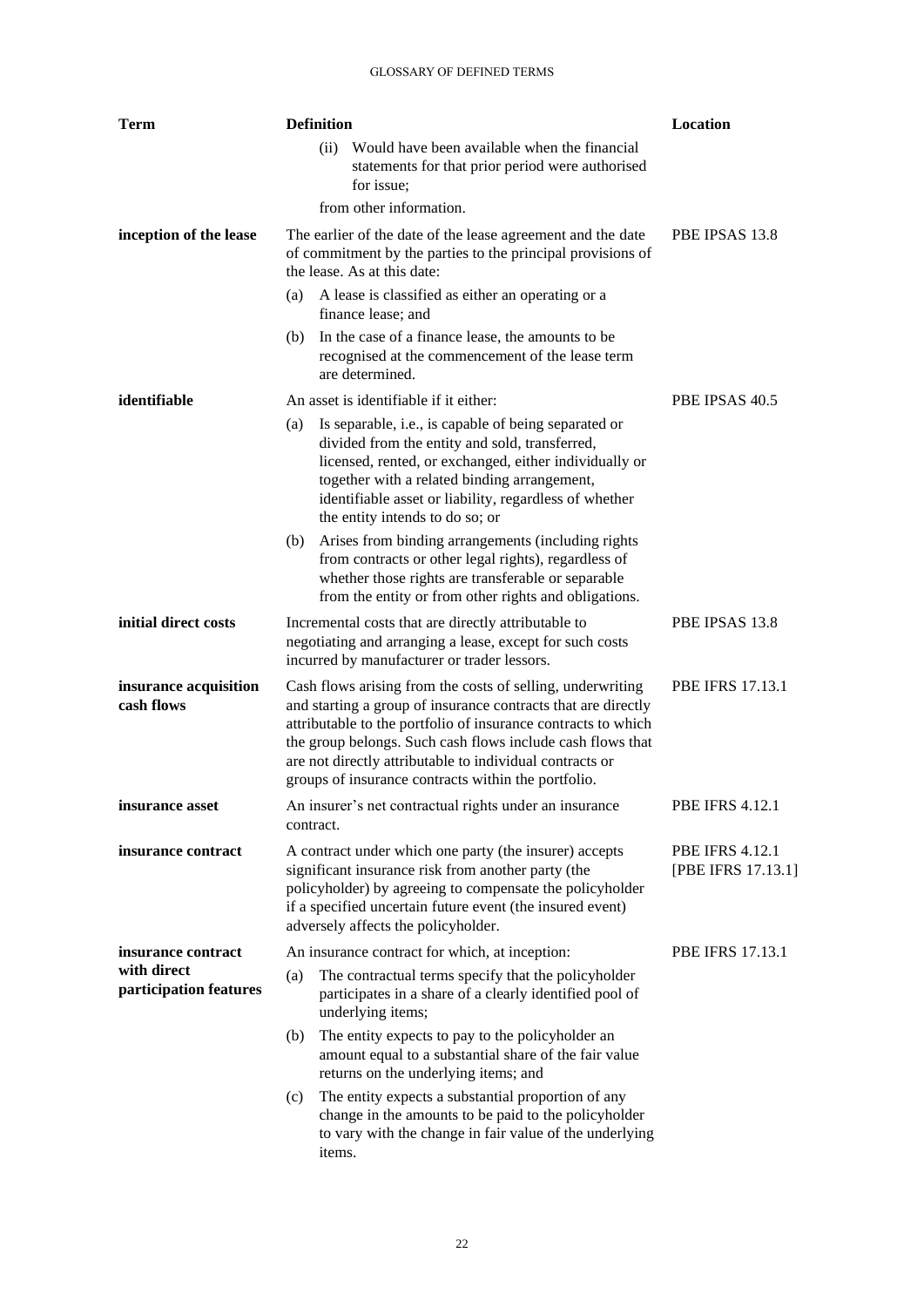| Term                                                               | <b>Definition</b>                                                                                                                                                                                                                                                                                                                                                                                                                                                                                                                                                                                                                                                                                                           | Location                                          |
|--------------------------------------------------------------------|-----------------------------------------------------------------------------------------------------------------------------------------------------------------------------------------------------------------------------------------------------------------------------------------------------------------------------------------------------------------------------------------------------------------------------------------------------------------------------------------------------------------------------------------------------------------------------------------------------------------------------------------------------------------------------------------------------------------------------|---------------------------------------------------|
| insurance contract<br>without direct<br>participation features     | An insurance contract that is not an insurance contract with<br>direct participation features.                                                                                                                                                                                                                                                                                                                                                                                                                                                                                                                                                                                                                              | <b>PBE IFRS 17.13.1</b>                           |
| insurance liability                                                | An insurer's net contractual obligations under an insurance<br>contract.                                                                                                                                                                                                                                                                                                                                                                                                                                                                                                                                                                                                                                                    | <b>PBE IFRS 4.12.1</b>                            |
| insurance risk                                                     | Risk, other than financial risk, transferred from the holder<br>of a contract to the issuer.                                                                                                                                                                                                                                                                                                                                                                                                                                                                                                                                                                                                                                | <b>PBE IFRS 4.12.1</b><br><b>PBE IFRS 17.13.1</b> |
| insured event                                                      | An uncertain future event that is covered by an insurance<br>contract and creates insurance risk.                                                                                                                                                                                                                                                                                                                                                                                                                                                                                                                                                                                                                           | <b>PBE IFRS 4.12.1</b>                            |
| insured event                                                      | An uncertain future event covered by an insurance contract<br>that creates insurance risk.                                                                                                                                                                                                                                                                                                                                                                                                                                                                                                                                                                                                                                  | <b>PBE IFRS 17.1</b>                              |
| insurer                                                            | The party that has an obligation under an insurance<br>contract to compensate a policyholder if an insured event<br>occurs.                                                                                                                                                                                                                                                                                                                                                                                                                                                                                                                                                                                                 | <b>PBE IFRS 4.12.1</b>                            |
| intangible asset                                                   | An identifiable non-monetary asset without physical<br>substance.                                                                                                                                                                                                                                                                                                                                                                                                                                                                                                                                                                                                                                                           | <b>PBE IPSAS 31.16</b><br><b>PBE IFRS 3.2.4</b>   |
| interest in another<br>entity (for interests in<br>other entities) | Refers to involvement by way of binding arrangements or<br>otherwise that exposes an entity to variability of benefits<br>from the performance of the other entity. An interest in<br>another entity can be evidenced by, but is not limited to,<br>the holding of equity or debt instruments as well as other<br>forms of involvement such as the provision of funding,<br>liquidity support, credit enhancement and guarantees. It<br>includes the means by which an entity has control or joint<br>control of, or significant influence over, another entity. An<br>entity does not necessarily have an interest in another<br>entity solely because of a typical funder/recipient or<br>customer/supplier relationship. | PBE IPSAS 38.7                                    |
| interest rate implicit<br>in the lease                             | The discount rate that, at the inception of the lease, causes<br>the aggregate present value of:<br>The minimum lease payments; and<br>(a)<br>The unguaranteed residual value<br>(b)<br>to be equal to the sum of (i) the fair value of the leased<br>asset, and (ii) any initial direct costs of the lessor.                                                                                                                                                                                                                                                                                                                                                                                                               | PBE IPSAS 13.8                                    |
| interest rate risk                                                 | The risk that the fair value or future cash flows of a<br>financial instrument will fluctuate because of changes in<br>market interest rates.                                                                                                                                                                                                                                                                                                                                                                                                                                                                                                                                                                               | PBE IPSAS 30.8                                    |
| interim period                                                     | A financial reporting period shorter than a full financial<br>year.                                                                                                                                                                                                                                                                                                                                                                                                                                                                                                                                                                                                                                                         | <b>PBE IAS 34.4</b>                               |
| interim financial<br>report                                        | A financial report for an interim period containing either<br>the information required in a complete financial report (as<br>described in PBE IPSAS 1 Presentation of Financial<br>Reports) or a condensed financial report (as described in<br>this Standard) for an interim period.                                                                                                                                                                                                                                                                                                                                                                                                                                       | <b>PBE IAS 34.4</b>                               |
| inventories                                                        | Assets:<br>In the form of materials or supplies to be consumed<br>(a)<br>in the production process;<br>In the form of materials or supplies to be consumed<br>(b)<br>or distributed in the rendering of services;                                                                                                                                                                                                                                                                                                                                                                                                                                                                                                           | PBE IPSAS 12.9                                    |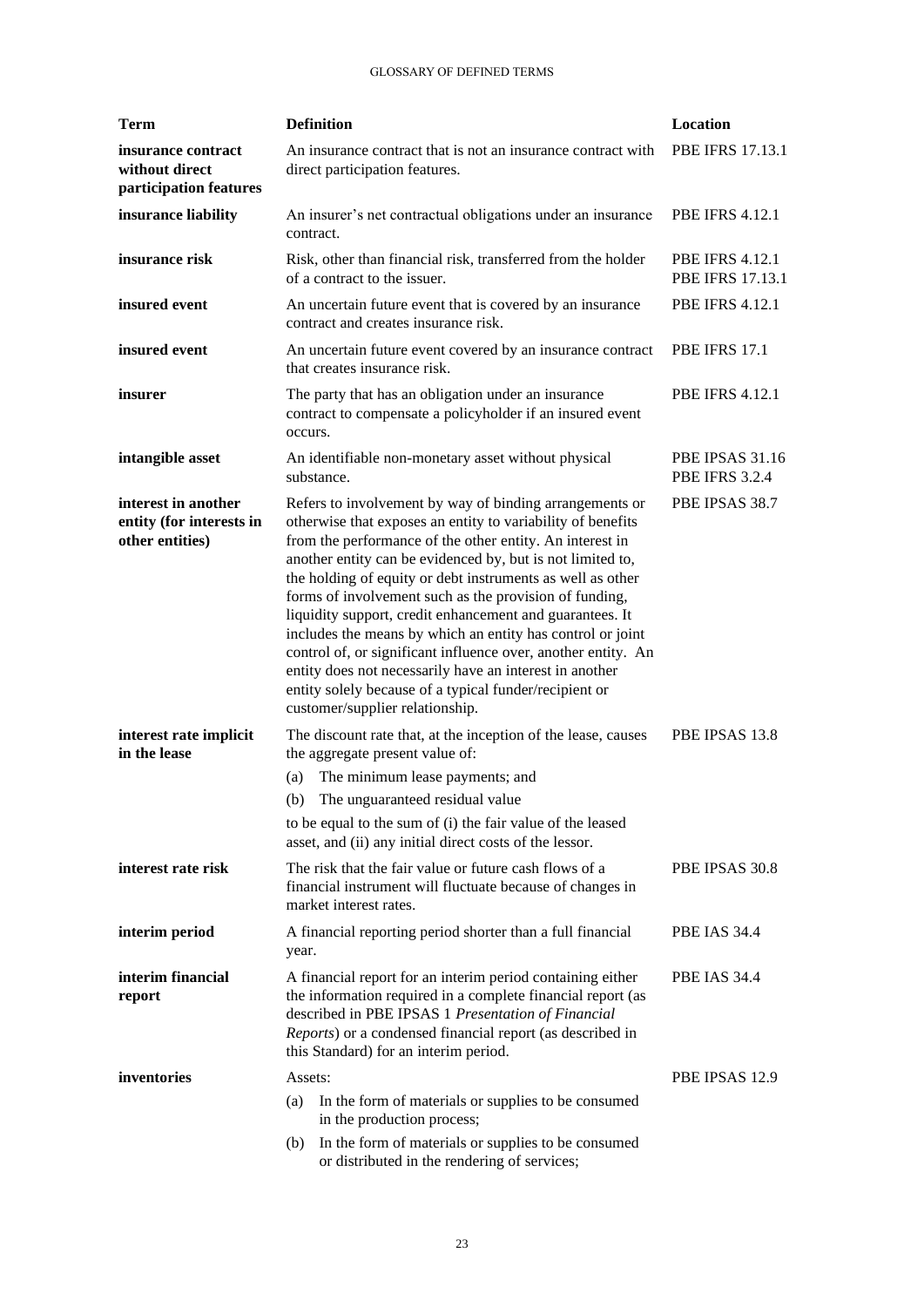| <b>Term</b>                                                         |          | <b>Definition</b>                                                                                                                                                                                        | Location                         |
|---------------------------------------------------------------------|----------|----------------------------------------------------------------------------------------------------------------------------------------------------------------------------------------------------------|----------------------------------|
|                                                                     | (c)      | Held for sale or distribution in the ordinary course of<br>operations; or                                                                                                                                |                                  |
|                                                                     | (d)      | In the process of production for sale or distribution.                                                                                                                                                   |                                  |
| investing activities                                                |          | The acquisition and disposal of long-term assets and other<br>investments not included in cash equivalents.                                                                                              | PBE IPSAS 2.8                    |
| investment component                                                | occur.   | The amounts that an insurance contract requires the entity<br>to repay to a policyholder even if an insured event does not                                                                               | <b>PBE IFRS 17.13.1</b>          |
| investment contract<br>with discretionary<br>participation features |          | A financial instrument that provides a particular investor<br>with the contractual right to receive, as a supplement to an<br>amount not subject to the discretion of the issuer,<br>additional amounts: | <b>PBE IFRS 17.13.1</b>          |
|                                                                     | (a)      | That are expected to be a significant portion of the<br>total contractual benefits;                                                                                                                      |                                  |
|                                                                     | (b)      | The timing or amount of which are contractually at<br>the discretion of the issuer; and                                                                                                                  |                                  |
|                                                                     | (c)      | That are contractually based on:                                                                                                                                                                         |                                  |
|                                                                     |          | The returns on a specified pool of contracts or a<br>(i)<br>specified type of contract;                                                                                                                  |                                  |
|                                                                     |          | Realised and/or unrealised investment returns on<br>(ii)<br>a specified pool of assets held by the issuer; or                                                                                            |                                  |
|                                                                     |          | (iii) The surplus or deficit of the entity or fund that<br>issues the contract.                                                                                                                          |                                  |
| investment entity                                                   |          | An entity that:                                                                                                                                                                                          | PBE IPSAS 35.14                  |
|                                                                     | (a)      | Obtains funds from one or more investors for the<br>purpose of providing those investor(s) with<br>investment management services;                                                                       |                                  |
|                                                                     | (b)      | Has the purpose of investing funds solely for returns<br>from capital appreciation, investment revenue, or<br>both; and                                                                                  |                                  |
|                                                                     | (c)      | Measures and evaluates the performance of<br>substantially all of its investments on a fair value<br>basis.                                                                                              |                                  |
| investment-linked                                                   |          | Where the benefit amount under a life insurance contract<br>or life investment contract is directly linked to the market<br>value of the investments held in the particular investment-<br>linked fund.  | <b>PBE IFRS 4.12.1</b>           |
| investment property                                                 |          | Property (land or a building $-$ or part of a building $-$ or<br>both) held to earn rentals or for capital appreciation, or<br>both, rather than for:                                                    | PBE IPSAS 16.7                   |
|                                                                     | (a)      | Use in the production or supply of goods or services,<br>or for administrative purposes; or                                                                                                              |                                  |
|                                                                     | (b)      | Sale in the ordinary course of operations.                                                                                                                                                               |                                  |
| inwards reinsurance                                                 |          | Reinsurance contracts written by reinsurers.                                                                                                                                                             | <b>PBE IFRS 4.12.1</b>           |
| joint arrangement                                                   | control. | An arrangement of which two or more parties have joint                                                                                                                                                   | PBE IPSAS 36.8<br>PBE IPSAS 37.7 |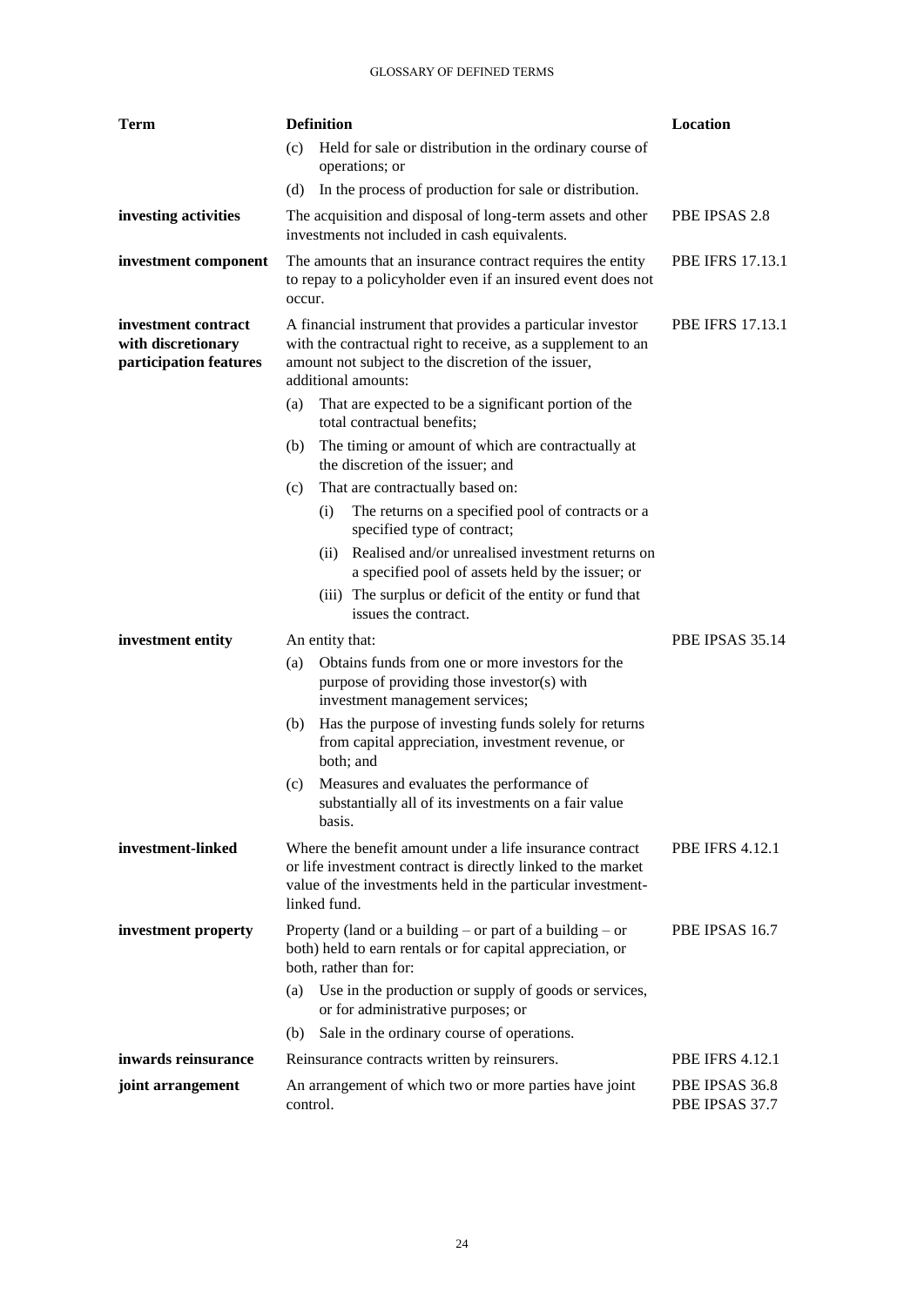| <b>Term</b>                                           | <b>Definition</b>                                                                                                                                                                                                                                                                                                                                                                                                                                                                                                                                                                                                                                                                                    | Location                         |
|-------------------------------------------------------|------------------------------------------------------------------------------------------------------------------------------------------------------------------------------------------------------------------------------------------------------------------------------------------------------------------------------------------------------------------------------------------------------------------------------------------------------------------------------------------------------------------------------------------------------------------------------------------------------------------------------------------------------------------------------------------------------|----------------------------------|
| joint control                                         | The agreed sharing of control of an arrangement by way of<br>a binding arrangement, which exists only when decisions<br>about the relevant activities require the unanimous consent<br>of the parties sharing control.                                                                                                                                                                                                                                                                                                                                                                                                                                                                               | PBE IPSAS 36.8<br>PBE IPSAS 37.7 |
| joint operation                                       | A joint arrangement whereby the parties that have joint<br>control of the arrangement have rights to the assets, and<br>obligations for the liabilities, relating to the arrangement.                                                                                                                                                                                                                                                                                                                                                                                                                                                                                                                | PBE IPSAS 37.7                   |
| joint operator                                        | A party to a joint operation that has joint control of that<br>joint operation.                                                                                                                                                                                                                                                                                                                                                                                                                                                                                                                                                                                                                      | PBE IPSAS 37.7                   |
| joint venture                                         | A joint arrangement whereby the parties that have joint<br>control of the arrangement have rights to the net assets of<br>the arrangement.                                                                                                                                                                                                                                                                                                                                                                                                                                                                                                                                                           | PBE IPSAS 36.8<br>PBE IPSAS 37.7 |
| joint venturer                                        | A party to a joint venture that has joint control of that joint<br>venture.                                                                                                                                                                                                                                                                                                                                                                                                                                                                                                                                                                                                                          | PBE IPSAS 36.8<br>PBE IPSAS 37.7 |
| key management<br>personnel                           | All directors or members of the governing body of<br>(a)<br>the entity; and                                                                                                                                                                                                                                                                                                                                                                                                                                                                                                                                                                                                                          | PBE IPSAS 20.4                   |
|                                                       | Other persons having the authority and responsibility<br>(b)<br>for planning, directing and controlling the activities<br>of the reporting entity. Where they meet this<br>requirement, key management personnel include:<br>Where there is a member of the governing body<br>(i)<br>of a whole-of-government entity who has the<br>authority and responsibility for planning,<br>directing, and controlling the activities of the<br>reporting entity, that member;<br>Any key advisors of that member; and<br>(ii)<br>(iii) Unless already included in (a), the senior<br>management group of the reporting entity,<br>including the chief executive or permanent head<br>of the reporting entity. |                                  |
| lease                                                 | An agreement whereby the lessor conveys to the lessee, in<br>return for a payment or series of payments, the right to use<br>an asset for an agreed period of time.                                                                                                                                                                                                                                                                                                                                                                                                                                                                                                                                  | PBE IPSAS 13.8                   |
| lease term                                            | The non-cancellable period for which the lessee has<br>contracted to lease the asset, together with any further<br>terms for which the lessee has the option to continue to<br>lease the asset, with or without further payment, when at<br>the inception of the lease it is reasonably certain that the<br>lessee will exercise the option.                                                                                                                                                                                                                                                                                                                                                         | PBE IPSAS 13.8                   |
| legal obligation                                      | An obligation that derives from:<br>A contract (through its explicit or implicit terms);<br>(a)<br>Legislation; or<br>(b)<br>Other operation of law.<br>(c)                                                                                                                                                                                                                                                                                                                                                                                                                                                                                                                                          | PBE IPSAS 19.18                  |
| lessee's incremental<br>borrowing rate of<br>interest | The rate of interest the lessee would have to pay on a<br>similar lease or, if that is not determinable, the rate that, at<br>the inception of the lease, the lessee would incur to borrow<br>over a similar term, and with a similar security, the funds<br>necessary to purchase the asset.                                                                                                                                                                                                                                                                                                                                                                                                        | PBE IPSAS 13.8                   |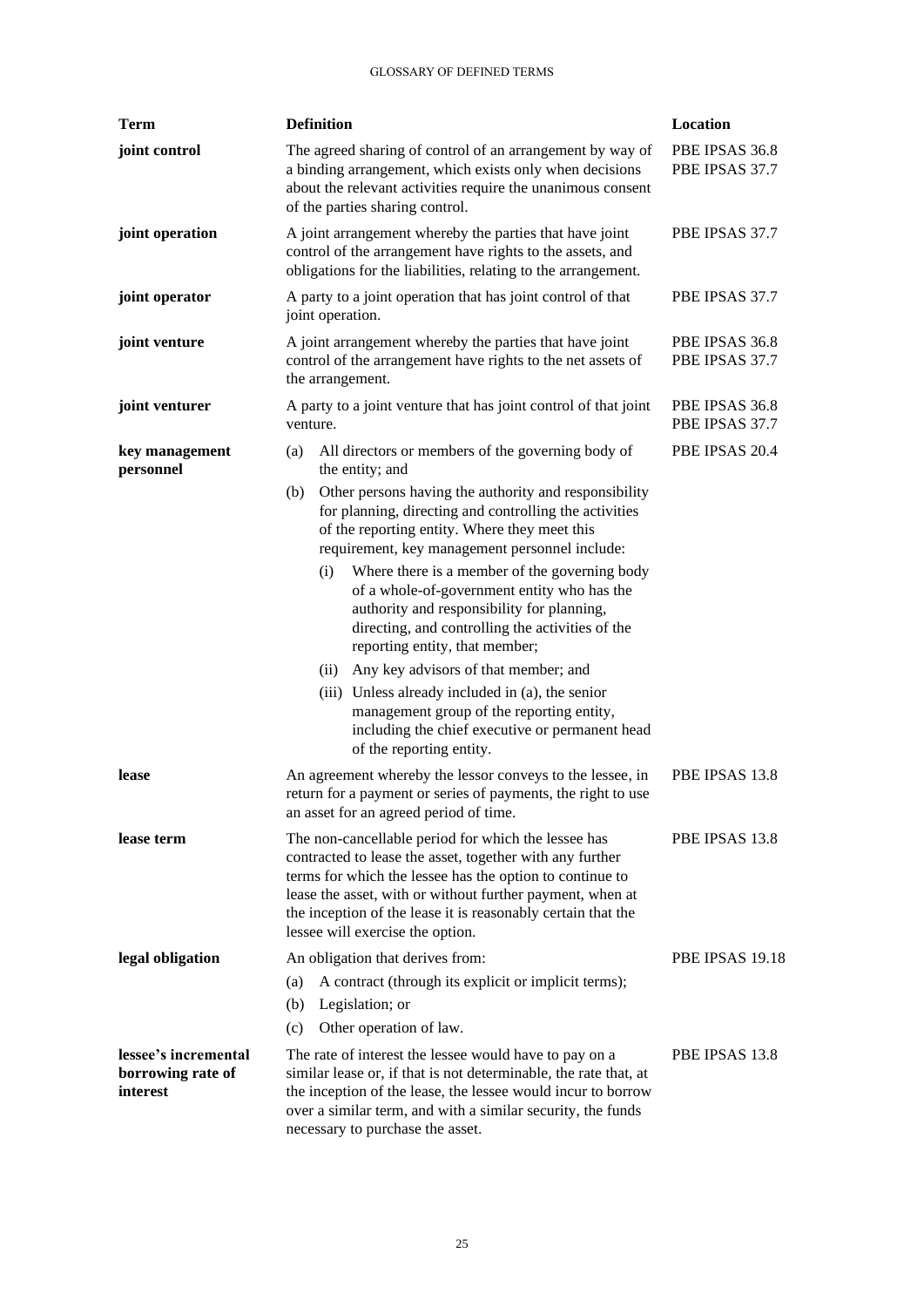| <b>Term</b>                         | <b>Definition</b>                                                                                                                                                                                                                                                                                                                  | Location                |
|-------------------------------------|------------------------------------------------------------------------------------------------------------------------------------------------------------------------------------------------------------------------------------------------------------------------------------------------------------------------------------|-------------------------|
| <b>liabilities</b>                  | Present obligations of the entity arising from past events,<br>the settlement of which is expected to result in an outflow<br>from the entity of resources embodying economic benefits<br>or service potential.                                                                                                                    | PBE IPSAS 1.7           |
| liability adequacy test             | An assessment of whether the carrying amount of an<br>insurance liability needs to be increased (or the carrying<br>amount of related deferred acquisition costs or related<br>intangible assets decreased), based on a review of future<br>cash flows.                                                                            | <b>PBE IFRS 4.12.1</b>  |
| liability for incurred<br>claims    | An entity's obligation to investigate and pay valid claims<br>for insured events that have already occurred, including<br>events that have occurred but for which claims have not<br>been reported, and other incurred insurance expenses.                                                                                         | <b>PBE IFRS 17.13.1</b> |
| liability for remaining<br>coverage | An entity's obligation to investigate and pay valid claims<br>under existing insurance contracts for insured events that<br>have not yet occurred (i.e., the obligation that relates to the<br>unexpired portion of the coverage period).                                                                                          | <b>PBE IFRS 17.13.1</b> |
| life insurance business             | All life insurance contract and life investment contract<br>business conducted by a life insurer.                                                                                                                                                                                                                                  | <b>PBE IFRS 4.12.1</b>  |
| life insurance contract             | An insurance contract, or a financial instrument with a<br>discretionary participation feature, issued by a life insurer.                                                                                                                                                                                                          | <b>PBE IFRS 4.12.1</b>  |
| life insurance liability            | A life insurer's net contractual obligations under a life<br>insurance contract.                                                                                                                                                                                                                                                   | <b>PBE IFRS 4.12.1</b>  |
| life insurer                        | An entity operating under the Life Insurance Act 1908 and<br>similar entities operating outside New Zealand.                                                                                                                                                                                                                       | <b>PBE IFRS 4.12.1</b>  |
| life investment<br>contract         | A contract which is not an insurance contract but is issued<br>by life insurers, and gives rise to a financial asset and<br>financial liability (as defined by PBE IPSAS 29). An<br>investment contract cannot be a contract exempted from<br>the definition of an insurance contract as found in<br>paragraph 4 of this Standard. | <b>PBE IFRS 4.12.1</b>  |
| life investment<br>liability        | A life insurer's net contractual obligations under a life<br>investment contract which arise under the financial<br>instrument component of a life investment contract.                                                                                                                                                            | <b>PBE IFRS 4.12.1</b>  |
| life investment<br>liability        | A life insurer's net contractual obligations under a life<br>investment contract which arise under the financial<br>instrument component of a life investment contract.                                                                                                                                                            | <b>PBE IFRS 4.12.1</b>  |
| life reinsurance<br>contract        | A life insurance contract issued by one insurer (the<br>reinsurer) to compensate another insurer (the cedant) for<br>losses on one or more contracts issued by the cedant.                                                                                                                                                         | <b>PBE IFRS 4.12.1</b>  |
| lifetime expected<br>credit losses  | The expected credit losses that result from all possible<br>default events over the expected life of a financial<br>instrument.                                                                                                                                                                                                    | PBE IPSAS 41.9          |
| liquidity risk                      | The risk that an entity will encounter difficulty in meeting<br>obligations associated with financial liabilities that are<br>settled by delivering cash or another financial asset.                                                                                                                                               | PBE IPSAS 30.8          |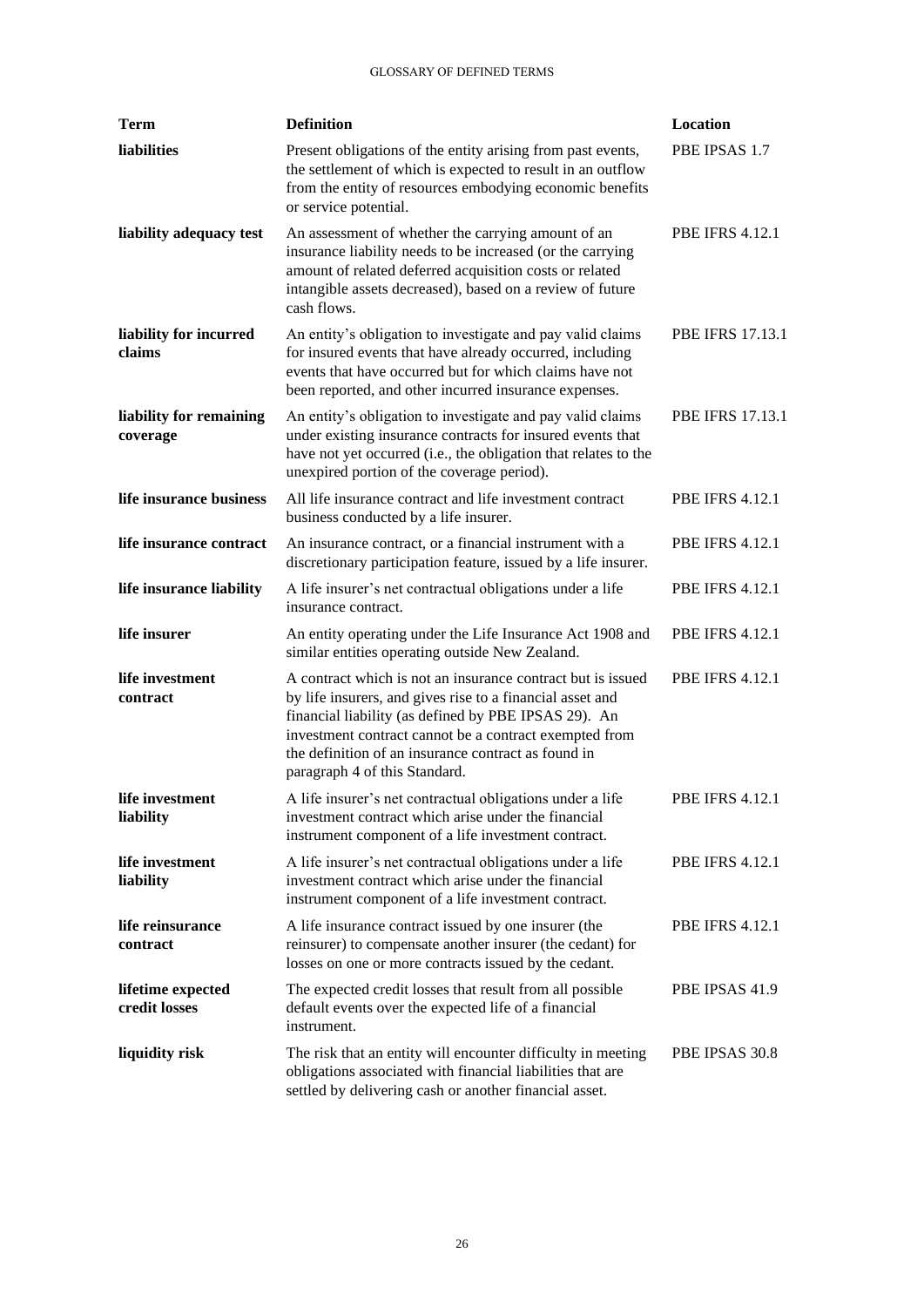| <b>Term</b>           | <b>Definition</b>                                                                                                                                                                                                                                                                                                                                                  | Location               |
|-----------------------|--------------------------------------------------------------------------------------------------------------------------------------------------------------------------------------------------------------------------------------------------------------------------------------------------------------------------------------------------------------------|------------------------|
| loans and receivables | Non-derivative financial assets with fixed or determinable<br>payments that are not quoted in an active market other<br>than:                                                                                                                                                                                                                                      | <b>PBE IPSAS 29.10</b> |
|                       | Those that the entity intends to sell immediately or in<br>(a)<br>the near term, which shall be classified as held for<br>trading, and those that the entity upon initial<br>recognition designates as at fair value through surplus<br>or deficit;                                                                                                                |                        |
|                       | Those that the entity upon initial recognition<br>(b)<br>designates as available for sale; or                                                                                                                                                                                                                                                                      |                        |
|                       | Those for which the holder may not recover<br>(c)<br>substantially all of its initial investment, other than<br>because of credit deterioration, which shall be<br>classified as available for sale.                                                                                                                                                               |                        |
| loans payable         | Financial liabilities, other than short-term trade payables<br>on normal credit terms.                                                                                                                                                                                                                                                                             | PBE IPSAS 30.8         |
| local authority       | In the context of PBE IFRS 3 means:                                                                                                                                                                                                                                                                                                                                | <b>PBE IFRS 3.2.4</b>  |
| reorganisation        | (a)<br>The union of districts or regions; or                                                                                                                                                                                                                                                                                                                       |                        |
|                       | The constitution of a new district or region, including<br>(b)<br>the constitution of a new local authority for that<br>district or region; or                                                                                                                                                                                                                     |                        |
|                       | The abolition of a district or region, including the<br>(c)<br>dissolution or abolition of the local authority for that<br>district or region; or                                                                                                                                                                                                                  |                        |
|                       | (d)<br>The alteration of boundaries of any district or region;<br><b>or</b>                                                                                                                                                                                                                                                                                        |                        |
|                       | The transfer of a statutory obligation from one local<br>(e)<br>authority to another; or                                                                                                                                                                                                                                                                           |                        |
|                       | A proposal that a territorial authority assume the<br>(f)<br>power of a regional council                                                                                                                                                                                                                                                                           |                        |
|                       | where assets and liabilities are transferred to a local<br>authority from another local authority at no cost, or for<br>nominal consideration, pursuant to legislation, ministerial<br>directive or other externally imposed requirement.                                                                                                                          |                        |
| loss allowance        | The allowance for expected credit losses on financial<br>assets measured in accordance with paragraph 40 and lease<br>receivables, the accumulated impairment amount for<br>financial assets measured in accordance with paragraph 41<br>and the provision for expected credit losses on loan<br>commitments and financial guarantee contracts.                    | PBE IPSAS 41.9         |
| market risk           | The risk that the fair value or future cash flows of a<br>financial instrument will fluctuate because of changes in<br>market prices. Market risk comprises three types of risk:<br>currency risk, interest rate risk, and other price risk.                                                                                                                       | PBE IPSAS 30.8         |
| material              | Omissions or misstatements of items are material if they<br>could, individually or collectively, influence the decisions<br>or assessments of users made on the basis of the financial<br>statements or service performance information. Materiality<br>depends on the nature and size of the omission or<br>misstatement judged in the surrounding circumstances. | PBE IPSAS 1.7          |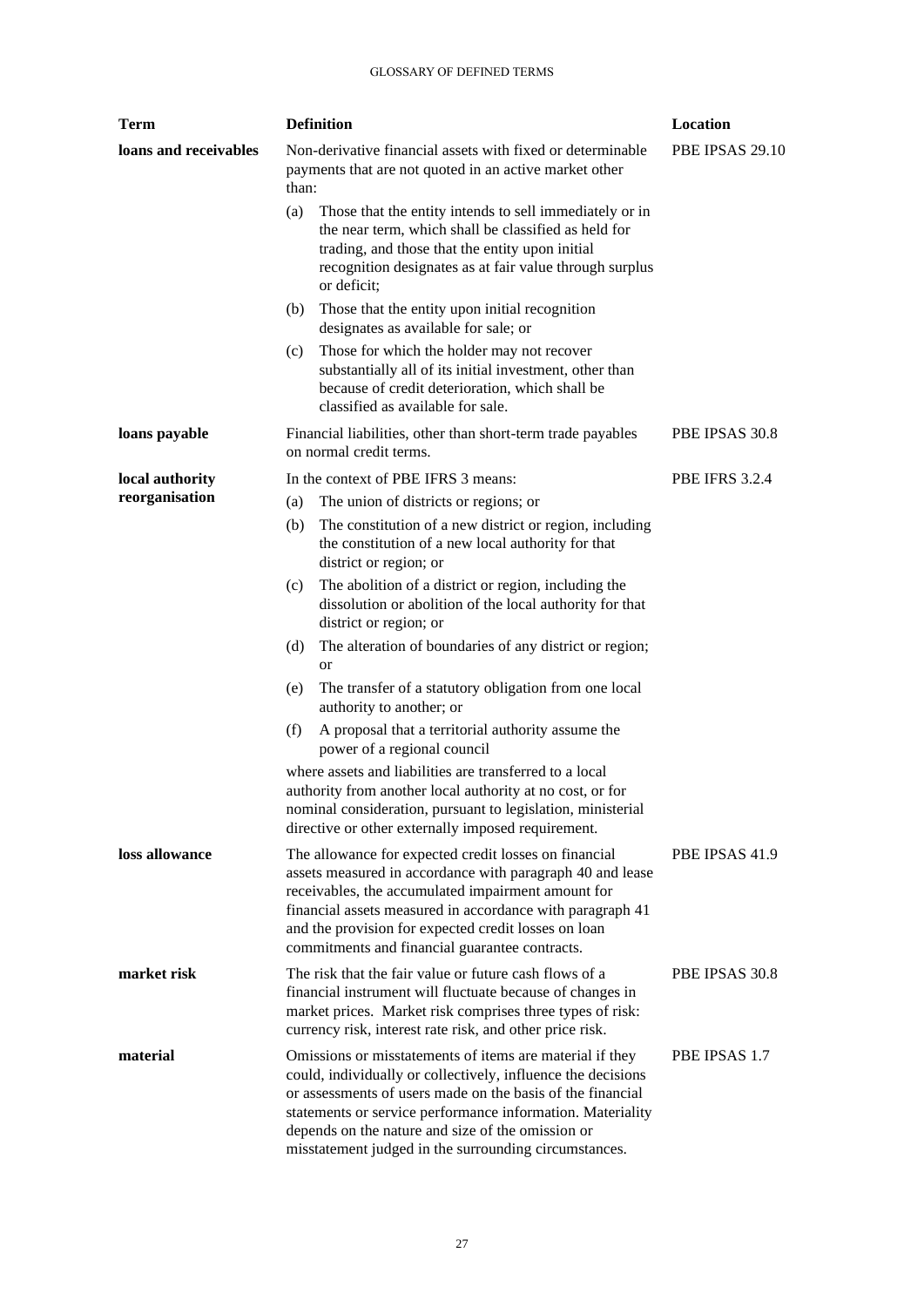| <b>Term</b>                  | <b>Definition</b>                                                                                                                                                                                                                                                                                                                                                                                                                                                                                                                                                                                                                                                                                                                                                                                                                                                                                                                                                                                                                                                                                                                                                                                                                                              | Location       |
|------------------------------|----------------------------------------------------------------------------------------------------------------------------------------------------------------------------------------------------------------------------------------------------------------------------------------------------------------------------------------------------------------------------------------------------------------------------------------------------------------------------------------------------------------------------------------------------------------------------------------------------------------------------------------------------------------------------------------------------------------------------------------------------------------------------------------------------------------------------------------------------------------------------------------------------------------------------------------------------------------------------------------------------------------------------------------------------------------------------------------------------------------------------------------------------------------------------------------------------------------------------------------------------------------|----------------|
|                              | The nature or size of the item, or a combination of both,<br>could be the determining factor.                                                                                                                                                                                                                                                                                                                                                                                                                                                                                                                                                                                                                                                                                                                                                                                                                                                                                                                                                                                                                                                                                                                                                                  |                |
| minimum lease<br>payments    | The payments over the lease term that the lessee is, or can<br>be, required to make, excluding contingent rent, costs for<br>services and, where appropriate, taxes to be paid by and<br>reimbursed to the lessor, together with:                                                                                                                                                                                                                                                                                                                                                                                                                                                                                                                                                                                                                                                                                                                                                                                                                                                                                                                                                                                                                              | PBE IPSAS 13.8 |
|                              | For a lessee, any amounts guaranteed by the lessee or<br>(a)<br>by a party related to the lessee; or                                                                                                                                                                                                                                                                                                                                                                                                                                                                                                                                                                                                                                                                                                                                                                                                                                                                                                                                                                                                                                                                                                                                                           |                |
|                              | For a lessor, any residual value guaranteed to the<br>(b)<br>lessor by:                                                                                                                                                                                                                                                                                                                                                                                                                                                                                                                                                                                                                                                                                                                                                                                                                                                                                                                                                                                                                                                                                                                                                                                        |                |
|                              | (i)<br>The lessee;                                                                                                                                                                                                                                                                                                                                                                                                                                                                                                                                                                                                                                                                                                                                                                                                                                                                                                                                                                                                                                                                                                                                                                                                                                             |                |
|                              | A party related to the lessee; or<br>(ii)                                                                                                                                                                                                                                                                                                                                                                                                                                                                                                                                                                                                                                                                                                                                                                                                                                                                                                                                                                                                                                                                                                                                                                                                                      |                |
|                              | (iii) An independent third party unrelated to the<br>lessor that is financially capable of discharging<br>the obligations under the guarantee.                                                                                                                                                                                                                                                                                                                                                                                                                                                                                                                                                                                                                                                                                                                                                                                                                                                                                                                                                                                                                                                                                                                 |                |
|                              | However, if the lessee has an option to purchase the asset<br>at a price that is expected to be sufficiently lower than the<br>fair value at the date the option becomes exercisable for it<br>to be reasonably certain, at the inception of the lease, that<br>the option will be exercised, the minimum lease payments<br>comprise the minimum payments payable over the lease<br>term to the expected date of exercise of this purchase<br>option and the payment required to exercise it.                                                                                                                                                                                                                                                                                                                                                                                                                                                                                                                                                                                                                                                                                                                                                                  |                |
| modification gain or<br>loss | The amount arising from adjusting the gross carrying<br>amount of a financial asset to reflect the renegotiated or<br>modified contractual cash flows. The entity recalculates<br>the gross carrying amount of a financial asset as the<br>present value of the estimated future cash payments or<br>receipts through the expected life of the renegotiated or<br>modified financial asset that are discounted at the financial<br>asset's original effective interest rate (or the original<br>credit-adjusted effective interest rate for purchased or<br>originated credit-impaired financial assets) or, when<br>applicable, the revised effective interest rate calculated in<br>accordance with paragraph 139. When estimating the<br>expected cash flows of a financial asset, an entity shall<br>consider all contractual terms of the financial asset (for<br>example, prepayment, call and similar options) but shall<br>not consider the expected credit losses, unless the financial<br>asset is a purchased or originated credit-impaired financial<br>asset, in which case an entity shall also consider the initial<br>expected credit losses that were considered when<br>calculating the original credit-adjusted effective interest<br>rate. | PBE IPSAS 41.9 |
| monetary items               | Units of currency held and assets and liabilities to be<br>received or paid in a fixed or determinable number of units<br>of currency.                                                                                                                                                                                                                                                                                                                                                                                                                                                                                                                                                                                                                                                                                                                                                                                                                                                                                                                                                                                                                                                                                                                         | PBE IPSAS 4.10 |
| multi-employer plans         | Defined contribution plans (other than state plans) or<br>defined benefit plans (other than state plans) that:                                                                                                                                                                                                                                                                                                                                                                                                                                                                                                                                                                                                                                                                                                                                                                                                                                                                                                                                                                                                                                                                                                                                                 | PBE IPSAS 39.8 |
|                              | Pool the assets contributed by various entities that are<br>(a)<br>not under common control; and                                                                                                                                                                                                                                                                                                                                                                                                                                                                                                                                                                                                                                                                                                                                                                                                                                                                                                                                                                                                                                                                                                                                                               |                |
|                              | Use those assets to provide benefits to employees of<br>(b)<br>more than one entity, on the basis that contribution                                                                                                                                                                                                                                                                                                                                                                                                                                                                                                                                                                                                                                                                                                                                                                                                                                                                                                                                                                                                                                                                                                                                            |                |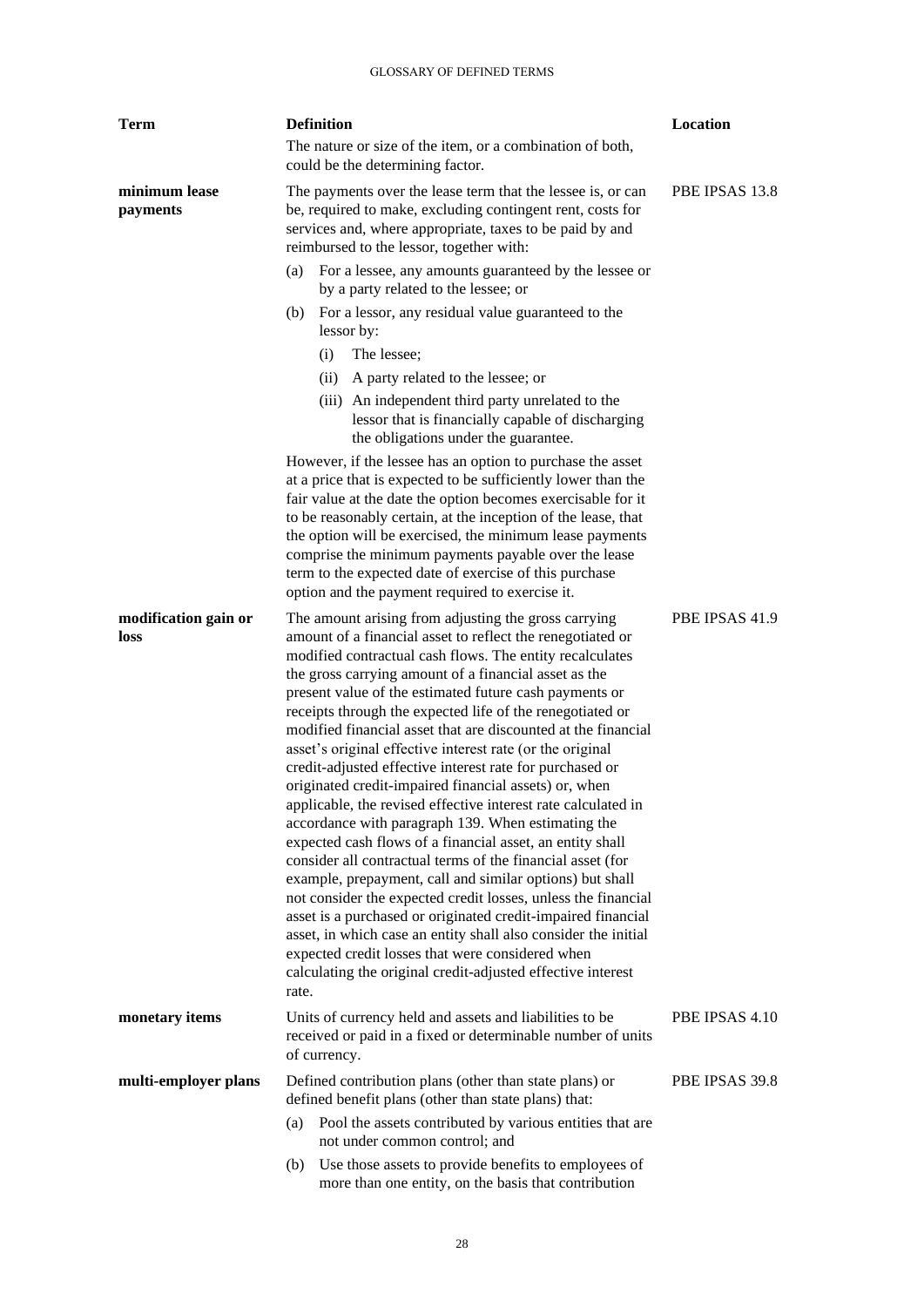| <b>Term</b>                                                     | <b>Definition</b>                                                                                                                                                                                                                                                                                                  | Location                                 |
|-----------------------------------------------------------------|--------------------------------------------------------------------------------------------------------------------------------------------------------------------------------------------------------------------------------------------------------------------------------------------------------------------|------------------------------------------|
|                                                                 | and benefit levels are determined without regard to<br>the identity of the entity that employs the employees.                                                                                                                                                                                                      |                                          |
| mutual entity                                                   | An entity, other than an investor-owned entity, that<br>provides dividends, lower costs or other economic benefits<br>directly to its owners, members or participants. For<br>example, a mutual insurance company, a credit union and a<br>co-operative entity are all mutual entities.                            | <b>PBE IFRS 3.2.4</b><br>PBE IPSAS 40.5  |
| net assets/equity                                               | The residual interest in the assets of the entity after<br>deducting all its liabilities.                                                                                                                                                                                                                          | PBE IPSAS 1.7                            |
| net claims incurred                                             | Direct claims costs net of reinsurance and other recoveries,<br>and indirect claims handling costs, determined on a<br>discounted basis.                                                                                                                                                                           | <b>PBE IFRS 4.12.1</b>                   |
| net defined benefit<br>liability (asset)                        | The deficit or surplus, adjusted for any effect of limiting a<br>net defined benefit asset to the asset ceiling.                                                                                                                                                                                                   | PBE IPSAS 39.8                           |
| net investment in a<br>foreign operation                        | The amount of the reporting entity's interest in the net<br>assets/equity of that operation.                                                                                                                                                                                                                       | PBE IPSAS 4.10                           |
| net investment in the<br>lease                                  | The gross investment in the lease discounted at the interest<br>rate implicit in the lease.                                                                                                                                                                                                                        | PBE IPSAS 13.8                           |
| net realisable value                                            | The estimated selling price in the ordinary course of<br>operations, less the estimated costs of completion and the<br>estimated costs necessary to make the sale, exchange or<br>distribution.                                                                                                                    | PBE IPSAS 12.9                           |
| non-cancellable lease                                           | A lease that is cancellable only:                                                                                                                                                                                                                                                                                  | PBE IPSAS 13.8                           |
|                                                                 | Upon the occurrence of some remote contingency;<br>(a)                                                                                                                                                                                                                                                             |                                          |
|                                                                 | With the permission of the lessor;<br>(b)                                                                                                                                                                                                                                                                          |                                          |
|                                                                 | If the lessee enters into a new lease for the same or an<br>(c)<br>equivalent asset with the same lessor; or                                                                                                                                                                                                       |                                          |
|                                                                 | Upon payment by the lessee of such an additional<br>(d)<br>amount that, at inception of the lease, continuation of<br>the lease is reasonably certain.                                                                                                                                                             |                                          |
| non-cash-generating<br>assets                                   | Assets other than cash-generating assets.                                                                                                                                                                                                                                                                          | PBE IPSAS 21.14                          |
| non-controlling<br>interest                                     | The net assets/equity in a controlled entity not attributable,<br>directly or indirectly, to a controlling entity.                                                                                                                                                                                                 | PBE IPSAS 35.14<br><b>PBE IFRS 3.2.4</b> |
| non-current asset                                               | An asset that does not meet the definition of a current<br>asset.                                                                                                                                                                                                                                                  | <b>PBE IFRS 5.5B.1</b>                   |
| non-exchange<br>transactions                                    | Transactions that are not exchange transactions. In a non-<br>exchange transaction, an entity either receives value from<br>another entity without directly giving approximately equal<br>value in exchange, or gives value to another entity without<br>directly receiving approximately equal value in exchange. | PBE IPSAS 9.11                           |
| net interest on the net<br>defined benefit<br>liability (asset) | The change during the period in the net defined benefit<br>liability (asset) that arises from the passage of time.                                                                                                                                                                                                 | PBE IPSAS 39.8                           |
| non-investment-linked<br><b>business</b>                        | Life insurance business other than investment-linked<br>business.                                                                                                                                                                                                                                                  | <b>PBE IFRS 4.12.1</b>                   |
| non-monetary items                                              | Items that are not monetary items.                                                                                                                                                                                                                                                                                 | PBE IPSAS 10.7                           |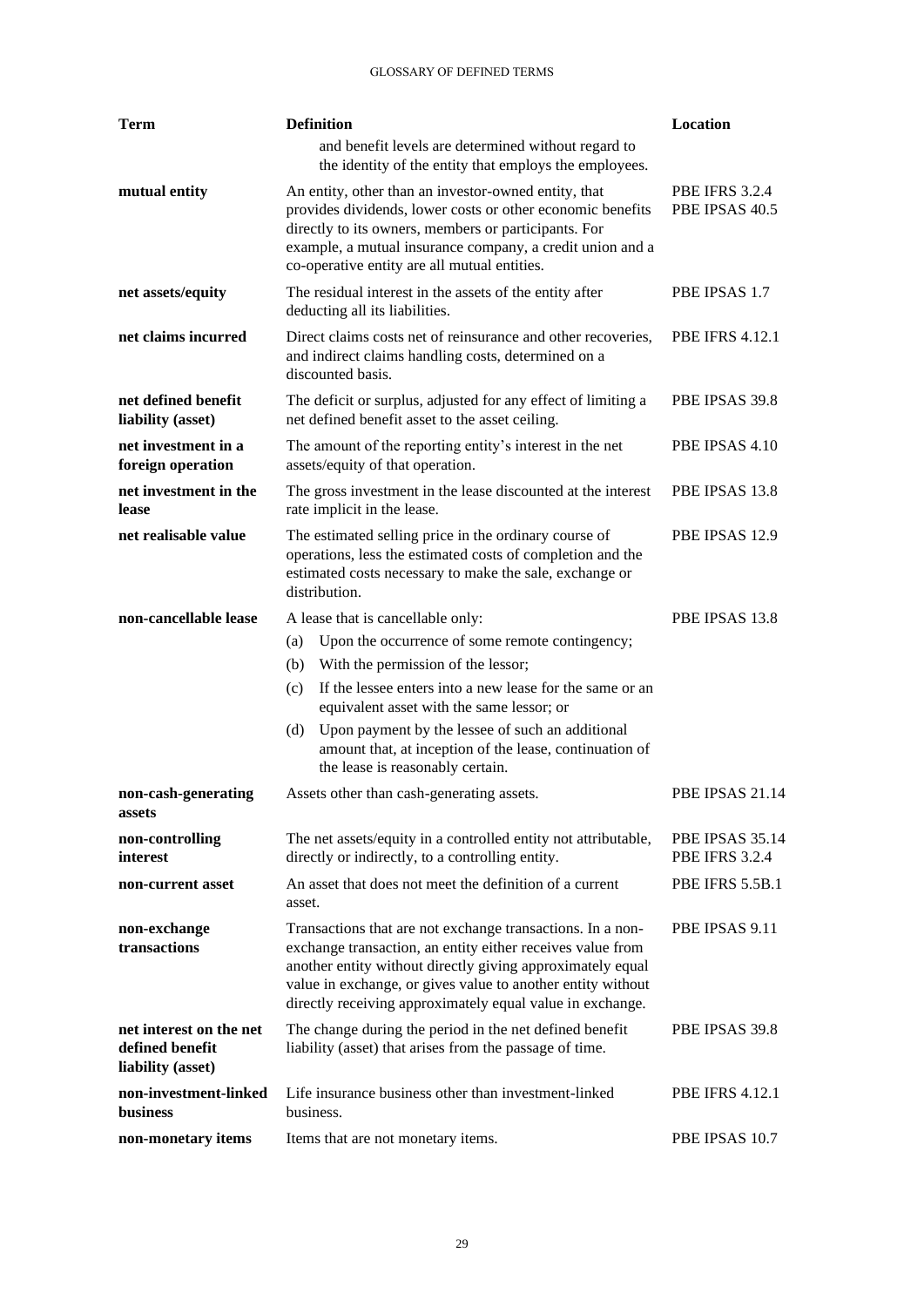| <b>Term</b>                                                     | <b>Definition</b>                                                                                                                                                                                                                                                                                                                                                                                                                                                                                                                                                                                                                              | Location                                   |
|-----------------------------------------------------------------|------------------------------------------------------------------------------------------------------------------------------------------------------------------------------------------------------------------------------------------------------------------------------------------------------------------------------------------------------------------------------------------------------------------------------------------------------------------------------------------------------------------------------------------------------------------------------------------------------------------------------------------------|--------------------------------------------|
| not-for-profit public<br>benefit entities (NFP<br><b>PBEs</b> ) | Are reporting entities that are public benefit entities but<br>that are not public sector public benefit entities.                                                                                                                                                                                                                                                                                                                                                                                                                                                                                                                             | XRB A1                                     |
| non-performance risk                                            | The risk that an entity will not fulfil an obligation. Non-<br>performance risk includes, but may not be limited to, the<br>entity's own credit risk.                                                                                                                                                                                                                                                                                                                                                                                                                                                                                          | PBE IFRS 17.13.1                           |
| notes                                                           | Contain information in addition to that presented in the<br>statement of financial position, statement of financial<br>performance, statement of changes in net assets/equity,<br>cash flow statement and service performance information.<br>Notes provide narrative descriptions or disaggregations of<br>items disclosed in those statements and information about<br>items that do not qualify for recognition in those<br>statements.                                                                                                                                                                                                     | PBE IPSAS 1.7                              |
| NZ IFRS                                                         | Standards and Interpretations issued by the External<br>Reporting Board (XRB) or the New Zealand Accounting<br>Standards Board of the XRB comprising:                                                                                                                                                                                                                                                                                                                                                                                                                                                                                          | <b>PBE FRS 46.9</b>                        |
|                                                                 | New Zealand equivalents to:<br>(a)                                                                                                                                                                                                                                                                                                                                                                                                                                                                                                                                                                                                             |                                            |
|                                                                 | International Financial Reporting Standards;<br>(i)                                                                                                                                                                                                                                                                                                                                                                                                                                                                                                                                                                                            |                                            |
|                                                                 | International Accounting Standards;<br>(ii)                                                                                                                                                                                                                                                                                                                                                                                                                                                                                                                                                                                                    |                                            |
|                                                                 | (iii) IFRIC Interpretations; and                                                                                                                                                                                                                                                                                                                                                                                                                                                                                                                                                                                                               |                                            |
|                                                                 | (iv) SIC Interpretations; and                                                                                                                                                                                                                                                                                                                                                                                                                                                                                                                                                                                                                  |                                            |
|                                                                 | Domestic Financial Reporting Standards.<br>(b)                                                                                                                                                                                                                                                                                                                                                                                                                                                                                                                                                                                                 |                                            |
| <b>NZ IFRS RDR</b>                                              | NZ IFRS with disclosure concessions for Tier 2 public<br>benefit entities.                                                                                                                                                                                                                                                                                                                                                                                                                                                                                                                                                                     | <b>PBE FRS 46.9</b>                        |
| obligating event                                                | An event that creates a legal or constructive obligation that<br>results in an entity having no realistic alternative to settling<br>that obligation.                                                                                                                                                                                                                                                                                                                                                                                                                                                                                          | PBE IPSAS 19.18                            |
| onerous contract                                                | A contract for the exchange of assets or services in which<br>the unavoidable costs of meeting the obligations under the<br>contract exceed the economic benefits or service potential<br>expected to be received under it.                                                                                                                                                                                                                                                                                                                                                                                                                    | PBE IPSAS 19.18                            |
| opening statement of<br>financial position                      | An entity's statement of financial position at the date of<br>transition to PBE Standards.                                                                                                                                                                                                                                                                                                                                                                                                                                                                                                                                                     | <b>PBE FRS 46.9</b><br><b>PBE FRS 47.9</b> |
| operating activities                                            | The activities of the entity that are not investing or<br>financing activities.                                                                                                                                                                                                                                                                                                                                                                                                                                                                                                                                                                | PBE IPSAS 2.8                              |
| operating lease                                                 | A lease other than a finance lease.                                                                                                                                                                                                                                                                                                                                                                                                                                                                                                                                                                                                            | PBE IPSAS 13.8                             |
| operation                                                       | An integrated set of activities and related assets and/or<br>liabilities that is capable of being conducted and managed<br>for the purpose of achieving an entity's objectives, by<br>providing goods and/or services for community or social<br>benefit, rather than a financial return to equity holders. In<br>the context of this Standard, "operation" also includes an<br>integrated set of activities that is capable of being<br>conducted and managed for the purpose of providing a<br>return in the form of dividends, lower costs or other<br>economic benefits directly to investors or other owners,<br>members or participants. | PBE IPSAS 40.5                             |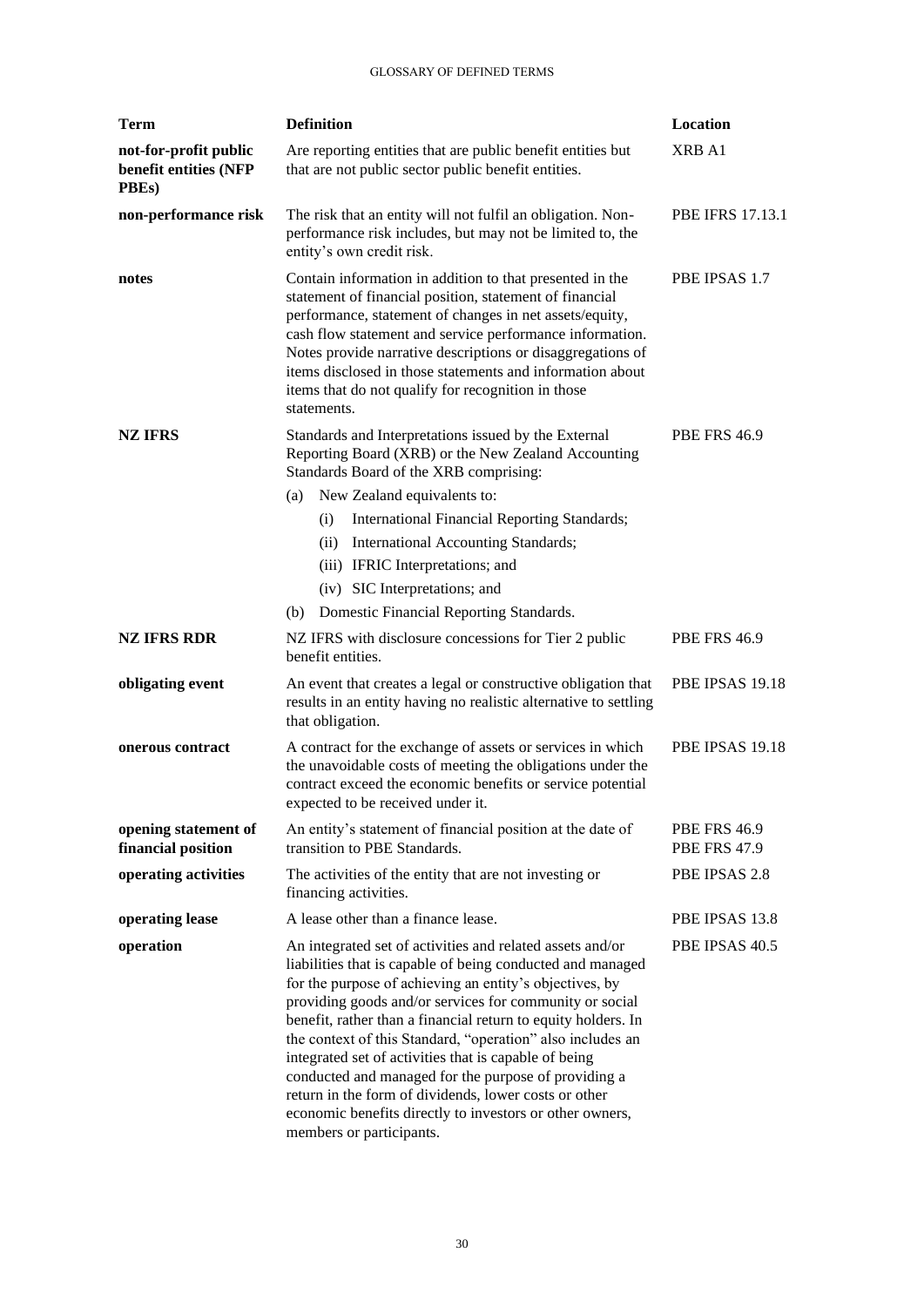| <b>Term</b>                                          | <b>Definition</b>                                                                                                                                                                                                                                                                                                                                                                                             | Location               |
|------------------------------------------------------|---------------------------------------------------------------------------------------------------------------------------------------------------------------------------------------------------------------------------------------------------------------------------------------------------------------------------------------------------------------------------------------------------------------|------------------------|
| operator (in a service<br>concession<br>arrangement) | The entity that uses the service concession asset to provide<br>public services subject to the grantor's control of the asset.                                                                                                                                                                                                                                                                                | PBE IPSAS 32.8         |
| other comprehensive<br>revenue and expense           | Items of revenue and expense (including reclassification<br>adjustments) that are not recognised in surplus or deficit as<br>required or permitted by other PBE Standards.                                                                                                                                                                                                                                    | PBE IPSAS 1.7          |
| other long-term<br>employee benefits                 | All employee benefits other than short-term employee<br>benefits, post-employment benefits and termination<br>henefits.                                                                                                                                                                                                                                                                                       | PBE IPSAS 39.8         |
| other price risk                                     | The risk that the fair value or future cash flows of a<br>financial instrument will fluctuate because of changes in<br>market prices (other than those arising from interest rate<br>risk or currency risk), whether those changes are caused by<br>factors specific to the individual financial instrument or its<br>issuer, or factors affecting all similar financial instruments<br>traded in the market. | PBE IPSAS 30.8         |
| outstanding claims<br>liability                      | All unpaid claims and related claims handling expenses<br>relating to claims incurred prior to the end of the reporting<br>period.                                                                                                                                                                                                                                                                            | <b>PBE IFRS 4.12.1</b> |
| oversight                                            | The supervision of the activities of an entity, with the<br>authority and responsibility to control, or exercise<br>significant influence over, the financial and operating<br>decisions of the entity.                                                                                                                                                                                                       | PBE IPSAS 20.4         |
| owners                                               | For the purposes of PBE IFRS 3 is used broadly to include<br>holders of equity interests of investor-owned entities and<br>owners or members of, or participants in, mutual entities.                                                                                                                                                                                                                         | <b>PBE IFRS 3.2.4</b>  |
| owners                                               | For the purposes of PBE IPSAS 40, owners is used broadly<br>to include those with an equity interest. This includes, but<br>is not limited to, those with an equity interest in investor-<br>owned entities and owners or members of, or participants<br>in, mutual entities.                                                                                                                                 | PBE IPSAS 40.5         |
| owner-occupied<br>property                           | Property held (by the owner or by the lessee under a<br>finance lease) for use in the production or supply of goods<br>or services, or for administrative purposes.                                                                                                                                                                                                                                           | PBE IPSAS 16.7         |
| party to a joint<br>arrangement                      | An entity that participates in a joint arrangement,<br>regardless of whether that entity has joint control of the<br>arrangement.                                                                                                                                                                                                                                                                             | PBE IPSAS 37.7         |
| past due                                             | A financial asset is past due when a counterparty has failed<br>to make a payment when contractually due.                                                                                                                                                                                                                                                                                                     | PBE IPSAS 30.8         |
| past due                                             | A financial asset is past due when a counterparty has failed<br>to make a payment when that payment was contractually<br>due.                                                                                                                                                                                                                                                                                 | PBE IPSAS 41.9         |
| past service cost                                    | The change in the present value of the defined benefit<br>obligation for employee service in prior periods, resulting<br>from a plan amendment (the introduction or withdrawal of,<br>or changes to, a defined benefit plan) or a curtailment (a<br>significant reduction by the entity in the number of<br>employees covered by a plan).                                                                     | PBE IPSAS 39.8         |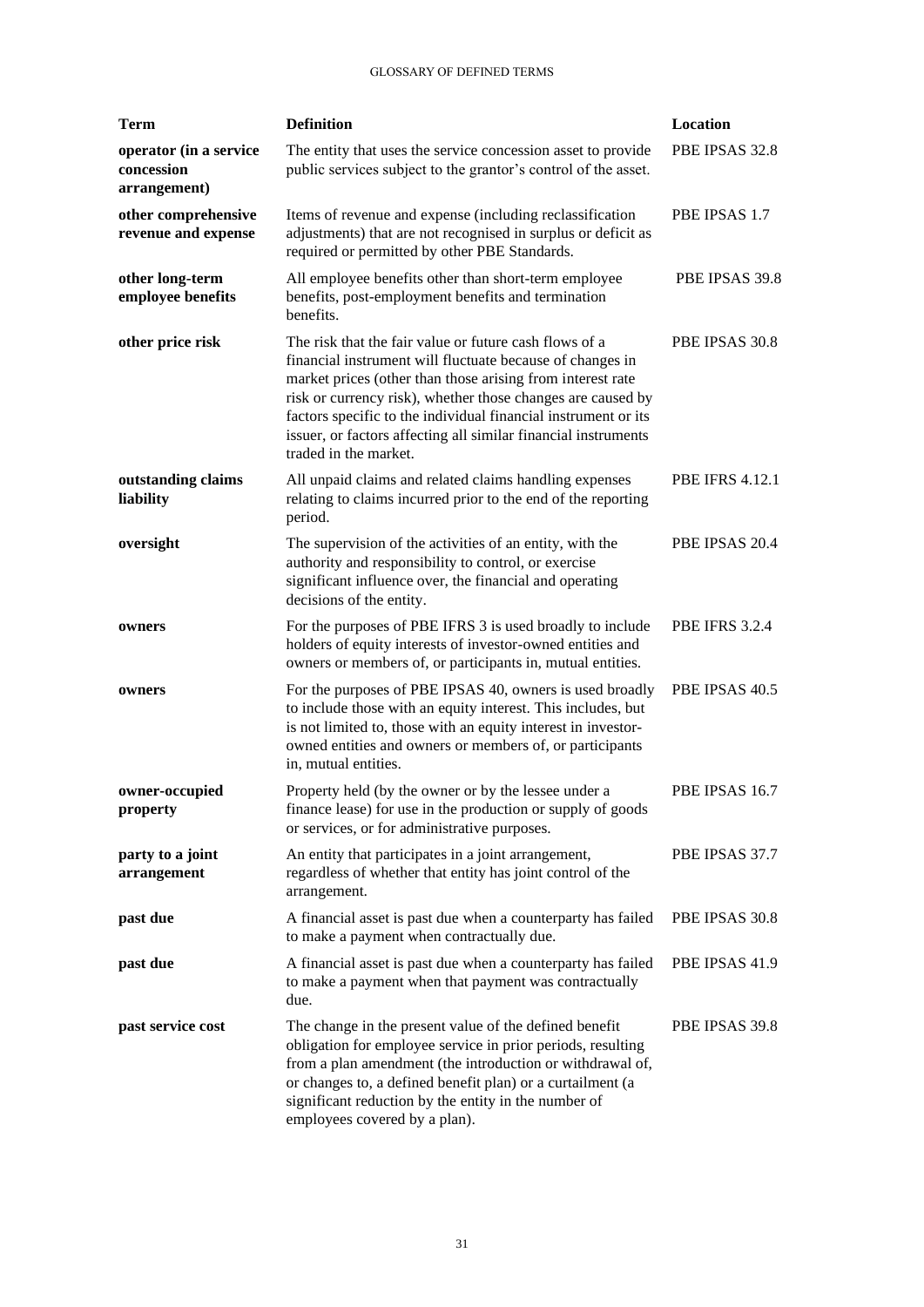| Term                                                | <b>Definition</b>                                                                                                                                                                                                                                                                                                                                                                                                          | Location                                          |
|-----------------------------------------------------|----------------------------------------------------------------------------------------------------------------------------------------------------------------------------------------------------------------------------------------------------------------------------------------------------------------------------------------------------------------------------------------------------------------------------|---------------------------------------------------|
| plan assets (of an                                  | Comprise:<br>PBE IPSAS 39.8                                                                                                                                                                                                                                                                                                                                                                                                |                                                   |
| employee benefit plan)                              | Assets held by a long-term employee benefit fund;<br>(a)<br>and                                                                                                                                                                                                                                                                                                                                                            |                                                   |
|                                                     | Qualifying insurance policies.<br>(b)                                                                                                                                                                                                                                                                                                                                                                                      |                                                   |
| policyholder                                        | A party that has a right to compensation under an<br>insurance contract if an insured event occurs.                                                                                                                                                                                                                                                                                                                        | <b>PBE IFRS 4.12.1</b><br><b>PBE IFRS 17.13.1</b> |
| policy liability                                    | A liability that arises under a life insurance contract or a<br>life investment contract including any asset or liability<br>arising in respect of the management services element of a<br>life investment contract.                                                                                                                                                                                                       | <b>PBE IFRS 4.12.1</b>                            |
| portfolio of insurance<br>contracts                 | Insurance contracts subject to similar risks and managed<br>together.                                                                                                                                                                                                                                                                                                                                                      | <b>PBE IFRS 17.13.1</b>                           |
| post-employment<br>benefit plans                    | Formal or informal arrangements under which an entity<br>provides post-employment benefits for one or more<br>employees.                                                                                                                                                                                                                                                                                                   | PBE IPSAS 39.8                                    |
| post-employment<br>benefits                         | Employee benefits (other than termination benefits and<br>short-term employee benefits) that are payable after the<br>completion of employment.                                                                                                                                                                                                                                                                            | PBE IPSAS 39.8                                    |
| power                                               | Existing rights that give the current ability to direct the<br>relevant activities of another entity.                                                                                                                                                                                                                                                                                                                      | PBE IPSAS 35.14                                   |
| premium                                             | The amount charged in relation to accepting risk from the<br>insured, but does not include amounts collected on behalf<br>of third parties.                                                                                                                                                                                                                                                                                | <b>PBE IFRS 4.12.1</b>                            |
| present value of a<br>defined benefit<br>obligation | The present value, without deducting any plan assets, of<br>expected future payments required to settle the obligation<br>resulting from employee service in the current and prior<br>periods.                                                                                                                                                                                                                             | PBE IPSAS 39.8                                    |
| presentation currency                               | The currency in which the financial statements are<br>presented.                                                                                                                                                                                                                                                                                                                                                           | PBE IPSAS 4.10                                    |
| previous GAAP                                       | The basis of accounting that a first-time adopted used<br>immediately before adopting PBE Standards or PBE<br>Standards RDR. Previous GAAP refers to any basis of<br>accounting previously used by a first-time adopter,<br>including the Tier 4 PBE Accounting Requirements and<br>the basis of accounting used in special purpose financial<br>reports.                                                                  | <b>PBE FRS 47.9</b>                               |
| prior period errors                                 | Omissions from, and misstatements in, the entity's<br>financial statements for one or more prior periods arising<br>from a failure to use, or a misuse of, faithfully<br>representative information that:<br>(a) Was available when financial statements for those<br>periods were authorised for issue; and<br>Could reasonably be expected to have been obtained<br>(b)<br>and taken into account in the preparation and | PBE IPSAS 3.7                                     |
|                                                     | presentation of those financial statements.<br>Such errors include the effects of mathematical mistakes,<br>mistakes in applying accounting policies, oversights or<br>misinterpretations of facts, and fraud.                                                                                                                                                                                                             |                                                   |
| probable                                            | More likely than not.                                                                                                                                                                                                                                                                                                                                                                                                      | PBE IFRS 5.5B.1                                   |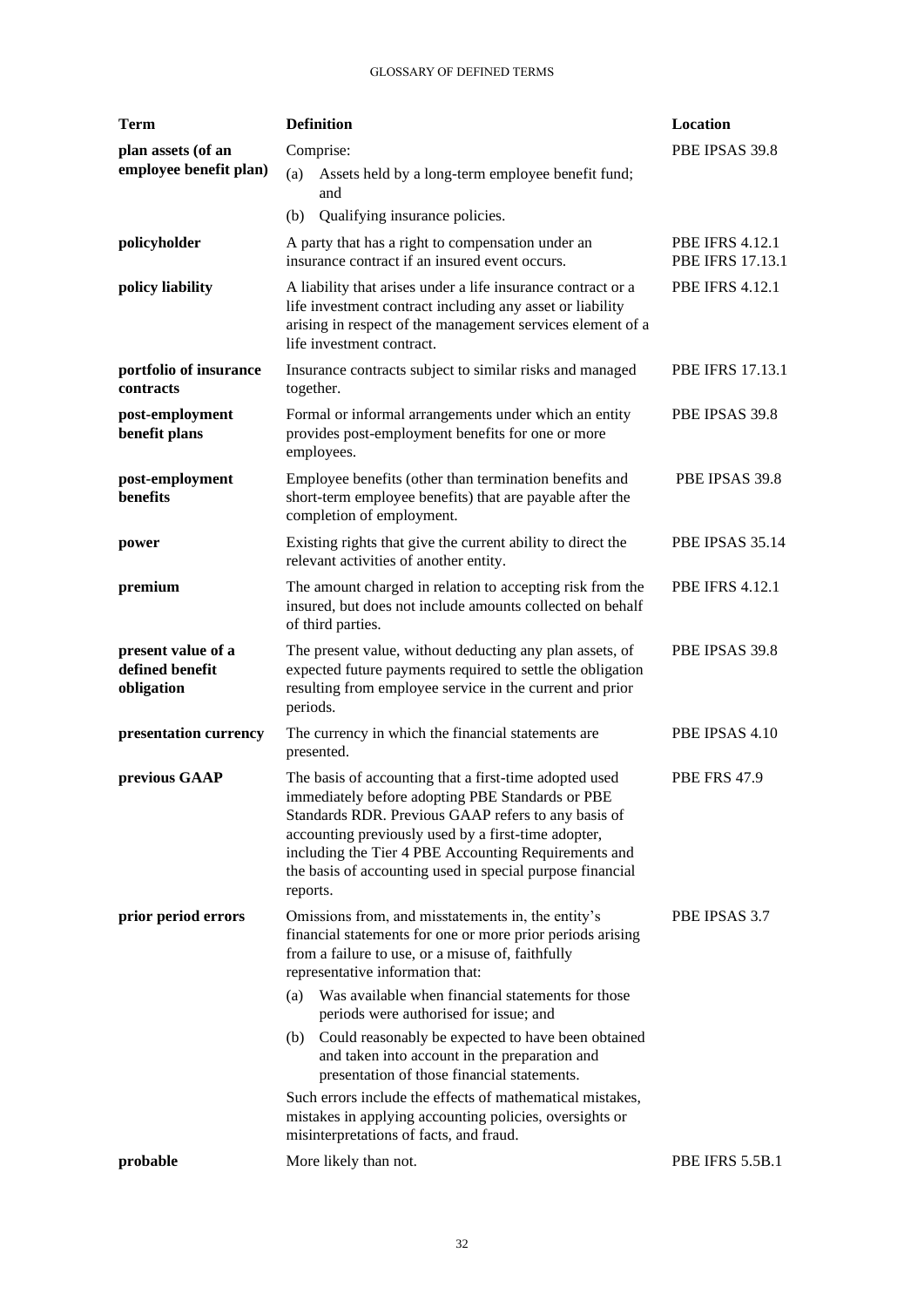| <b>Term</b>                                                                                      | <b>Definition</b>                                                                                                                                                                                                                                                    | Location                                                                     |
|--------------------------------------------------------------------------------------------------|----------------------------------------------------------------------------------------------------------------------------------------------------------------------------------------------------------------------------------------------------------------------|------------------------------------------------------------------------------|
| property, plant and                                                                              | Tangible items that:                                                                                                                                                                                                                                                 | <b>PBE IPSAS 17.13</b>                                                       |
| equipment                                                                                        | Are held for use in the production or supply of goods<br>(a)<br>or services, for rental to others, or for administrative<br>purposes; and                                                                                                                            |                                                                              |
|                                                                                                  | Are expected to be used during more than one<br>(b)<br>reporting period.                                                                                                                                                                                             |                                                                              |
| prospective<br>application                                                                       | Prospective application of a change in accounting policy<br>and of recognising the effect of a change in an accounting<br>estimate, respectively, are:                                                                                                               | PBE IPSAS 3.7                                                                |
|                                                                                                  | Applying the new accounting policy to transactions,<br>(a)<br>other events and conditions occurring after the date as<br>at which the policy is changed; and                                                                                                         |                                                                              |
|                                                                                                  | Recognising the effect of the change in the<br>(b)<br>accounting estimate in the current and future periods<br>affected by the change                                                                                                                                |                                                                              |
| protective rights                                                                                | Rights designed to protect the interest of the party holding<br>those rights without giving that party power over the entity<br>to which those rights relate.                                                                                                        | PBE IPSAS 35.14                                                              |
| provision                                                                                        | A liability of uncertain timing or amount.                                                                                                                                                                                                                           | PBE IPSAS 9.18                                                               |
| public benefit entities                                                                          | Reporting entities whose primary objective is to provide<br>goods or services for community or social benefit and<br>where any equity has been provided with a view to<br>supporting that primary objective rather than for a financial<br>return to equity holders. | XRB A1<br>PBE IPSAS 40.5                                                     |
| public benefit entity<br>(PBE) combination                                                       | The bringing together of separate operations into one<br>public benefit entity.                                                                                                                                                                                      | PBE IPSAS 40.5                                                               |
| <b>PBE</b> combination<br>under common<br>control                                                | A PBE combination in which all of the entities or<br>operations involved are ultimately controlled by the same<br>entity both before and after the PBE combination.                                                                                                  | PBE IPSAS 40.5                                                               |
| <b>Public Benefit Entity</b><br><b>Standards</b><br>(PBE Standards)                              | Public Benefit Entity Standards (PBE Standards) are<br>standards issued by the External Reporting Board (XRB)<br>or the New Zealand Accounting Standards Board of the<br>XRB comprising:                                                                             | PBE IPSAS 1.7<br>PBE IPSAS 3.7<br><b>PBE FRS 46.9</b><br><b>PBE FRS 47.9</b> |
|                                                                                                  | Public Benefit Entity International Public Sector<br>(a)<br>Accounting Standards;                                                                                                                                                                                    |                                                                              |
|                                                                                                  | Public Benefit Entity International Financial<br>(b)<br>Reporting Standards, including Public Benefit Entity<br>International Accounting Standards; and                                                                                                              |                                                                              |
|                                                                                                  | Public Benefit Entity Financial Reporting Standards.<br>(c)                                                                                                                                                                                                          |                                                                              |
| <b>PBE Standards</b><br><b>Reduced Disclosure</b><br><b>Regime (PBE</b><br><b>Standards RDR)</b> | Comprises PBE Standards with disclosure concessions for<br>Tier 2 public benefit entities.                                                                                                                                                                           | PBE IPSAS 1.7<br><b>PBE FRS 46.9</b><br><b>PBE FRS 47.9</b>                  |
| public sector public<br>benefit entities (public<br>sector PBEs)                                 | Are public benefit entities that are public benefit entities as<br>defined in the Public Audit Act 2001, and all Offices of<br>Parliament.                                                                                                                           | XRB A1                                                                       |
| purchased or<br>originated credit-<br>impaired financial<br>asset                                | A purchased or originated credit-impaired financial asset is<br>credit-impaired on initial recognition.                                                                                                                                                              | PBE IPSAS 41.9                                                               |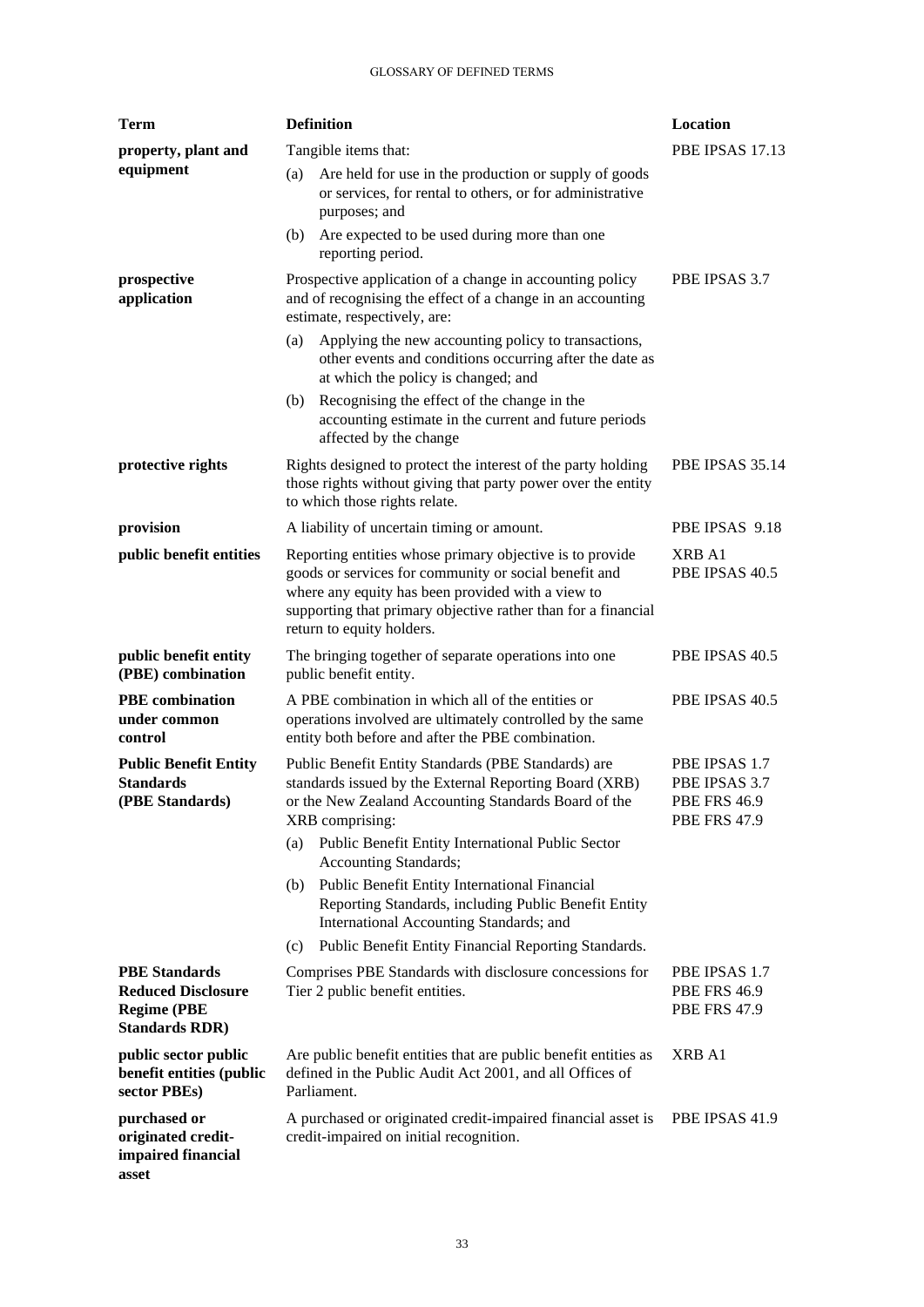| <b>Term</b>                                                       | <b>Definition</b>                                                                                                                                                                                                                                                                              | Location                                    |
|-------------------------------------------------------------------|------------------------------------------------------------------------------------------------------------------------------------------------------------------------------------------------------------------------------------------------------------------------------------------------|---------------------------------------------|
| puttable instrument                                               | A financial instrument that gives the holder the right to put<br>the instrument back to the issuer for cash or another<br>financial asset or is automatically put back to the issuer on<br>the occurrence of an uncertain future event or the death or<br>retirement of the instrument holder. | PBE IPSAS 28.9                              |
| qualifying asset                                                  | An asset that necessarily takes a substantial period of time<br>to get ready for its intended use or sale.                                                                                                                                                                                     | PBE IPSAS 5.5                               |
| qualifying insurance<br>policy                                    | An insurance policy <sup>1</sup> issued by an insurer that is not a<br>related party (as defined in PBE IPSAS 20) of the<br>reporting entity, if the proceeds of the policy:                                                                                                                   | PBE IPSAS 39.8                              |
|                                                                   | Can be used only to pay or fund employee benefits<br>(a)<br>under a defined benefit plan; and                                                                                                                                                                                                  |                                             |
|                                                                   | Are not available to the reporting entity's own<br>(b)<br>creditors (even in bankruptcy) and cannot be paid to<br>the reporting entity, unless either:                                                                                                                                         |                                             |
|                                                                   | The proceeds represent surplus assets that are<br>(i)<br>not needed for the policy to meet all the related<br>employee benefit obligations; or                                                                                                                                                 |                                             |
|                                                                   | The proceeds are returned to the reporting entity<br>(ii)<br>to reimburse it for employee benefits already<br>paid.                                                                                                                                                                            |                                             |
| reclassification<br>adjustments                                   | Amounts reclassified to surplus or deficit in the current<br>period that were recognised in other comprehensive<br>revenue and expense in the current or previous periods.                                                                                                                     | PBE IPSAS 1.7                               |
| reclassification date                                             | The first day of the first reporting period following the<br>change in management model that results in an entity<br>reclassifying financial assets.                                                                                                                                           | PBE IPSAS 41.9                              |
| recoverable amount<br>(of an asset or a cash-<br>generating unit) | The higher of an asset's or a cash-generating unit's fair<br>value less costs to sell and its value in use.                                                                                                                                                                                    | <b>PBE IPSAS 26.13</b><br>(PBE IFRS 5.5B.1) |
| recoverable amount<br>(of property, plant,<br>and equipment)      | The higher of a cash-generating asset's fair value less costs<br>to sell and its value in use.                                                                                                                                                                                                 | PBE IPSAS 17.13                             |
| recoverable service<br>amount                                     | The higher of a non-cash-generating asset's fair value less<br>costs to sell and its value in use.                                                                                                                                                                                             | PBE IPSAS 21.14                             |
| regular way purchase<br>or sale                                   | A purchase or sale of a financial asset under a contract<br>whose terms require delivery of the asset within the time<br>frame established generally by regulation or convention in<br>the marketplace concerned.                                                                              | PBE IPSAS 29.10<br>PBE IPSAS 41.9           |
| reinsurance assets                                                | A cedant's net contractual rights under a reinsurance<br>contract.                                                                                                                                                                                                                             | <b>PBE IFRS 4.12.1</b>                      |
| reinsurance contract                                              | An insurance contract issued by one insurer (the reinsurer)<br>to compensate another insurer (the cedant) for losses on<br>one or more contracts issued by the cedant.                                                                                                                         | <b>PBE IFRS 4.12.1</b>                      |
| reinsurance contract                                              | An insurance contract issued by one entity (the reinsurer)<br>to compensate another entity for claims arising from one or<br>more insurance contracts issued by that other entity<br>(underlying contracts).                                                                                   | <b>PBE IFRS 17.13.1</b>                     |

A qualifying insurance policy is not necessarily an insurance contract (see PBE IFRS 4 *Insurance Contracts*).

1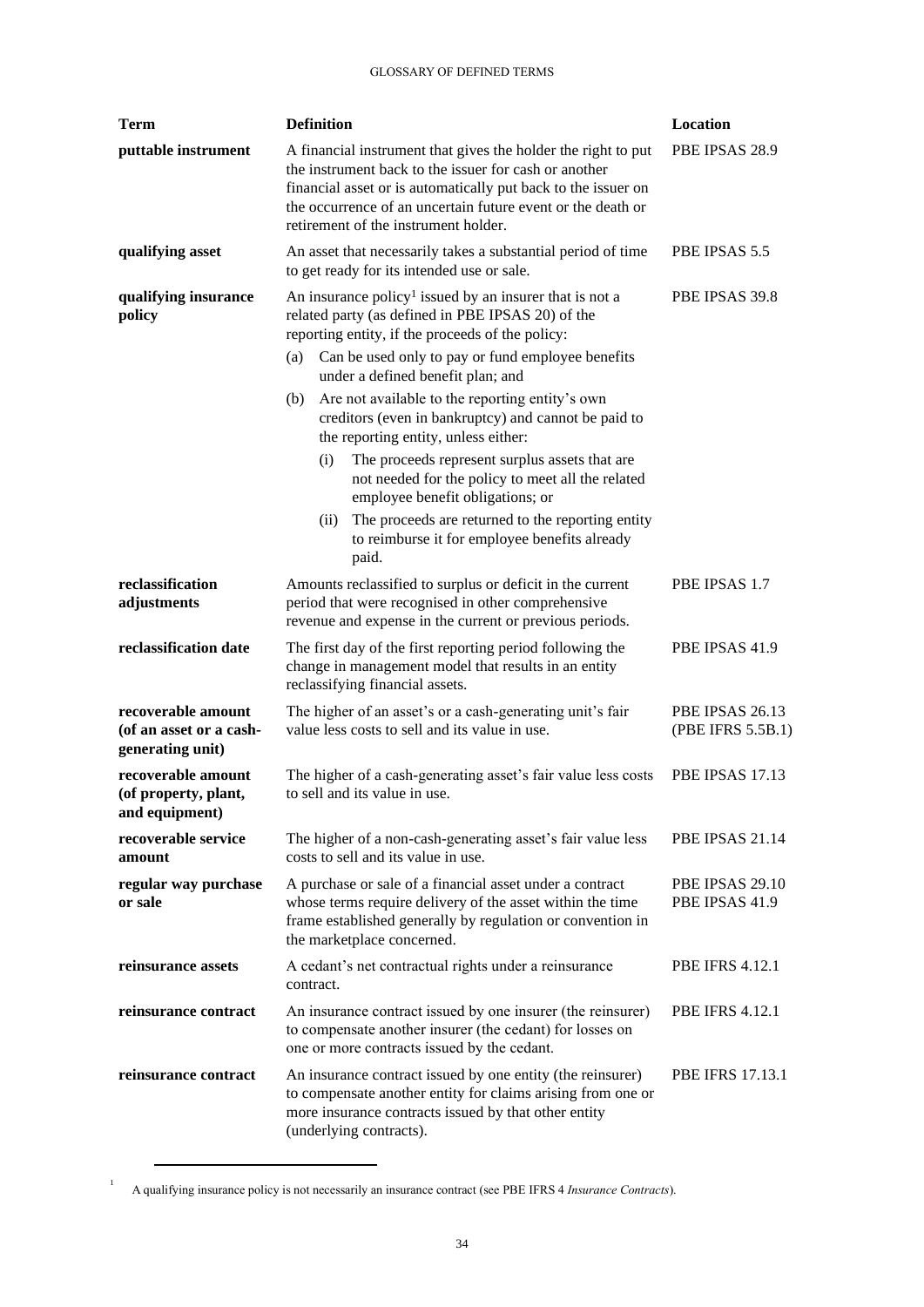| <b>Term</b>                                                       |                                                                                                                                                                                                                                                            | <b>Definition</b>                                                                                                                                                                                                                                                                                                                  | Location        |
|-------------------------------------------------------------------|------------------------------------------------------------------------------------------------------------------------------------------------------------------------------------------------------------------------------------------------------------|------------------------------------------------------------------------------------------------------------------------------------------------------------------------------------------------------------------------------------------------------------------------------------------------------------------------------------|-----------------|
| related party                                                     |                                                                                                                                                                                                                                                            | Parties are considered to be related if one party has the<br>ability to (a) control the other party, or (b) exercise<br>significant influence over the other party in making<br>financial and operating decisions, or if the related party<br>entity and another entity are subject to common control.<br>Related parties include: | PBE IPSAS 20.4  |
|                                                                   | (a)                                                                                                                                                                                                                                                        | Entities that directly, or indirectly through one or<br>more intermediaries, control, or are controlled by, the<br>reporting entity;                                                                                                                                                                                               |                 |
|                                                                   | (b)                                                                                                                                                                                                                                                        | Associates (see PBE IPSAS 36 Investments in<br>Associates and Joint Ventures);                                                                                                                                                                                                                                                     |                 |
|                                                                   | (c)                                                                                                                                                                                                                                                        | Individuals owning, directly or indirectly, an interest<br>in the reporting entity that gives them significant<br>influence over the entity, and close members of the<br>family of any such individual;                                                                                                                            |                 |
|                                                                   | (d)                                                                                                                                                                                                                                                        | Key management personnel, and close members of<br>the family of key management personnel;                                                                                                                                                                                                                                          |                 |
|                                                                   | (e)                                                                                                                                                                                                                                                        | Entities, or any member of an economic entity of<br>which such entities are a part, which provide key<br>management personnel services to the reporting<br>entity or to the controlling entity of the reporting<br>entity; and                                                                                                     |                 |
|                                                                   | (f)                                                                                                                                                                                                                                                        | Entities in which a substantial ownership interest is<br>held, directly or indirectly, by any person described in<br>(c) or (d), or over which such a person is able to<br>exercise significant influence.                                                                                                                         |                 |
| related party<br>transaction                                      |                                                                                                                                                                                                                                                            | A transfer of resources or obligations between related<br>parties, regardless of whether a price is charged. Related<br>party transactions exclude transactions with any other<br>entity that is a related party solely because of its economic<br>dependence on the reporting entity or the government of<br>which it forms part. | PBE IPSAS 20.4  |
| relevant activities (for<br>consolidated financial<br>statements) | Activities of the potentially controlled entity that<br>significantly affect the nature or amount of the benefits<br>that an entity receives from its involvement with that other<br>entity                                                                |                                                                                                                                                                                                                                                                                                                                    | PBE IPSAS 35.14 |
| remeasurements of the                                             |                                                                                                                                                                                                                                                            | Comprise:                                                                                                                                                                                                                                                                                                                          | PBE IPSAS 39.8  |
| net defined benefit<br>liability (asset)                          | (a)                                                                                                                                                                                                                                                        | Actuarial gains and losses;                                                                                                                                                                                                                                                                                                        |                 |
|                                                                   | (b)                                                                                                                                                                                                                                                        | The return on plan assets, excluding amounts<br>included in net interest on the net defined benefit<br>liability (asset); and                                                                                                                                                                                                      |                 |
|                                                                   | (c)                                                                                                                                                                                                                                                        | Any change in the effect of the asset ceiling,<br>excluding amounts included in net interest on the net<br>defined benefit liability (asset).                                                                                                                                                                                      |                 |
| removal rights                                                    |                                                                                                                                                                                                                                                            | Rights to deprive the decision maker of its decision-<br>making authority.                                                                                                                                                                                                                                                         | PBE IPSAS 35.14 |
| remuneration of key<br>management<br>personnel                    | Any consideration or benefit derived directly or indirectly<br>by key management personnel from the reporting entity for<br>services provided in their capacity as members of the<br>governing body, or otherwise as employees of the<br>reporting entity. |                                                                                                                                                                                                                                                                                                                                    | PBE IPSAS 20.4  |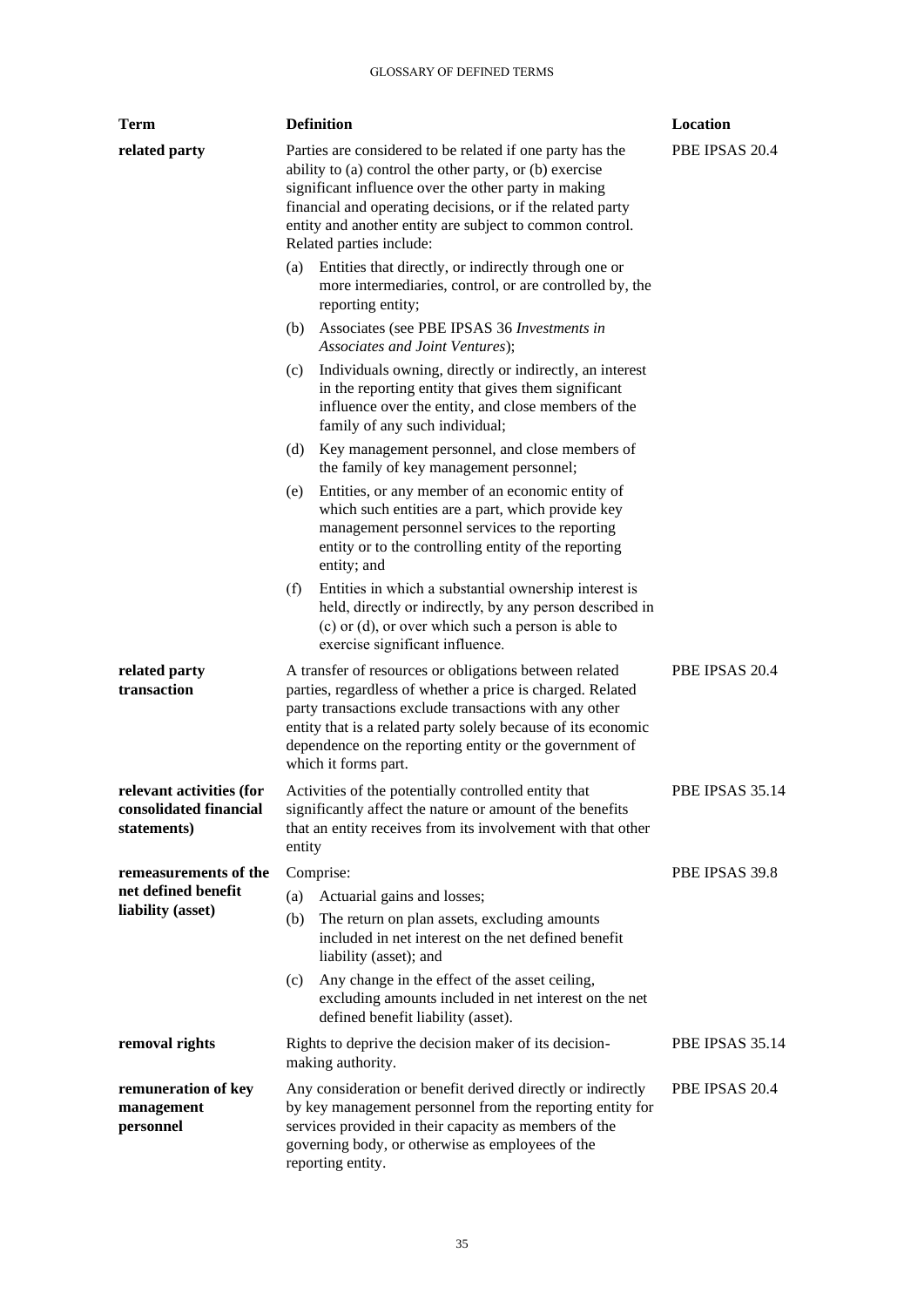| <b>Term</b>                                                                        | <b>Definition</b>                                                                                                                                                                                                                                                                                                | Location                |
|------------------------------------------------------------------------------------|------------------------------------------------------------------------------------------------------------------------------------------------------------------------------------------------------------------------------------------------------------------------------------------------------------------|-------------------------|
| reporting date                                                                     | The date of the last day of the reporting period to which<br>the financial statements relate.                                                                                                                                                                                                                    | PBE IPSAS 2.8           |
| research                                                                           | Original and planned investigation undertaken with the<br>prospect of gaining new scientific or technical knowledge<br>and understanding.                                                                                                                                                                        | <b>PBE IPSAS 31.16</b>  |
| residual value (of<br>property, plant, and<br>equipment or an<br>intangible asset) | The estimated amount that an entity would currently obtain<br>from disposal of the asset, after deducting the estimated<br>costs of disposal, if the asset were already of the age and in<br>the condition expected at the end of its useful life.                                                               | <b>PBE IPSAS 17.13</b>  |
| restrictions on<br>transferred assets                                              | Stipulations that limit or direct the purposes for which a<br>transferred asset may be used, but do not specify that<br>future economic benefits or service potential is required to<br>be returned to the transferor if not deployed as specified.                                                              | PBE IPSAS 23.7          |
| restructuring                                                                      | A program that is planned and controlled by management,<br>and materially changes either:                                                                                                                                                                                                                        | PBE IPSAS 19.18         |
|                                                                                    | The scope of an entity's activities; or<br>(a)                                                                                                                                                                                                                                                                   |                         |
|                                                                                    | The manner in which those activities are carried out.<br>(b)                                                                                                                                                                                                                                                     |                         |
| resulting entity                                                                   | The entity that is the result of two or more operations<br>combining in an amalgamation.                                                                                                                                                                                                                         | PBE IPSAS 40            |
| retrospective<br>application                                                       | Applying a new accounting policy to transactions, other<br>events, and conditions as if that policy had always been<br>applied.                                                                                                                                                                                  | PBE IPSAS 3.7           |
| retrospective<br>restatement                                                       | Correcting the recognition, measurement and disclosure of<br>amounts of elements of financial statements as if a prior<br>period error had never occurred.                                                                                                                                                       | PBE IPSAS 3.7           |
| return on plan assets                                                              | The interest, dividends or similar distributions and other<br>revenue derived from the plan assets, together with<br>realised and unrealised gains or losses on the plan assets,<br>less:                                                                                                                        | PBE IPSAS 39.8          |
|                                                                                    | Any costs of managing the plan assets; and<br>(a)                                                                                                                                                                                                                                                                |                         |
|                                                                                    | Any tax payable by the plan itself, other than tax<br>(b)<br>included in the actuarial assumptions used to measure<br>the present value of the defined benefit obligation.                                                                                                                                       |                         |
| revenue                                                                            | The gross inflow of economic benefits or service potential<br>during the reporting period when those inflows result in an<br>increase in net assets/equity, other than increases relating<br>to contributions from owners.                                                                                       | PBE IPSAS 1.7           |
| revenue from a<br>structured entity (for<br>interests in other<br>entities)        | Includes, but is not limited to, recurring and non-recurring<br>fees, interest, dividends or similar distributions, gains or<br>losses on the remeasurement or derecognition of interests<br>in structured entities and gains or losses from the transfer<br>of assets and liabilities to the structured entity. | PBE IPSAS 38.7          |
| risk adjustment for<br>non-financial risk                                          | The compensation an entity requires for bearing the<br>uncertainty about the amount and timing of the cash flows<br>that arises from non-financial risk as the entity fulfils<br>insurance contracts.                                                                                                            | <b>PBE IFRS 17.13.1</b> |
| separate financial<br>statements                                                   | Those financial statements presented by an entity, in which<br>the entity could elect, subject to the requirements in<br>PBE IPSAS 34, to account for its investments in controlled<br>entities, joint ventures and associates either at cost, in                                                                | PBE IPSAS 34.6          |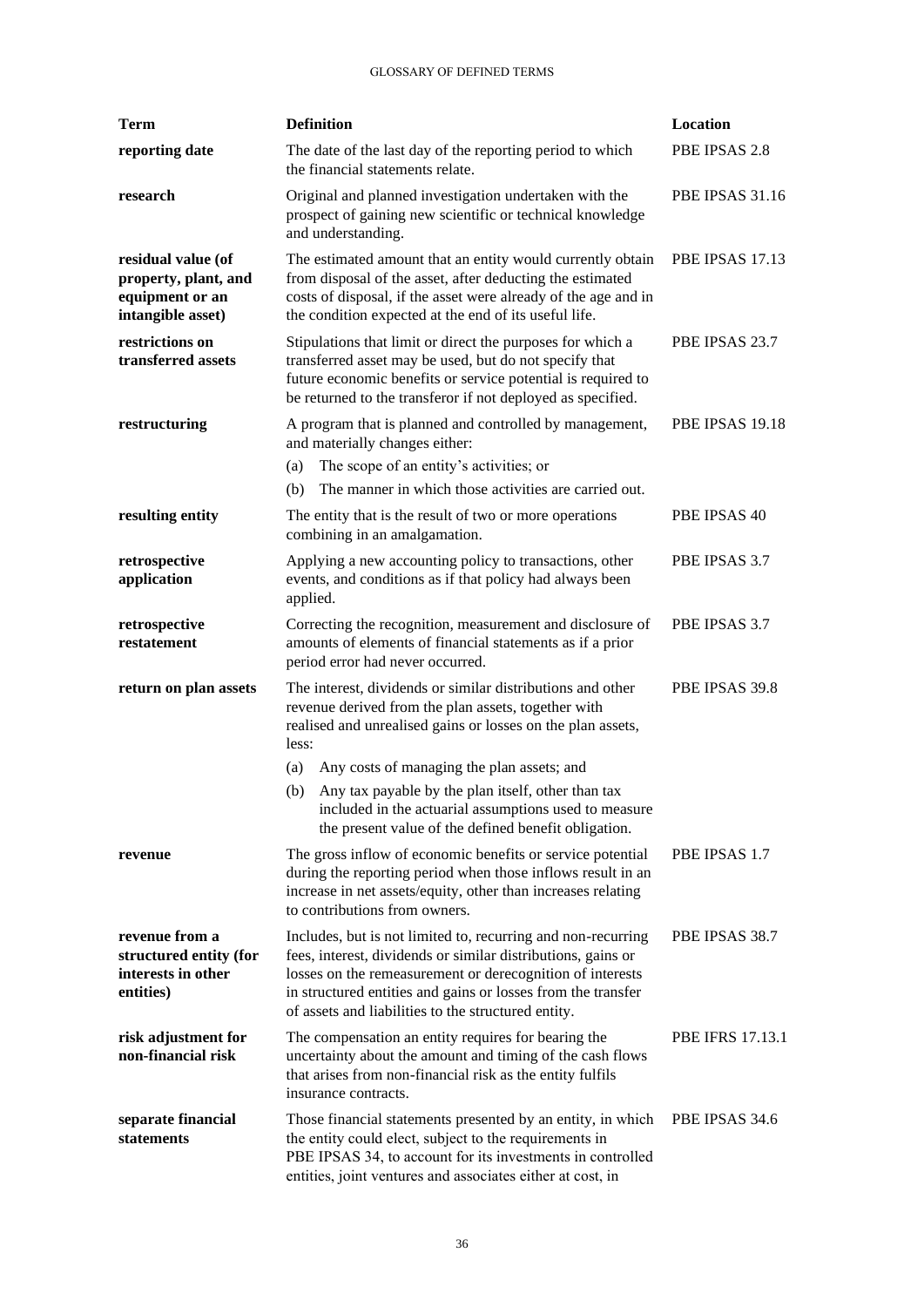| Term                                                                                         | <b>Definition</b>                                                                                                                                                                                                                                                                                                     | Location                                |
|----------------------------------------------------------------------------------------------|-----------------------------------------------------------------------------------------------------------------------------------------------------------------------------------------------------------------------------------------------------------------------------------------------------------------------|-----------------------------------------|
|                                                                                              | accordance with PBE IPSAS 29 Financial Instruments:<br>Recognition and Measurement or using the equity method<br>as described in PBE IPSAS 36 Investments in Associates<br>and Joint Ventures.                                                                                                                        |                                         |
| separate vehicle                                                                             | A separately identifiable financial structure, including<br>separate legal entities or entities recognised by statute,<br>regardless of whether those entities have a legal<br>personality.                                                                                                                           | PBE IPSAS 37.7                          |
| service concession<br>arrangement                                                            | A binding arrangement between a grantor and an operator<br>in which:                                                                                                                                                                                                                                                  | PBE IPSAS 32.8<br><b>PBE FRS 45.8.1</b> |
|                                                                                              | The operator uses the service concession asset to<br>(a)<br>provide a public service on behalf of the grantor for a<br>specified period of time; and                                                                                                                                                                  |                                         |
|                                                                                              | The operator is compensated for its services over the<br>(b)<br>period of the service concession arrangement.                                                                                                                                                                                                         |                                         |
| service concession<br>asset                                                                  | An asset used to provide public services in a service<br>concession arrangement that:                                                                                                                                                                                                                                 | PBE IPSAS 32.8<br><b>PBE FRS 45.8.1</b> |
|                                                                                              | Is provided by the operator which:<br>(a)                                                                                                                                                                                                                                                                             |                                         |
|                                                                                              | The operator constructs, develops, or acquires<br>(i)<br>from a third party; or                                                                                                                                                                                                                                       |                                         |
|                                                                                              | Is an existing asset of the operatory; or<br>(i)                                                                                                                                                                                                                                                                      |                                         |
|                                                                                              | Is provided by the grantor which:<br>(b)                                                                                                                                                                                                                                                                              |                                         |
|                                                                                              | (ii) Is an existing asset of the grantor; or                                                                                                                                                                                                                                                                          |                                         |
|                                                                                              | (iii) Is an upgrade to an existing asset of the grantor.                                                                                                                                                                                                                                                              |                                         |
| service cost                                                                                 | Comprises:                                                                                                                                                                                                                                                                                                            | PBE IPSAS 39.8                          |
|                                                                                              | Current service cost;<br>(a)                                                                                                                                                                                                                                                                                          |                                         |
|                                                                                              | Past service cost; and<br>(b)                                                                                                                                                                                                                                                                                         |                                         |
|                                                                                              |                                                                                                                                                                                                                                                                                                                       |                                         |
|                                                                                              | Any gain or loss on settlement.<br>(c)                                                                                                                                                                                                                                                                                |                                         |
| settlement (of<br>employee benefit<br>obligations)                                           | A transaction that eliminates all further legal or<br>constructive obligations for part or all of the benefits<br>provided under a defined benefit plan, other than a<br>payment of benefits to, or on behalf of, employees that is<br>set out in the terms of the plan and included in the actuarial<br>assumptions. | PBE IPSAS 39.8                          |
| short-term employee<br>benefits                                                              | Employee benefits (other than termination benefits) that<br>are expected to be settled wholly before twelve months<br>after the end of the reporting period in which the<br>employees render the related service                                                                                                      | PBE IPSAS 39.8                          |
| significant influence<br>(relating to<br>investments in<br>associates and joint<br>ventures) | The power to participate in the financial and operating<br>policy decisions of another entity but not is control or joint<br>control of those policies.                                                                                                                                                               | PBE IPSAS 36.8.                         |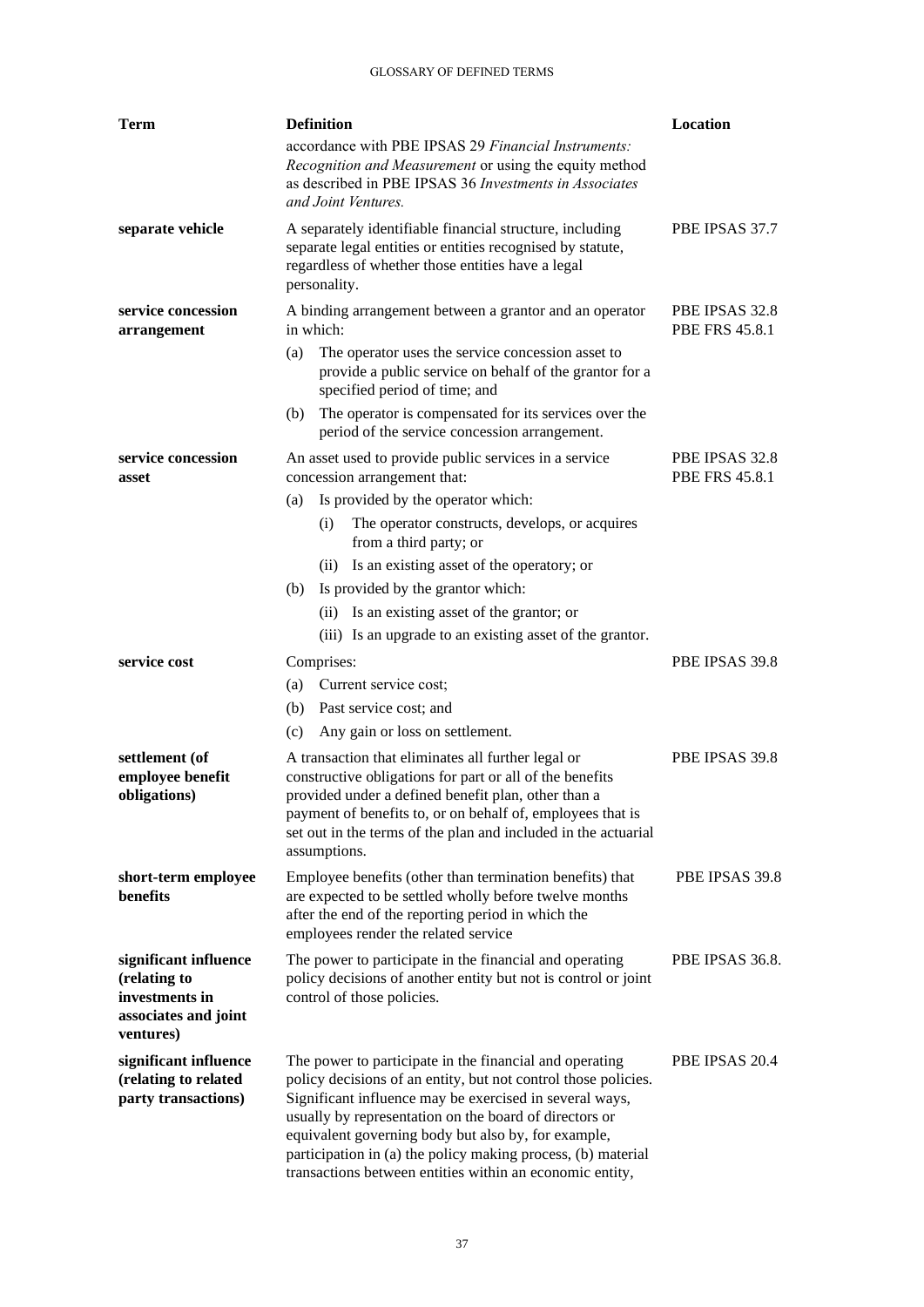| <b>Term</b>                           | <b>Definition</b>                                                                                                                                                                                                                                                                                                                                                                                                                                                                                             | Location              |
|---------------------------------------|---------------------------------------------------------------------------------------------------------------------------------------------------------------------------------------------------------------------------------------------------------------------------------------------------------------------------------------------------------------------------------------------------------------------------------------------------------------------------------------------------------------|-----------------------|
|                                       | (c) interchange of managerial personnel, or (d) dependence<br>on technical information. Significant influence may be<br>gained by an ownership interest, statute, or agreement.<br>With regard to an ownership interest, significant influence<br>is presumed in accordance with the definition contained in<br>PBE IPSAS 36.                                                                                                                                                                                 |                       |
| spot exchange rate                    | The exchange rate for immediate delivery.                                                                                                                                                                                                                                                                                                                                                                                                                                                                     | PBE IPSAS 4.10        |
| state plans                           | Plans established by legislation that operate as if they are<br>multi-employer plans for all entities in economic<br>categories laid down in legislation.                                                                                                                                                                                                                                                                                                                                                     | PBE IPSAS 39.8        |
| stipulations on<br>transferred assets | Terms in laws or regulation, or a binding arrangement,<br>imposed upon the use of a transferred asset by entities<br>external to the reporting entity.                                                                                                                                                                                                                                                                                                                                                        | PBE IPSAS 23.7        |
| structured entity                     | Is:                                                                                                                                                                                                                                                                                                                                                                                                                                                                                                           | PBE IPSAS 38.7        |
|                                       | (a)<br>In the case of entities where administrative<br>arrangements or legislation are normally the<br>dominant factors in deciding who has control of an<br>entity, an entity that has been designed so that<br>administrative arrangements or legislation are not the<br>dominant factors in deciding who controls the entity,<br>such as when binding arrangements are significant to<br>determining control of the entity and relevant<br>activities are directed by means of binding<br>arrangements; or |                       |
|                                       | In the case of entities where voting or similar rights<br>(b)<br>are normally the dominant factor in deciding who has<br>control of an entity, an entity that has been designed<br>so that voting or similar rights are not the dominant<br>factor in deciding who controls the entity, such as<br>when any voting rights relate to administrative tasks<br>only and the relevant activities are directed by means<br>of binding arrangements.                                                                |                       |
| summary financial<br>statements       | Financial statements covering an annual reporting period<br>that:                                                                                                                                                                                                                                                                                                                                                                                                                                             | <b>PBE FRS 43.8.1</b> |
|                                       | Are prepared for the users of the general purpose<br>(a)<br>financial statements of an entity; and                                                                                                                                                                                                                                                                                                                                                                                                            |                       |
|                                       | Present a summary of the information contained in<br>(b)<br>the full financial statements for the same period.                                                                                                                                                                                                                                                                                                                                                                                                |                       |
| surplus or deficit                    | The total of revenue less expenses, excluding the<br>components of other comprehensive income.                                                                                                                                                                                                                                                                                                                                                                                                                | PBE IPSAS 1.7         |
| tax base                              | The tax base of an asset or liability is the amount attributed<br>to that asset or liability for tax purposes.                                                                                                                                                                                                                                                                                                                                                                                                | <b>PBE IAS 12.5</b>   |
| tax expenditures                      | Preferential provisions of the tax law that provide certain<br>taxpayers with concessions that are not available to others.                                                                                                                                                                                                                                                                                                                                                                                   | PBE IPSAS 23.7        |
| tax expense (tax<br>income)           | The aggregate amount included in the determination of<br>surplus or deficit for the period in respect of current tax<br>and deferred tax.                                                                                                                                                                                                                                                                                                                                                                     | <b>PBE IAS 12.5</b>   |
| taxable event                         | The event that the government, legislature, or other<br>authority has determined will be subject to taxation.                                                                                                                                                                                                                                                                                                                                                                                                 | PBE IPSAS 23.7        |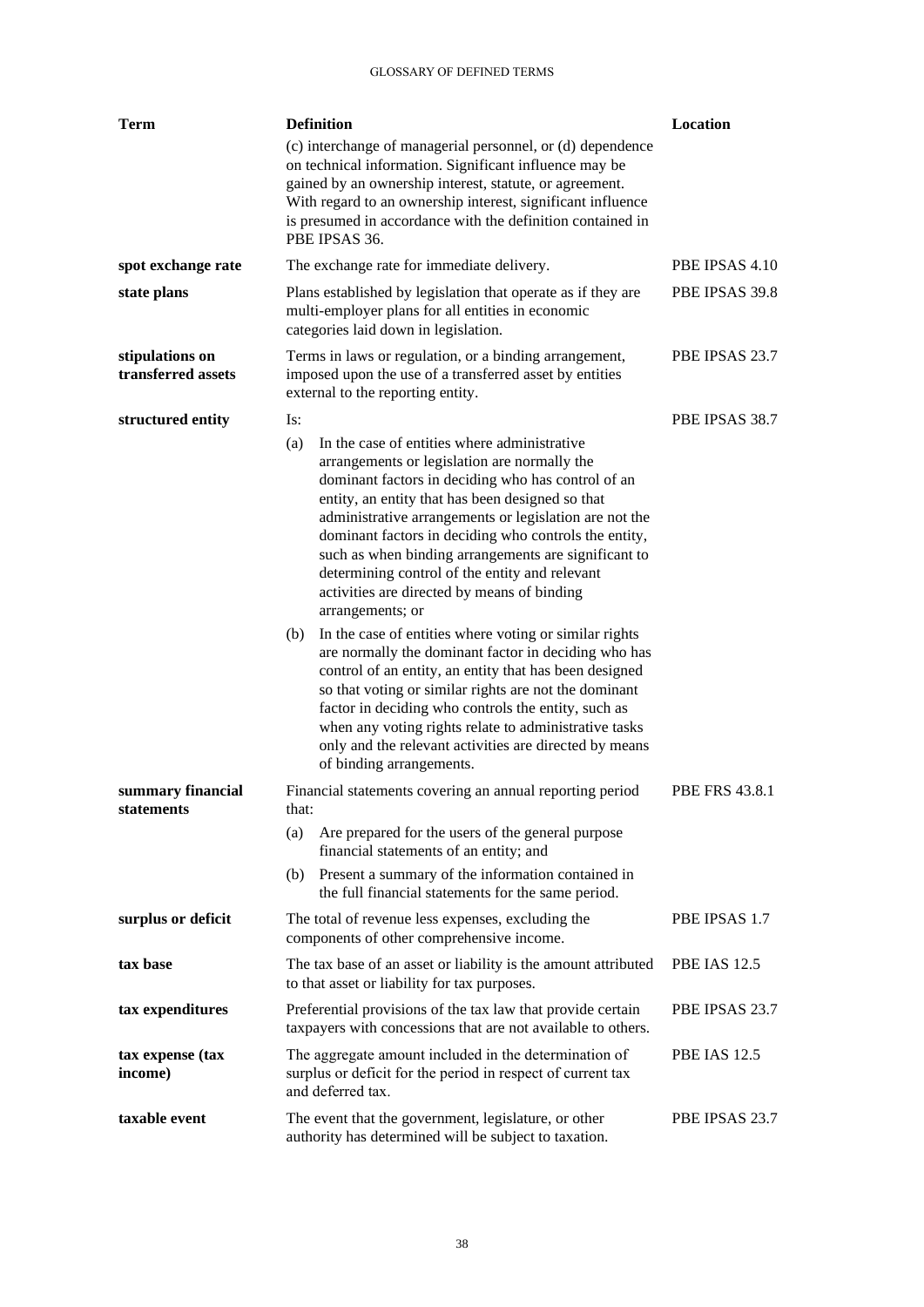| <b>Term</b>                                     | <b>Definition</b>                                                                                                                                                                                                                                                                                                                                           | Location              |
|-------------------------------------------------|-------------------------------------------------------------------------------------------------------------------------------------------------------------------------------------------------------------------------------------------------------------------------------------------------------------------------------------------------------------|-----------------------|
| taxable profit (tax<br>loss)                    | The profit (loss) for a period, determined in accordance<br>with the rules established by the taxation authorities, upon<br>which income taxes are payable (recoverable).                                                                                                                                                                                   | <b>PBE IAS 12.5</b>   |
| taxable temporary<br>differences                | Temporary differences that will result in taxable amounts<br>in determining taxable profit (tax loss) of future periods<br>when the carrying amount of the asset or liability is<br>recovered or settled                                                                                                                                                    | <b>PBE IAS 12.5</b>   |
| taxes                                           | Economic benefits or service potential compulsorily paid<br>or payable to public sector entities, in accordance with<br>laws and/or regulations, established to provide revenue to<br>the government. Taxes do not include fines or other<br>penalties imposed for breaches of the law.                                                                     | PBE IPSAS 23.7        |
| temporary differences                           | Differences between the carrying amount of an asset or<br>liability in the statement of financial position and its tax<br>base. Temporary differences may be either:<br>(a)<br>Taxable temporary differences; or<br>(b)<br>Deductible temporary differences.                                                                                                | <b>PBE IAS 12.5</b>   |
| termination benefits                            | Employee benefits provided in exchange for the<br>termination of an employee's employment as a result of<br>either:                                                                                                                                                                                                                                         | PBE IPSAS 39.8        |
|                                                 | An entity's decision to terminate an employee's<br>(a)<br>employment before the normal retirement date; or<br>An employee's decision to accept an offer of<br>(b)<br>benefits in exchange for the termination of<br>employment                                                                                                                              |                       |
| total comprehensive<br>revenue and expense      | The change in net assets/equity during a period resulting<br>from transactions and other events, other than those<br>changes resulting from transactions with owners in their<br>capacity as owners.                                                                                                                                                        | PBE IPSAS 1.7         |
| transaction costs                               | Incremental costs that are directly attributable to the<br>acquisition, issue or disposal of a financial asset or<br>financial liability (see [PBE IPSAS 29] Appendix A<br>paragraph AG26). An incremental cost is one that would<br>not have been incurred if the entity had not acquired,<br>issued or disposed of the financial instrument.              | PBE IPSAS 29.10       |
| transaction costs<br>(financial<br>instruments) | Transaction costs are incremental costs that are directly<br>attributable to the acquisition, issue or disposal of a<br>financial asset or financial liability (see paragraph AG163<br>of PBE IPSAS 41). An incremental cost is one that would<br>not have been incurred if the entity had not acquired,<br>issued or disposed of the financial instrument. | PBE IPSAS 41.9        |
| transfers                                       | Inflows of future economic benefits or service potential<br>from non-exchange transactions, other than taxes.<br>Transfers include grants, forgiveness of debts, fines,<br>bequests, gifts, donations, fundraising proceeds, volunteer<br>labour, goods and services in-kind.                                                                               | PBE IPSAS 23.7        |
| unbundle                                        | To account for the components of a contract as if they<br>were separate contracts.                                                                                                                                                                                                                                                                          | <b>PBE IFRS4.12.1</b> |